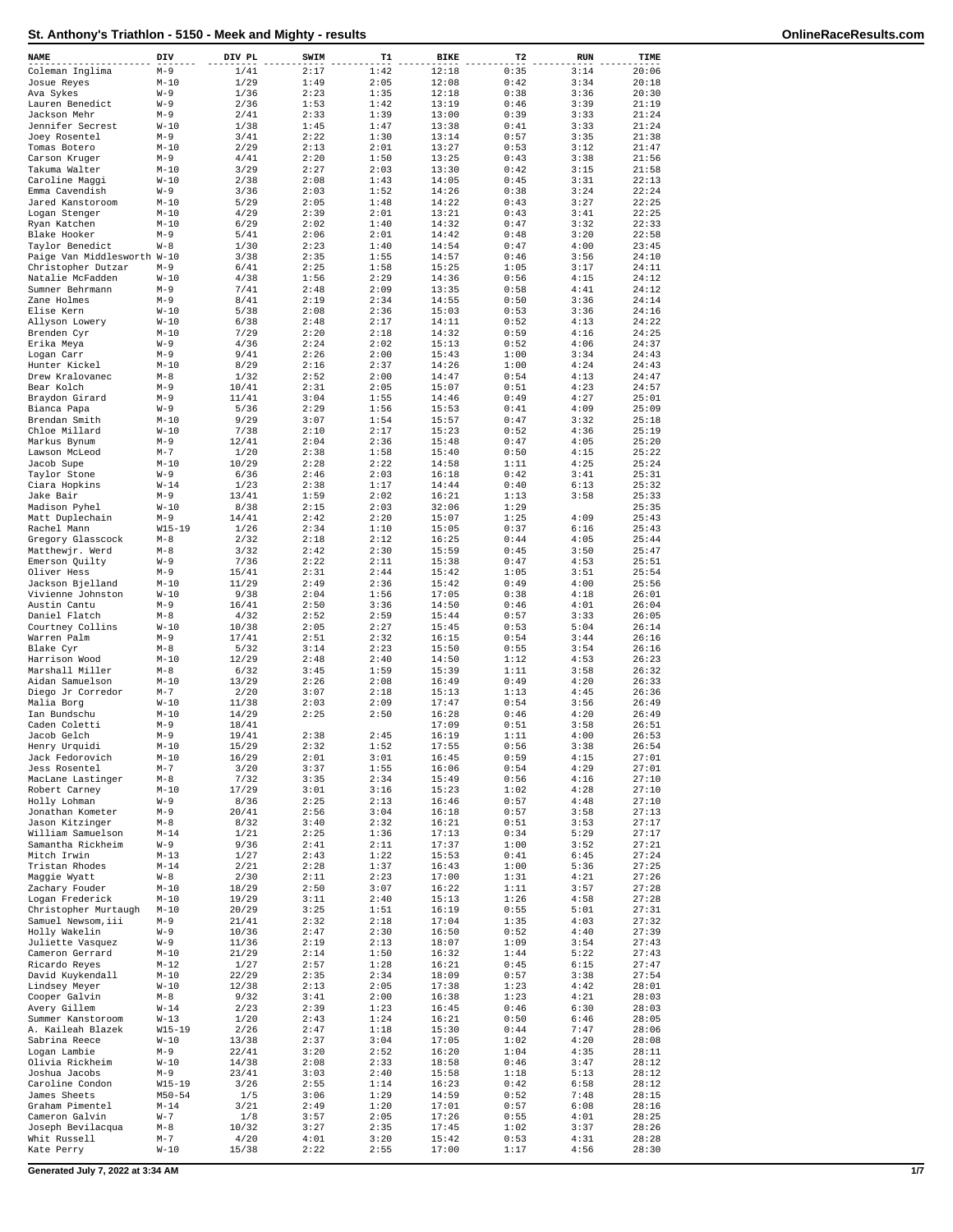| NAME                                          | DIV                   | DIV PL         | SWIM         | т1           | BIKE           | T2           | RUN          | TIME           |
|-----------------------------------------------|-----------------------|----------------|--------------|--------------|----------------|--------------|--------------|----------------|
| Anastasia Flanagan                            | $W-10$                | 16/38          | 2:01         | 2:45         | 17:28          | 1:07         | 5:09         | 28:30          |
| Chase Halfast                                 | $M-10$                | 23/29          | 1:52         | 3:02         | 18:29          | 1:04         | 4:05         | 28:33          |
| Bruce Wyatt                                   | $M-9$                 | 24/41          | 2:40         | 2:45         | 18:14          | 1:07         | 3:56         | 28:42          |
| Lilly Hall                                    | W-9                   | 12/36          | 2:15         | 2:27         | 18:40          | 0:59         | 4:28         | 28:49          |
| Brett Fedorovich                              | $M-8$                 | 11/32          | 2:32         | 2:46         | 18:45          | 0:44         | 4:06         | 28:54          |
| Zack Quilty<br>Anneli Brugge                  | $M-13$<br>$W - 9$     | 2/27<br>13/36  | 3:09<br>2:33 | 1:17<br>2:25 | 16:31<br>18:55 | 0:47<br>0:57 | 7:10<br>4:06 | 28:55<br>28:57 |
| Corbin Bair                                   | $M-8$                 | 12/32          | 3:33         | 2:25         | 17:40          | 1:19         | 4:01         | 28:59          |
| Cassie Fischer                                | $W-10$                | 17/38          | 3:07         | 2:53         | 16:51          | 1:26         | 4:41         | 28:59          |
| Tristan Dagassan                              | $M - 14$              | 4/21           | 3:07         | 1:40         | 16:59          | 0:41         | 6:34         | 29:01          |
| Kyle Deschenes                                | $M15 - 19$            | 1/30           | 3:11         | 1:24         | 16:47          | 0:53         | 6:54         | 29:09          |
| Isabella Brady                                | $W - 9$               | 14/36          | 2:33         | 2:37         | 19:03          | 1:09         | 3:48         | 29:10          |
| Carson Williams<br>Scott Kremser              | $M - 7$<br>$M - 14$   | 5/20<br>5/21   | 3:35<br>3:16 | 3:12<br>1:33 | 17:33<br>17:09 | 1:07<br>0:50 | 3:57<br>6:37 | 29:25<br>29:26 |
| Manuel Palmieri                               | $M - 7$               | 6/20           | 3:30         | 2:45         | 18:09          | 0:59         | 4:04         | 29:28          |
| Daniel Bahamon                                | $M-9$                 | 25/41          | 2:19         | 3:03         | 18:27          | 1:06         | 4:33         | 29:28          |
| Jack Ward                                     | $M-9$                 | 26/41          | 3:01         | 3:54         | 17:00          | 1:14         | 4:22         | 29:31          |
| Austin Simmons                                | $M-13$                | 3/27           | 3:23         | 1:52         | 16:51          | 0:35         | 6:53         | 29:34          |
| Sebastian Acuna<br>Dorothy Pickard            | $M-10$<br>$W - 9$     | 24/29<br>15/36 | 3:19<br>2:22 | 3:25<br>2:35 | 17:54<br>19:37 | 0:58<br>0:46 | 3:59<br>4:16 | 29:35<br>29:37 |
| Santiago Corredor                             | $M-12$                | 2/27           | 2:42         | 1:26         | 17:41          | 0:50         | 7:02         | 29:41          |
| Dylan Bechtold                                | $M-9$                 | 27/41          | 2:15         | 3:14         | 18:25          | 1:10         | 4:38         | 29:42          |
| August Lehnert                                | $M15 - 19$            | 2/30           | 4:08         | 1:42         | 14:49          | 1:02         | 8:02         | 29:43          |
| Genesis Whitelock                             | $W - 8$               | 3/30           | 3:30         | 2:43         | 18:45          | 0:55         | 4:01         | 29:55          |
| Molly Gerrard                                 | $W - 8$               | 4/30           | 2:52         | 2:26         | 18:21          | 1:19         | 4:57         | 29:55          |
| Brett Delancey<br>Patrick Healy               | $M - 7$<br>$M - 14$   | 7/20<br>6/21   | 3:52<br>2:39 | 1:58<br>2:27 | 18:31<br>17:29 | 0:56<br>0:45 | 4:38<br>6:39 | 29:56<br>29:59 |
| Alexander Blustein                            | $M15 - 19$            | 3/30           | 2:23         | 1:46         | 16:52          | 0:41         | 8:17         | 30:00          |
| Sebastian Gerz-Escando M-9                    |                       | 28/41          | 3:30         | 3:46         | 17:10          | 1:13         | 4:21         | 30:01          |
| Madeline Siwinski                             | $W-10$                | 18/38          | 2:47         | 3:01         | 17:14          | 1:19         | 5:40         | 30:02          |
| Lauren Slifer                                 | $W-10$                | 19/38          | 3:06         | 2:50         | 17:56          | 1:06         | 5:05         | 30:03          |
| Matthew Danielson<br>Kyah Morgan              | $M-9$<br>$W-10$       | 29/41<br>20/38 | 3:17<br>1:54 | 4:01<br>2:51 | 18:04<br>17:50 | 0:52<br>1:48 | 3:50<br>5:42 | 30:05<br>30:05 |
| Julia Gilby                                   | $W - 9$               | 16/36          | 3:11         | 2:14         | 18:35          | 1:06         | 5:00         | 30:06          |
| Chloe Schnitt                                 | $W-10$                | 21/38          | 2:12         | 1:56         | 20:32          | 1:13         | 4:15         | 30:09          |
| McKenzie Pyhel                                | $W - 8$               | 5/30           | 2:19         | 3:03         | 18:29          | 1:31         | 4:47         | 30:09          |
| Aliyah Samuelson                              | $W - 9$               | 17/36          | 3:25         | 2:23         | 19:15          | 1:01         | 4:07         | 30:11          |
| 737 Wore 2 Chips                              | $M-8$                 | 0/0<br>13/32   | 2:42<br>3:18 | 3:21<br>2:45 | 18:10<br>18:12 | 1:50<br>1:31 | 4:08<br>4:26 | 30:12<br>30:12 |
| Owen Noyes<br>Luke Leary                      | $M-8$                 | 14/32          | 3:09         | 2:43         | 18:08          | 1:36         | 4:40         | 30:17          |
| Madison Bragan                                | $W-10$                | 22/38          | 3:22         | 2:42         | 17:44          | 1:07         | 5:30         | 30:25          |
| Kali Fong                                     | $W - 8$               | 6/30           | 3:21         | 2:43         | 16:53          | 1:28         | 6:01         | 30:26          |
| Bryce Landers                                 | $M-10$                | 25/29          | 3:25         | 2:48         | 18:16          | 1:03         | 4:55         | 30:28          |
| Gabriella Cruz                                | $W-10$                | 23/38          | 2:43         | 1:49         | 21:07          | 0:52         | 3:57         | 30:29          |
| Terry Stegner<br>Glory Grace Reback           | $M65 - 69$<br>$W - 9$ | 1/4<br>18/36   | 3:25<br>2:28 | 1:38<br>2:46 | 16:30<br>19:53 | 0:43<br>0:50 | 8:12<br>4:34 | 30:29<br>30:32 |
| Alana Nicker                                  | $W - 9$               | 19/36          | 2:20         | 3:03         | 19:22          | 0:55         | 4:53         | 30:33          |
| Richard Lush 4                                | $M15 - 19$            | 4/30           | 3:33         | 1:21         | 16:29          | 0:58         | 8:14         | 30:36          |
| Elle Munns                                    | $W15 - 19$            | 4/26           | 2:39         | 1:42         | 18:00          | 0:35         | 7:42         | 30:38          |
| Andrew Reilly                                 | $M-9$                 | 30/41          | 3:33         | 3:58         | 17:45          | 1:05         | 4:18         | 30:39          |
| Kynsey Barrett<br>Peter Powers                | $W - 8$<br>$M15 - 19$ | 7/30<br>5/30   | 3:15<br>3:53 | 2:42<br>2:04 | 18:26<br>16:39 | 1:36<br>0:53 | 4:41<br>7:11 | 30:41<br>30:41 |
| Wyatt Miller                                  | $M-11$                | 1/27           | 3:25         | 1:44         | 18:18          | 0:33         | 6:45         | 30:45          |
| Jonallen Velazquez                            | $M15 - 19$            | 6/30           | 3:39         | 2:02         | 16:40          | 1:19         | 7:05         | 30:45          |
| Skylar Hedman                                 | $W - 8$               | 8/30           | 3:16         | 2:11         | 20:04          | 0:55         | 4:19         | 30:46          |
| Meghan Degilio                                | $W - 9$               | 20/36          | 2:43         | 4:53         | 16:59          | 1:37         | 4:35         | 30:47          |
| Michael Skarupa                               | $M - 7$<br>$W-10$     | 8/20<br>24/38  | 3:56<br>2:48 | 4:19<br>3:32 | 16:39          | 0:57<br>1:05 | 4:56<br>4:59 | 30:47<br>30:47 |
| Katherine Nelson<br>Sydnie Behrmann           | $W - 7$               | 2/8            | 4:50         | 2:30         | 18:22<br>17:36 | 0:57         | 4:54         | 30:48          |
| Jaycee Connolly                               | $W - 9$               | 21/36          | 3:06         | 2:49         | 18:54          | 0:53         | 5:08         | 30:50          |
| Lauren Lamoutte                               | W-9                   | 22/36          | 2:37         | 2:58         | 19:42          | 0:45         | 4:53         | 30:55          |
| Cordan Charest                                | $W-10$                | 25/38          | 2:27         | 2:26         | 18:11          | 1:33         | 6:18         | 30:55          |
| Brandt Harding Iv<br>Mattie Walker            | M15-19                | 7/30<br>26/38  | 3:27         | 1:24         | 17:39          | 0:43         | 7:47         | 31:00          |
| Kendal Sandusky                               | $W-10$<br>$W - 9$     | 23/36          | 3:05<br>3:33 | 4:03<br>2:39 | 18:19<br>19:23 | 0:52<br>0:49 | 4:42<br>4:37 | 31:01<br>31:02 |
| Alex Georgiev                                 | $M - 7$               | 9/20           | 3:41         | 2:35         | 19:06          | 1:01         | 4:39         | 31:03          |
| John Wetmore                                  | $M-8$                 | 15/32          | 3:21         | 4:32         | 17:19          | 1:00         | 4:51         | 31:03          |
| Bella Papa                                    | $W - 8$               | 9/30           | 3:18         | 2:05         | 20:08          | 0:50         | 4:42         | 31:04          |
| Ryan Van Middlesworth M-12<br>Courtney Zettel | $W-10$                | 3/27<br>27/38  | 3:25<br>2:58 | 1:50<br>4:08 | 17:43<br>19:01 | 0:44<br>0:56 | 7:22<br>4:03 | 31:05<br>31:07 |
| Sydney Avery                                  | $W-11$                | 1/34           | 3:12         | 1:51         | 18:32          | 0:41         | 6:51         | 31:08          |
| Allison Shirley                               | $W20 - 24$            | 1/1            | 2:56         | 2:14         | 18:31          | 0:33         | 6:58         | 31:12          |
| Matthew Condon-Wohlwen M-11                   |                       | 2/27           | 3:20         | 1:29         | 18:31          | 0:55         | 6:59         | 31:14          |
| Maile Milanovich                              | $W - 8$               | 10/30          | 2:51         | 3:15         | 19:29          | 1:09         | 4:30         | 31:15          |
| Justin Clark<br>Julian Schnitt                | $M-10$                | 26/29          | 2:26         | 3:56         | 19:14          | 1:16         | 4:30         | 31:22          |
| Kelly Secrest                                 | $M - 7$<br>$W-11$     | 10/20<br>2/34  | 3:44<br>3:10 | 2:03<br>1:39 | 19:29<br>18:49 | 1:40<br>0:38 | 4:29<br>7:08 | 31:25<br>31:25 |
| Jason Hollenberg                              | $M-8$                 | 16/32          | 2:49         | 3:12         | 20:00          | 0:56         | 4:29         | 31:27          |
| Kyle Snodgrass                                | $M-14$                | 7/21           | 3:39         | 1:39         | 17:53          | 0:39         | 7:36         | 31:27          |
| Kaitlyn Lowery                                | $W-13$                | 2/20           | 3:28         | 1:55         | 18:02          | 0:40         | 7:22         | 31:28          |
| Zaya Pelusi                                   | $W-13$                | 3/20           | 2:58         | 1:35         | 18:26          | 0:41         | 7:55         | 31:35          |
| Sarah Kate Murphy<br>Reagan Quilty            | $W-10$<br>W-11        | 28/38<br>3/34  | 3:14<br>3:46 | 2:20<br>1:33 | 20:36<br>18:50 | 0:55<br>0:52 | 4:30<br>6:39 | 31:36<br>31:40 |
| Kendra Stebbins                               | $W15 - 19$            | 5/26           | 2:38         | 1:52         | 18:41          | 0:34         | 7:55         | 31:41          |
| David Clark                                   | $M-9$                 | 31/41          | 2:54         | 3:06         | 18:29          | 3:01         | 4:16         | 31:46          |
| Jared McFadden                                | $M-12$                | 4/27           | 3:59         | 1:35         | 18:13          | 0:40         | 7:19         | 31:46          |
| Tristan Lehnert                               | $M50 - 54$            | 2/5            | 4:59         | 1:49         | 15:46          | 1:13         | 8:02         | 31:49          |
| Brett Belleville<br>William Sands             | $M - 7$<br>$M-13$     | 11/20<br>4/27  | 4:17<br>3:03 | 2:48         | 18:35          | 0:53         | 5:19<br>7:06 | 31:53          |
| Jolene Vergauwen                              | $W-14$                | 3/23           | 3:35         | 2:30<br>2:13 | 18:31<br>18:11 | 0:43<br>0:48 | 7:07         | 31:54<br>31:54 |
| Henry Pickard                                 | $M-8$                 | 17/32          | 3:14         | 4:29         | 19:17          | 1:05         | 3:50         | 31:55          |
| Alex Vornheder                                | $M-7$                 | 12/20          | 4:30         | 2:44         | 17:24          | 0:58         | 6:19         | 31:55          |
| Colten Brockman                               | $M-8$                 | 18/32          | 3:28         | 1:51         | 20:28          | 1:06         | 5:02         | 31:56          |
| Summer Weaver                                 | $W-14$                | 4/23           | 2:51         | 2:06         | 18:15          | 0:50         | 7:58         | 32:01          |
| Jazzy Kolch<br>Madison Conway                 | $W-12$<br>$W-13$      | 1/25<br>4/20   | 2:57<br>2:51 | 1:35<br>2:03 | 18:41<br>19:34 | 0:53<br>0:40 | 8:00<br>6:59 | 32:06<br>32:07 |
| Grace Coyne                                   | $W-10$                | 29/38          | 3:24         | 3:42         | 19:22          | 1:40         | 3:59         | 32:08          |
| Kate Smith                                    | $W - 9$               | 24/36          | 2:44         | 2:39         | 20:38          | 1:04         | 5:09         | 32:14          |
| Jake Mowery                                   | $M-9$                 | 32/41          | 6:03         | 3:05         | 17:59          | 0:52         | 4:15         | 32:15          |
| Henry Howell                                  | $M-12$                | 5/27           | 4:06         | 2:42         | 18:34          | 0:49         | 6:07         | 32:18          |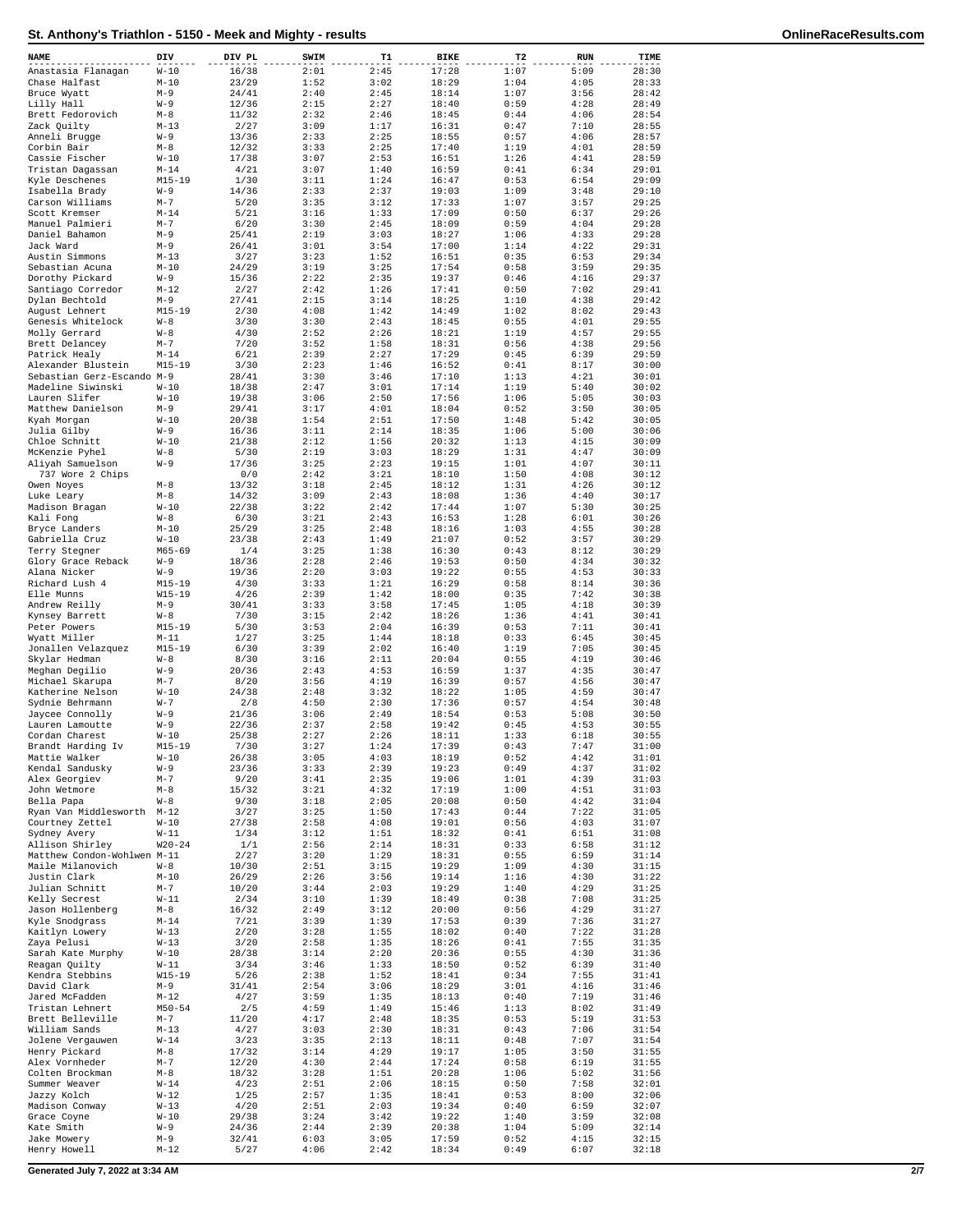| NAME                                 | DIV                      | DIV PL         | SWIM         | T1           | <b>BIKE</b>    | T2                  | <b>RUN</b>    | TIME           |
|--------------------------------------|--------------------------|----------------|--------------|--------------|----------------|---------------------|---------------|----------------|
| Ethan Marquis                        | $M-9$                    | 33/41          | 3:19         | 4:54         | 18:58          | 1:01                | 4:07          | 32:19          |
| Lauren Csubak                        | $W15 - 19$               | 6/26           | 2:50         | 1:37         | 19:40          | 0:43                | 7:33          | 32:23          |
| Anna Perry                           | $W - 8$                  | 11/30          | 3:12         | 3:17         | 19:29          | 0:59                | 5:27          | 32:24          |
| William Stone<br>Natalie Van Cleven  | $M - 7$<br>$W45 - 49$    | 13/20<br>1/17  | 4:25<br>3:52 | 2:41<br>2:23 | 20:10<br>17:19 | 0:57<br>0:43        | 4:17<br>8:16  | 32:31<br>32:33 |
| Alexis Stanton                       | $W - 8$                  | 12/30          | 3:10         | 3:30         | 20:08          | 1:18                | 4:28          | 32:34          |
| Justin Galowich                      | $M15 - 19$               | 8/30           | 4:11         | 1:33         | 17:47          | 0:40                | 8:25          | 32:36          |
| Kyle Jackson                         | $M-11$                   | 3/27           | 3:19         | 2:18         | 19:05          | 0:40                | 7:16          | 32:38          |
| Paris Avery                          | $W - 8$                  | 13/30          | 4:24         | 3:24         | 19:16          | 1:17                | 4:18          | 32:39          |
| Anderson Williams                    | $M-13$                   | 5/27           | 3:08         | 1:54         | 19:22          | 0:36                | 7:43          | 32:43          |
| Hunter Vornheder<br>Logan Box        | $M-9$<br>$M-8$           | 34/41<br>19/32 | 3:52<br>4:19 | 2:35<br>2:29 | 18:47<br>17:57 | 1:30<br>1:39        | 5:59<br>6:20  | 32:44<br>32:45 |
| Leah Kunins                          | $W-12$                   | 2/25           | 3:14         | 1:51         | 17:33          | 0:54                | 9:14          | 32:46          |
| Alexa Gross                          | $W - 7$                  | 3/8            | 3:15         | 4:45         | 19:14          | 0:57                | 4:41          | 32:53          |
| Savannah Convery                     | $W-14$                   | 5/23           | 2:48         | 1:52         | 19:12          | 1:26                | 7:36          | 32:55          |
| Nicole Haberland                     | $W - 8$                  | 14/30          | 3:08         | 2:47         | 21:18          | 1:32                | 4:14          | 32:59          |
| Sam Sands<br>Amanda Burrows          | $M-11$<br>$W-12$         | 4/27<br>3/25   | 2:54<br>2:42 | 1:58<br>1:42 | 19:43<br>19:33 | 0:46<br>0:36        | 7:37<br>8:29  | 32:59<br>33:03 |
| Zachary Thompson                     | $M-8$                    | 20/32          | 3:52         | 3:03         | 19:31          | 1:28                | 5:09          | 33:04          |
| Angelica Ambrose                     | $W-14$                   | 6/23           | 3:23         | 2:23         | 18:17          | 0:53                | 8:08          | 33:05          |
| Dylan Hansel                         | $M - 13$                 | 6/27           | 3:33         | 2:07         | 18:29          | 1:00                | 7:59          | 33:08          |
| Terry Wright                         | $M45 - 49$               | 1/8            | 3:04         | 2:49         | 17:33          | 1:17                | 8:27          | 33:10          |
| David Gaus<br>Maddison Holmes        | $M45 - 49$<br>$W-12$     | 2/8<br>4/25    | 3:59<br>3:25 | 2:15<br>1:59 | 18:07<br>19:21 | 1:12<br>1:03        | 7:41<br>7:26  | 33:14<br>33:15 |
| Frank Palmieri                       | $M-9$                    | 35/41          | 5:41         | 3:36         | 18:52          | 1:08                | 3:58          | 33:16          |
| Jordan Snodgrass                     | $W15 - 19$               | 7/26           | 3:42         | 2:16         | 18:32          | 1:08                | 7:38          | 33:17          |
| Nicole Nesto                         | $W-14$                   | 7/23           | 2:50         | 1:44         | 18:46          | 1:11                | 8:46          | 33:18          |
| Tyler Behrmann                       | $M-13$                   | 7/27           | 3:43         | 1:53         | 18:25          | 0:58                | 8:20          | 33:19          |
| Tim Reilly                           | $M-8$                    | 21/32          | 4:03         | 4:14         | 18:47          | 1:13                | 5:02          | 33:20          |
| Nicolous Halverson<br>Sean Lush      | $M - 14$<br>$M - 13$     | 8/21<br>8/27   | 3:27<br>3:41 | 2:27<br>1:28 | 18:46<br>17:58 | 0:50<br>1:53        | 7:52<br>8:31  | 33:23<br>33:31 |
| Toby Wakelin                         | $M-13$                   | 9/27           | 4:09         | 2:34         | 17:04          | 1:01                | 8:44          | 33:32          |
| Braden Cantu                         | $M - 7$                  | 14/20          | 5:37         | 3:01         | 19:09          | 1:13                | 4:32          | 33:33          |
| Justin Kramer                        | $M15 - 19$               | 9/30           | 3:17         | 2:45         | 19:20          | 0:56                | 7:25          | 33:44          |
| Amelia Traviesa                      | $W - 9$                  | 25/36          | 2:53         | 4:45         | 18:52          | 1:33                | 5:42          | 33:45          |
| Jayson Camacho                       | $M-9$                    | 36/41          | 5:00         | 2:32         | 19:34          | 1:35                | 5:06          | 33:47          |
| Brodie Hislop<br>Kaeleigh Morehouse  | $W40 - 44$<br>$W-12$     | 1/18<br>5/25   | 3:31<br>3:49 | 3:30<br>1:43 | 19:26<br>19:40 | 1:34<br>0:52        | 5:47<br>7:46  | 33:48<br>33:50 |
| Colin McAdam                         | $M - 12$                 | 6/27           | 3:52         | 1:58         | 19:38          | 0:44                | 7:40          | 33:52          |
| Nadia Rizzo                          | $W - 8$                  | 15/30          | 3:31         | 3:19         | 20:13          | 1:19                | 5:36          | 33:58          |
| Sebastian Segredo                    | $M-8$                    | 22/32          | 3:17         | 3:49         | 19:41          | 2:02                | 5:10          | 34:00          |
| Andrew Cornell                       | $M-8$                    | 23/32          | 4:23         | 2:57         | 21:22          | 0:59                | 4:20          | 34:01          |
| Jessie Jones                         | $W-12$                   | 6/25           | 3:16         | 1:48         | 20:20          | 0:49                | 7:50          | 34:03          |
| Christian Mills<br>Paul Scavino      | $M30 - 34$<br>$M-11$     | 1/3<br>5/27    | 4:10<br>3:48 | 3:35<br>1:54 | 18:42<br>19:34 | 0:45<br>1:01        | 6:51<br>7:47  | 34:04<br>34:04 |
| Megan McFadden                       | $W-14$                   | 8/23           | 2:49         | 1:56         | 17:24          | 0:47                | 11:08         | 34:05          |
| Erin Hillman                         | $W15 - 19$               | 8/26           | 3:41         | 1:48         | 19:06          | 0:40                | 8:50          | 34:06          |
| Grace Leary                          | $W-9$                    | 26/36          | 3:27         | 3:13         | 20:30          | 1:35                | 5:21          | 34:07          |
| Roberto Ycaza                        | $M15 - 19$               | 10/30          | 4:07         | 2:22         | 20:13          | 0:37                | 6:57          | 34:17          |
| Jimmy Briggs<br>Heather Anderson     | $M15 - 19$<br>$W30 - 34$ | 11/30<br>1/6   | 4:15<br>3:40 | 2:52<br>3:07 | 18:22<br>17:46 | 1:15<br>1:20        | 7:33<br>8:26  | 34:17<br>34:19 |
| Aidan Burns                          | $M-12$                   | 7/27           | 3:57         | 2:19         | 19:27          | 1:03                | 7:34          | 34:21          |
| Jack Hall                            | $M-8$                    | 24/32          | 3:04         | 3:27         | 21:51          | 1:12                | 4:48          | 34:22          |
| Catherine McClure                    | $W-13$                   | 5/20           | 3:57         | 2:05         | 19:36          | 0:55                | 7:49          | 34:23          |
| Andrew Logue                         | $M15 - 19$               | 12/30          | 3:28         | 2:58         | 19:50          | 0:44                | 7:24          | 34:24          |
| James Crowe<br>Max Kobernick         | $M - 7$<br>$M - 12$      | 15/20<br>8/27  | 4:28<br>3:41 | 3:07<br>1:42 | 21:06<br>20:26 | 1:12<br>0:41        | 4:31<br>7:55  | 34:25<br>34:25 |
| Halev Nesto                          | $W-12$                   | 7/25           | 3:11         | 1:46         | 19:32          | 1:05                | 8:51          | 34:25          |
| Savannah Lehnert                     | $W15 - 19$               | 9/26           | 4:38         | 2:08         | 18:52          | 1:03                | 7:48          | 34:30          |
| Kylar Barrett                        | $M - 13$                 | 10/27          | 4:48         | 2:49         | 18:46          | 0:59                | 7:09          | 34:32          |
| Matthew Fair                         | $M - 14$                 | 9/21           | 3:57         | 2:03         | 20:35          | 0:48                | 7:14          | 34:37          |
| Savannah Holmes                      | $W-14$                   | 9/23           | 3:05         | 2:02         | 19:44          | 0:45                | 9:01          | 34:38          |
| Robert Rennke<br>MacKenzie Koth      | M45-49<br>$W15 - 19$     | 3/8<br>10/26   | 2:41<br>3:33 | 3:09<br>1:44 | 19:30<br>18:34 | <b>T:02</b><br>0:58 | 8:09<br>9:51  | 34:40<br>34:40 |
| MacKenzie Pierce                     | $W-10$                   | 30/38          | 3:28         | 4:16         | 20:59          | 1:55                | 4:03          | 34:42          |
| Lily Miller                          | $W-11$                   | 4/34           | 4:08         | 1:44         | 20:26          | 0:48                | 7:36          | 34:43          |
| Tristan Predmore                     | $M-12$                   | 9/27           | 2:57         | 2:32         | 20:19          | 0:51                | 8:04          | 34:43          |
| Connor Hanlon                        | $M-7$                    | 16/20          | 3:56         | 3:59         | 20:05          | 1:33                | 5:15          | 34:48          |
| Andrew Garateix<br>Sarah Flowers     | $M-9$<br>$W-14$          | 37/41<br>10/23 | 3:47<br>3:20 | 3:20<br>1:51 | 22:34<br>19:50 | 1:06<br>0:52        | 4:01<br>8:56  | 34:49<br>34:49 |
| Caitlin Faykus                       | $W - 9$                  | 27/36          | 2:50         | 3:12         | 22:05          | 1:29                | 5:13          | 34:50          |
| Julia Mann                           | $W-11$                   | 5/34           | 3:27         | 1:42         | 20:05          | 0:46                | 8:51          | 34:51          |
| Abby Althoff                         | $W - 8$                  | 16/30          | 3:31         | 3:39         | 21:08          | 1:15                | 5:19          | 34:52          |
| Dawson Geller                        | $M-9$                    | 38/41          | 3:28         | 3:26         | 20:28          | 1:27                | 6:03          | 34:52          |
| Christopher Marvin<br>Abigail Sloan  | $M15 - 19$<br>$W - 8$    | 13/30<br>17/30 | 3:27<br>3:52 | 2:28<br>4:17 | 18:05<br>19:43 | 0:49<br>1:06        | 10:03<br>5:56 | 34:52<br>34:54 |
| Jessica Lehnert                      | $W45 - 49$               | 2/17           | 4:14         | 2:17         | 18:18          | 1:44                | 8:21          | 34:54          |
| James Condon                         | $M-11$                   | 6/27           | 4:04         | 1:42         | 19:17          | 1:06                | 8:48          | 34:57          |
| J Dillon Vann                        | $M-8$                    | 25/32          | 4:00         | 4:11         | 19:26          | 2:31                | 4:50          | 34:58          |
| Bliss Reback                         | $W-13$                   | 6/20           | 3:12         | 1:44         | 20:23          | 0:40                | 9:09          | 35:08          |
| Mason Brinkley<br>Ana Kuykendall     | $M-11$<br>$W-13$         | 7/27<br>7/20   | 4:14<br>3:47 | 2:16<br>2:22 | 19:42<br>20:09 | 0:52<br>0:51        | 8:04<br>8:06  | 35:09<br>35:16 |
| Beryl Battle                         | $W-10$                   | 31/38          | 2:53         | 3:14         | 21:57          | 1:12                | 6:02          | 35:19          |
| Emily Troiano                        | $W-13$                   | 8/20           | 3:10         | 2:10         | 21:11          | 0:43                | 8:07          | 35:21          |
| Leah Madamba                         | $W35 - 39$               | 1/12           | 3:46         | 2:05         | 18:24          | 1:18                | 9:48          | 35:21          |
| Lilly Wysong                         | $W-14$                   | 11/23          | 3:27         | 3:11         | 20:05          | 0:44                | 7:56          | 35:24          |
| Arianna Park                         | $W - 8$                  | 18/30          | 3:47         | 4:11         | 21:59          | 1:03                | 4:25          | 35:26          |
| Neeley Heilman<br>Ella Dayton-Yaeger | $W - 8$<br>$W - 8$       | 19/30<br>20/30 | 4:46<br>2:49 | 3:11<br>3:21 | 21:34<br>21:48 | 1:04<br>1:17        | 4:52<br>6:13  | 35:27<br>35:28 |
| Sydney Boswell                       | $W - 8$                  | 21/30          | 4:08         | 3:22         | 22:39          | 0:54                | 4:26          | 35:30          |
| Julie Goforth                        | $W - 8$                  | 22/30          | 4:40         | 3:19         | 20:44          | 1:22                | 5:33          | 35:38          |
| Boone Jones                          | $M-11$                   | 8/27           | 4:52         | 2:27         | 19:25          | 0:50                | 8:04          | 35:38          |
| Christien Tuazon                     | $M-10$                   | 27/29          | 3:05         | 3:11         | 23:21          | 0:58                | 5:06          | 35:42          |
| Savana Stanton<br>Tanya Christiansen | $W-10$<br>$W40 - 44$     | 32/38<br>2/18  | 3:07<br>4:16 | 3:11<br>2:13 | 22:47<br>19:55 | 1:43<br>1:00        | 4:55<br>8:19  | 35:43<br>35:43 |
| Isabella Lotze                       | $W - 7$                  | 4/8            | 4:41         | 3:34         | 20:13          | 1:43                | 5:32          | 35:44          |
| Anastasios Halverson                 | $M-12$                   | 10/27          | 3:58         | 2:46         | 19:59          | 0:58                | 8:04          | 35:46          |
| Noah Singer                          | M-11                     | 9/27           | 3:49         | 2:21         | 20:29          | 0:56                | 8:21          | 35:56          |
| Brandon Robinson                     | $M15 - 19$               | 14/30          | 3:44         | 2:17         | 18:57          | 1:06                | 9:52          | 35:57          |
| Summar Jones                         | W-11                     | 6/34           | 3:56         | 1:53         | 20:34          | 0:47                | 8:48          | 35:59          |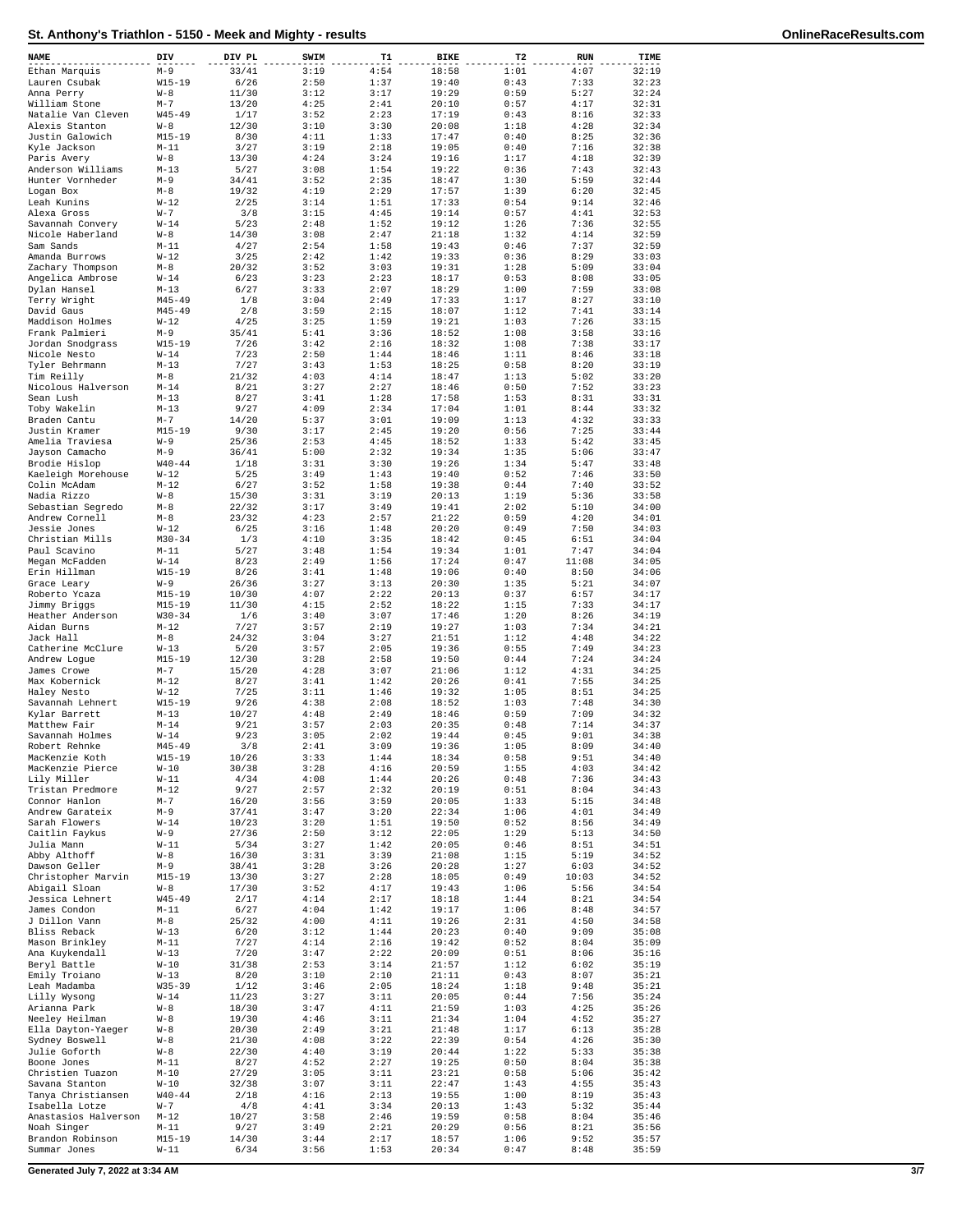| NAME                                 | DIV                      | DIV PL         | SWIM         | T1           | BIKE           | T <sub>2</sub> | <b>RUN</b>     | TIME           |
|--------------------------------------|--------------------------|----------------|--------------|--------------|----------------|----------------|----------------|----------------|
| Lauren Beck                          | $W - 8$                  | 23/30          | 4:14         | 2:59         | 21:55          | 1:11           | 5:42           | 36:01          |
| Wade Smith                           | $M-8$                    | 26/32          | 3:50         | 3:34         | 22:14          | 1:18           | 5:06           | 36:02          |
| Drake Bosch                          | $M - 13$                 | 11/27          | 4:19         | 3:29         | 19:37          | 0:58           | 7:40           | 36:03          |
| Christi Riley                        | $W-14$                   | 12/23          | 2:40         | 2:17         | 19:17          | 0:53           | 10:56          | 36:03          |
| Trinity Reback                       | $W - 7$<br>$M-12$        | 5/8            | 4:01<br>3:54 | 2:54<br>2:07 | 22:37<br>20:26 | 0:57           | 29:11<br>8:52  | 36:06          |
| Ivan Park<br>Alexis Cubillo          | $W-13$                   | 11/27<br>9/20  | 4:22         | 2:40         | 21:16          | 0:48           | 7:10           | 36:16<br>36:17 |
| Cameryn Vitoria                      | $W-10$                   | 33/38          | 3:13         | 3:34         | 23:35          | 1:03           | 4:53           | 36:19          |
| Annabella Mowry                      | $W-11$                   | 7/34           | 3:46         | 2:05         | 21:56          | 0:37           | 7:55           | 36:19          |
| Charles Ogden                        | $M65 - 69$               | 2/4            | 5:10         | 3:21         | 18:00          | 1:53           | 7:59           | 36:23          |
| Claire Murphy                        | $W-9$                    | 28/36          | 3:36         | 3:01         | 23:03          |                | 29:46          | 36:24          |
| Sierra Terrana                       | $W-14$                   | 13/23          | 2:46         | 2:35         | 22:57          | 1:00           | 7:07           | 36:25          |
| Jared Romine                         | $M-9$<br>$M - 11$        | 39/41<br>10/27 | 3:03         | 4:24         | 21:14<br>21:40 | 1:45<br>0:58   | 5:59           | 36:26<br>36:26 |
| Austin Gipe<br>Anna Daccache         | $W-14$                   | 14/23          | 5:01<br>4:02 | 1:49<br>2:31 | 21:12          | 0:57           | 6:58<br>7:47   | 36:29          |
| Niki Urquidi                         | $M - 14$                 | 10/21          | 3:15         | 1:58         | 22:17          | 0:51           | 8:07           | 36:29          |
| Chris Kern                           | $M - 1.2$                | 12/27          | 4:18         | 2:18         | 21:17          | 0:43           | 7:56           | 36:32          |
| Max Bernhart                         | $M-8$                    | 27/32          | 3:26         | 2:35         | 21:54          | 1:48           | 6:50           | 36:33          |
| Elin Brugge                          | $W - 7$                  | 6/8            | 3:07         | 3:27         | 23:16          | 1:44           | 5:01           | 36:36          |
| Rob Brodersen                        | $M45 - 49$               | 4/8            | 4:21         | 3:25         | 18:46          | 1:13           | 8:50           | 36:36          |
| Paul Harris<br>Juliet Rhodes         | $M-13$<br>$W-11$         | 12/27<br>8/34  | 4:31<br>3:12 | 2:45<br>2:31 | 20:13<br>22:33 | 0:49<br>0:43   | 8:19<br>7:40   | 36:37<br>36:39 |
| Patrick Farese                       | $M - 13$                 | 13/27          |              |              |                |                | 9:40           | 36:42          |
| Benjamin Kasson                      | $M15 - 19$               | 15/30          | 4:08         | 2:41         | 18:45          | 1:09           | 10:04          | 36:47          |
| Kemper Reback                        | $W-11$                   | 9/34           | 3:39         | 1:50         | 22:15          | 0:41           | 8:26           | 36:51          |
| Laura Singer                         | $W45 - 49$               | 3/17           | 3:50         | 2:16         | 19:34          | 0:54           | 10:17          | 36:52          |
| John Parent                          | $M65 - 69$               | 3/4            | 5:47         | 2:50         | 19:01          | 0:48           | 8:29           | 36:55          |
| Rebecca Luepschen                    | $W15 - 19$               | 11/26          | 4:03         | 2:37         | 19:51          | 0:57           | 9:27           | 36:55          |
| Athena Kerley<br>Sophie Wakelin      | $W - 7$<br>$W-14$        | 7/8<br>15/23   | 4:08<br>3:55 | 3:55<br>1:57 | 21:49<br>19:08 | 0:58           | 28:53<br>10:59 | 36:57<br>36:58 |
| Benjamin Knox                        | $M - 14$                 | 11/21          | 3:21         | 2:48         | 22:25          | 0:52           | 7:32           | 36:59          |
| Dyroen Lancer                        | $M - 13$                 | 14/27          | 3:06         | 2:58         | 20:50          | 0:43           | 9:22           | 37:00          |
| Sarah Weiss                          | $W-13$                   | 10/20          | 3:16         | 2:57         | 19:54          | 0:47           | 10:07          | 37:02          |
| Cameron Marvin                       | $M - 13$                 | 15/27          | 4:29         | 2:17         | 21:07          | 1:15           | 7:58           | 37:06          |
| Kyle Campbell                        | $M - 14$                 | 12/21          | 2:54         | 1:59         | 21:35          | 0:45           | 9:55           | 37:08          |
| Taylor Brodersen                     | $W - 9$                  | 29/36          | 3:06         | 3:35         | 23:03          | 1:37<br>0:40   | 5:49           | 37:11          |
| Shane Cocker<br>Cali Henderson       | $M15 - 19$<br>$W-9$      | 16/30<br>30/36 | 3:45<br>3:34 | 1:57<br>4:32 | 21:00<br>21:58 | 1:30           | 9:49<br>5:40   | 37:11<br>37:14 |
| Dawson Cagle                         | $M-8$                    | 28/32          | 3:04         | 3:37         | 24:15          | 1:31           | 4:48           | 37:15          |
| Jenna Graeber                        | $W-9$                    | 31/36          | 3:44         | 3:45         | 22:34          | 1:47           | 5:27           | 37:18          |
| Paul Sickmon                         | $M45 - 49$               | 5/8            | 4:59         | 3:04         | 19:57          | 0:52           | 8:31           | 37:24          |
| Joshua Morehouse                     | $M - 14$                 | 13/21          | 3:32         | 2:46         | 19:20          | 1:14           | 10:32          | 37:25          |
| Steven Nelson                        | $M - 13$                 | 16/27          | 4:35         | 2:22         | 20:54          | 0:49           | 8:48           | 37:29          |
| Braden Gilby                         | $M-12$                   | 13/27          | 3:38         | 2:47         | 21:01          | 0:57           | 9:10           | 37:34          |
| Tara Newsom<br>Shelby Rehnke         | $W35 - 39$<br>$W15 - 19$ | 2/12<br>12/26  | 3:55<br>3:54 | 2:20<br>3:08 | 21:49<br>20:19 | 0:51<br>0:54   | 8:40<br>9:21   | 37:36<br>37:36 |
| Brieanna Nicker                      | $W-14$                   | 16/23          | 4:02         | 1:53         | 20:41          | 1:01           | 10:01          | 37:38          |
| John Nicely                          | $M40 - 44$               | 1/5            | 3:55         | 3:00         | 19:56          | 1:18           | 9:32           | 37:42          |
| Zoe Gries                            | $W-13$                   | 11/20          | 4:37         | 2:22         | 21:36          | 0:50           | 8:19           | 37:44          |
| Diana Phillips                       | $W-9$                    | 32/36          | 4:44         | 2:55         | 21:05          | 1:57           | 7:05           | 37:46          |
| Ryli Reback                          | W15-19                   | 13/26          | 3:19         | 2:09         | 22:09          | 1:11           | 8:58           | 37:47          |
| Dianalynn Aguilu                     | $W45 - 49$<br>$W40 - 44$ | 4/17           | 5:31<br>4:41 | 3:18<br>3:16 | 18:28<br>20:13 | 1:56<br>0:57   | 8:39           | 37:52<br>37:52 |
| Karen Van Wert<br>Rachel Faykus      | $W - 8$                  | 3/18<br>24/30  | 3:49         | 3:28         | 21:58          | 1:45           | 8:45<br>6:58   | 37:58          |
| Jacob Nicker                         | $M-12$                   | 14/27          | 3:58         | 2:20         | 22:31          | 1:08           | 8:00           | 37:58          |
| James Cohen                          | $M15 - 19$               | 17/30          | 3:38         | 2:23         | 21:26          | 1:58           | 8:33           | 37:58          |
| Jordan Lowrey                        | $W15 - 19$               | 14/26          | 4:08         | 2:13         | 20:55          | 0:50           | 9:54           | 38:01          |
| Noah Laurence-Vijay                  | $M-8$                    | 29/32          | 4:26         | 2:59         | 24:15          | 1:03           | 5:20           | 38:03          |
| Mariana Riera                        | $W-10$                   | 34/38          | 3:52         | 5:21         | 21:59          | 2:06           | 4:45           | 38:04          |
| Kimberly Waldrep<br>Quinn Henderson  | $W40 - 44$<br>$M35 - 39$ | 4/18<br>1/2    | 5:04<br>3:20 | 2:27<br>3:18 | 19:26<br>22:09 | 0:53<br>0:52   | 10:13<br>8:27  | 38:04<br>38:06 |
| Morgan Cosser                        | $W - 8$                  | 25/30          | 3:37         | 2:40         | 24:59          | 1:18           | 5:35           | 38:10          |
| Mark Guthrie                         | $M50 - 54$               | 3/5            | 4:07         | 3:01         | 19:58          | 1:29           | 9:36           | 38:11          |
| Olivia Graeber                       | $W-10$                   | 35/38          | 3:01         | 3:40         | 24:02          | 1:28           | 6:02           | 38:14          |
| Chloe Hull                           | $W-11$                   | 10/34          | 3:22         | 2:13         | 23:33          | 0:45           | 8:21           | 38:15          |
| Joe Ligrani                          | $M-12$                   | 15/27          | 4:43         | 2:08         | 21:40          | 0:52           | 8:51           | 38:15          |
| Paola Riera                          | $W - 9$                  | 33/36          | 4:04         | 5:15         | 22:08          | 2:02           | 4:49           | 38:18          |
| Marshall Jaquis<br>Michaela Steakley | $M-12$<br>$W15 - 19$     | 16/27<br>15/26 | 4:31<br>2:42 | 1:55<br>3:01 | 22:56<br>21:19 | 0:57<br>1:04   | 8:03<br>10:16  | 38:22<br>38:22 |
| Tanner Cullifer                      | $M-13$                   | 17/27          | 4:06         | 2:39         | 23:30          | 1:04           | 7:04           | 38:24          |
| Aaron Kuykendall                     | $M-12$                   | 17/27          | 4:11         | 2:18         | 22:07          | 0:53           | 8:54           | 38:24          |
| Stefan Zachar Iv                     | $M - 14$                 | 14/21          | 3:36         | 1:50         | 22:20          | 1:03           | 9:35           | 38:24          |
| Jessica Reinhart                     | $W-11$                   | 11/34          | 4:48         | 2:04         | 21:47          | 0:48           | 8:58           | 38:25          |
| Wesley Hudson<br>Will McLoughlin     | $M-10$                   | 28/29<br>18/27 | 2:41         | 5:22         | 22:56<br>21:13 | 2:20           | 5:09           | 38:29          |
| James Jorgensen                      | $M-12$<br>$M-10$         | 29/29          | 4:59<br>3:30 | 2:20<br>3:21 | 24:15          | 0:50<br>2:23   | 9:09<br>5:05   | 38:31<br>38:34 |
| Lauren Conway                        | $W-11$                   | 12/34          | 2:56         | 2:10         | 24:10          | 0:48           | 8:30           | 38:35          |
| Peg Atamian                          | $W60 - 64$               | 1/4            | 7:07         | 3:51         | 13:29          | 1:21           | 12:50          | 38:38          |
| Jared Peters                         | $M-13$                   | 18/27          | 4:35         | 2:35         | 20:24          | 1:03           | 10:04          | 38:42          |
| Logan Rogers                         | $M - 14$                 | 15/21          | 5:07         | 2:29         | 21:48          | 0:51           | 8:32           | 38:48          |
| Hallie Sands<br>Stephanie Tedd       | $W - 8$<br>$W - 7$       | 26/30<br>8/8   | 3:06<br>4:02 | 3:53<br>3:51 | 24:59<br>22:51 | 1:23           | 5:32<br>31:00  | 38:54<br>38:54 |
| Brenna Dukes                         | $W - 9$                  | 34/36          | 2:44         | 4:02         | 25:15          | 1:11           | 5:43           | 38:55          |
| Curt Miller                          | $M45 - 49$               | 6/8            | 4:32         | 4:13         | 21:11          | 0:55           | 8:10           | 39:02          |
| Madison Avery                        | $W-13$                   | 12/20          | 3:24         | 1:59         | 21:27          | 1:00           | 11:16          | 39:06          |
| Jimmy Perridge                       | $M-8$                    | 30/32          | 4:29         | 3:49         | 23:39          | 1:11           | 6:02           | 39:10          |
| Savannah Strandlof                   | $W-13$                   | 13/20          | 3:56         | 2:01         | 22:52          | 0:57           | 9:23           | 39:10          |
| Olivia Wilkinson                     | $W15 - 19$               | 16/26          | 4:42         | 3:15         | 21:58          | 0:50           | 8:26           | 39:11          |
| Jake McKay                           | $M15 - 19$               | 18/30          | 5:18         | 1:55         | 22:29          | 0:45           | 8:44<br>7:56   | 39:12          |
| Nicholas Lyon<br>Lloyd Weed          | M-11<br>$M50 - 54$       | 11/27<br>4/5   | 5:27<br>6:03 | 3:07<br>2:37 | 21:47<br>19:34 | 1:00<br>1:24   | 9:39           | 39:17<br>39:17 |
| Morgan Hillman                       | $W-13$                   | 14/20          | 4:06         | 1:45         | 24:20          | 0:36           | 8:34           | 39:21          |
| Kaylie Rustman                       | $W - 9$                  | 35/36          | 3:30         | 3:24         | 25:29          |                | 32:36          | 39:31          |
| Samuel Milton, Iv                    | $M-11$                   | 12/27          | 4:05         | 2:08         | 25:14          | 0:54           | 7:14           | 39:35          |
| Debbie Campbell                      | $W40 - 44$               | 5/18           | 4:28         | 3:19         | 20:54          | 0:51           | 10:02          | 39:35          |
| Brian Albro                          | $M15 - 19$               | 19/30          | 4:40         | 3:12         | 20:14          | 0:53           | 10:40          | 39:40          |
| Coral Brockman<br>Weyman Cohen       | $W-11$<br>$M-13$         | 13/34<br>19/27 | 3:56<br>4:35 | 1:51<br>2:45 | 25:14<br>24:21 | 0:43<br>0:50   | 7:57<br>7:10   | 39:41<br>39:42 |
| Yolanda Betancourt-Alt W35-39        |                          | 3/12           | 4:21         | 2:58         | 20:40          | 1:03           | 10:43          | 39:45          |
| Emery Camp                           | $W - 9$                  | 36/36          | 2:34         | 3:22         | 28:19          |                | 33:48          | 39:45          |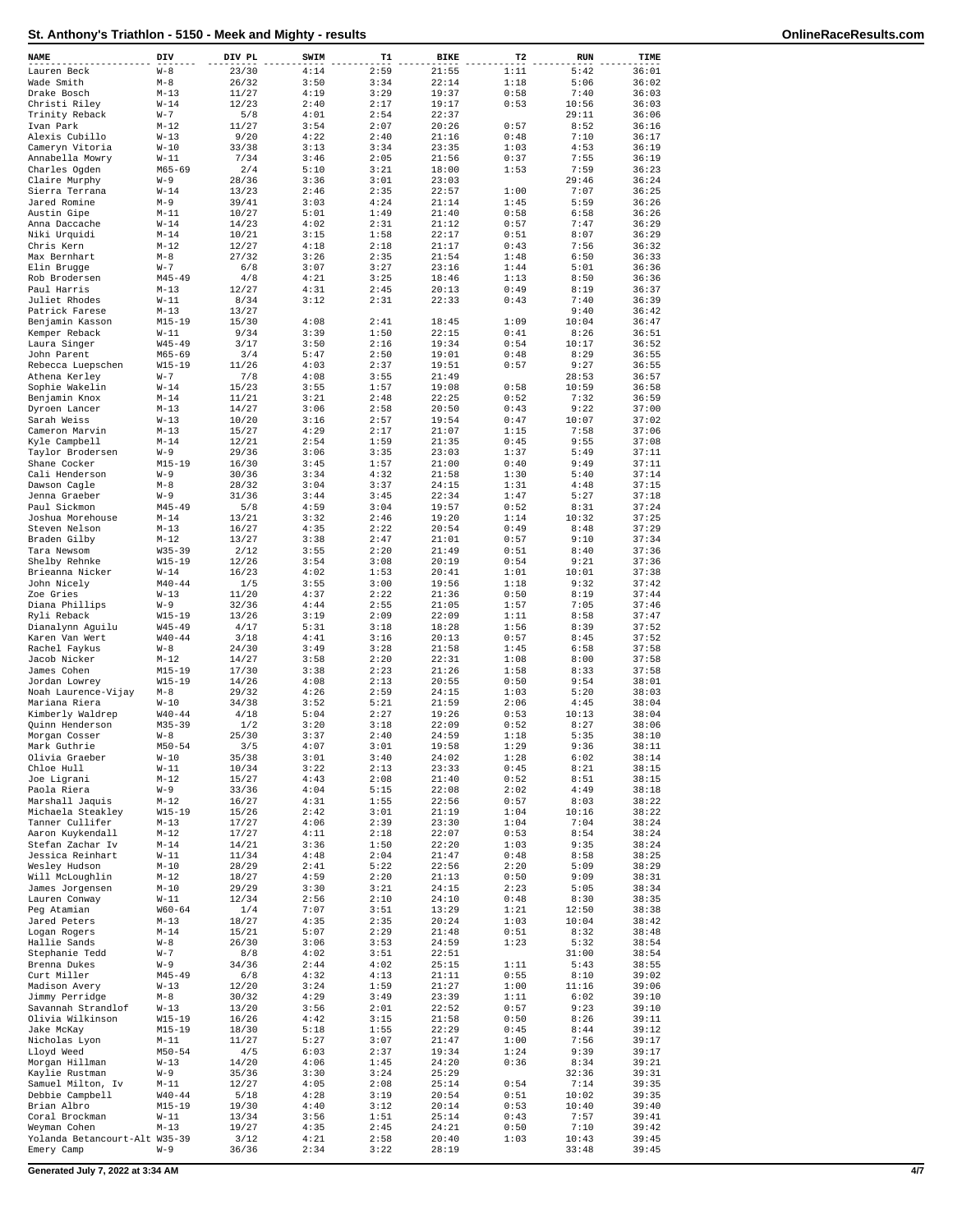| 5:18<br>21:51<br>39:46<br>$M-11$<br>13/27<br>3:04<br>1:04<br>8:28<br>Jack Mahoney<br>Stacey Schott<br>$W45 - 49$<br>5/17<br>4:56<br>2:46<br>21:22<br>1:44<br>9:00<br>39:49<br>Sam Harris<br>$M15 - 19$<br>20/30<br>4:32<br>3:22<br>22:39<br>0:46<br>8:35<br>39:55<br>14/27<br>William Hess<br>4:52<br>2:21<br>23:25<br>0:57<br>8:20<br>39:56<br>$M-11$<br>Michelle McIntyre<br>$W30 - 34$<br>2/6<br>4:07<br>2:40<br>22:43<br>1:03<br>9:22<br>39:56<br>Julia Bernhart<br>$W-10$<br>36/38<br>2:45<br>2:36<br>27:33<br>1:33<br>5:34<br>40:01<br>Whitney Cohen<br>$W40 - 44$<br>6/18<br>4:35<br>2:31<br>23:47<br>1:07<br>8:01<br>40:01<br>Jennifer Therrien<br>$W45 - 49$<br>6/17<br>4:30<br>2:52<br>21:28<br>1:52<br>9:20<br>40:02<br>4:00<br>Bailey Hotz<br>$W-14$<br>17/23<br>2:15<br>21:41<br>2:34<br>9:35<br>40:05<br>Francesca Johnston<br>$W-13$<br>15/20<br>3:38<br>2:02<br>23:19<br>0:43<br>10:27<br>40:09<br>Damian Grenon<br>$M - 13$<br>20/27<br>4:14<br>3:19<br>23:56<br>1:07<br>7:34<br>40:10<br>Melissa Calipari<br>$W30 - 34$<br>3/6<br>5:06<br>3:19<br>22:12<br>0:52<br>8:41<br>40:10<br>Michael Morgan<br>$M15 - 19$<br>21/30<br>5:03<br>2:38<br>23:29<br>0:41<br>8:22<br>40:14<br>Noah Schott<br>$M - 13$<br>21/27<br>3:53<br>3:16<br>23:10<br>0:52<br>9:03<br>40:14<br>Nicholas Love<br>4:16<br>5:45<br>22:09<br>1:45<br>6:21<br>40:16<br>$M-8$<br>31/32<br>Michelle McNally<br>$W15 - 19$<br>17/26<br>4:22<br>3:29<br>23:28<br>1:03<br>7:56<br>40:19<br>Sebastian Campbell<br>$M15 - 19$<br>22/30<br>5:47<br>2:29<br>21:33<br>1:03<br>9:32<br>40:25<br>$W15 - 19$<br>18/26<br>4:10<br>3:39<br>21:54<br>0:59<br>9:42<br>40:25<br>Morgan Tuazon<br>Bob Lee<br>$M50 - 54$<br>5/5<br>5:14<br>3:56<br>20:24<br>1:29<br>9:24<br>40:28<br>Elizabeth Prather<br>$W15 - 19$<br>19/26<br>4:45<br>2:44<br>21:49<br>1:30<br>9:41<br>40:30<br>$M-11$<br>15/27<br>3:56<br>2:09<br>23:32<br>0:58<br>9:57<br>40:33<br>Jakob Mowry<br>Nicholas Woods<br>$M - 14$<br>16/21<br>7:19<br>3:11<br>19:04<br>1:32<br>9:28<br>40:35<br>Katelyn Butler<br>$W - 8$<br>27/30<br>4:39<br>4:17<br>24:00<br>31:43<br>40:39<br>Sean Collins<br>$M-11$<br>16/27<br>4:54<br>3:18<br>23:06<br>0:53<br>8:31<br>40:42<br>Andrew Puckett<br>$M15 - 19$<br>23/30<br>4:50<br>4:09<br>21:06<br>1:12<br>9:28<br>40:46<br>Corey Roets<br>$M15 - 19$<br>24/30<br>3:50<br>2:00<br>23:57<br>1:49<br>9:10<br>40:47<br>$W-13$<br>4:28<br>2:43<br>24:33<br>1:20<br>7:44<br>40:48<br>Alyssa Milton<br>16/20<br>Connor Bruce<br>$M-13$<br>22/27<br>3:49<br>2:50<br>21:40<br>1:04<br>11:26<br>40:49<br>Katherine Taulbee<br>$W-11$<br>14/34<br>3:02<br>2:08<br>26:13<br>0:42<br>8:45<br>40:51<br>Melinda Barnes<br>$W30 - 34$<br>4/6<br>7:30<br>2:59<br>18:55<br>2:22<br>9:06<br>40:52<br>Nicholas Stambo<br>$M-13$<br>23/27<br>4:54<br>3:08<br>23:57<br>0:56<br>8:02<br>40:58<br>Melissa Shuten<br>$W45 - 49$<br>7/17<br>5:20<br>3:22<br>21:47<br>1:15<br>9:18<br>41:02<br>Christina Carretta<br>$W40 - 44$<br>7/18<br>6:40<br>3:25<br>19:58<br>1:34<br>9:25<br>41:02<br>18/23<br>Anna Potts<br>$W-14$<br>4:07<br>4:50<br>21:40<br>1:27<br>9:06<br>41:10<br>Missy Mccook Liermann<br>$W45 - 49$<br>8/17<br>3:59<br>2:16<br>23:39<br>1:25<br>9:53<br>41:13<br>M75-79<br>1/1<br>5:17<br>3:24<br>20:36<br>1:14<br>10:49<br>41:20<br>Jerry Mills<br>Arthur Ward<br>$M-11$<br>17/27<br>4:26<br>2:43<br>24:29<br>0:54<br>8:53<br>41:25<br>Lynn Baldwin<br>$W35 - 39$<br>4/12<br>5:01<br>3:26<br>20:56<br>1:42<br>10:19<br>41:25<br>$W40 - 44$<br>4:31<br>2:50<br>22:43<br>0:55<br>10:30<br>41:29<br>Laura Bagshaw<br>8/18<br>Caroline Skidmore<br>$W15 - 19$<br>20/26<br>3:34<br>3:12<br>24:27<br>0:51<br>9:25<br>41:30<br>Max Dayton-Yaeger<br>$M-8$<br>32/32<br>3:51<br>3:21<br>27:20<br>1:30<br>5:34<br>41:37<br>Hannah Kunins<br>$W-14$<br>19/23<br>5:18<br>2:55<br>21:42<br>0:59<br>11:01<br>41:55<br>Adrian Ramos<br>$M - 14$<br>17/21<br>3:54<br>3:14<br>23:27<br>0:59<br>10:21<br>41:56<br>Patrick Canady<br>$M-9$<br>40/41<br>4:08<br>5:02<br>26:28<br>1:24<br>4:57<br>42:00<br>$M30 - 34$<br>2/3<br>4:47<br>3:36<br>18:25<br>2:45<br>12:27<br>42:01<br>Nicholas Hornstein<br>4:09<br>Jake Stewart<br>$M-12$<br>19/27<br>2:32<br>24:53<br>0:58<br>9:30<br>42:02<br>Matt Kline<br>$M40 - 44$<br>2/5<br>5:04<br>3:59<br>20:47<br>1:25<br>10:52<br>42:07<br>Melanie Ramos<br>$W-12$<br>8/25<br>4:15<br>2:20<br>23:13<br>0:54<br>11:27<br>42:09<br>Elise Hudson<br>$W-13$<br>17/20<br>4:03<br>2:29<br>24:27<br>0:46<br>10:25<br>42:10<br>William Nelson<br>$M - 7$<br>17/20<br>4:07<br>5:50<br>26:37<br>32:17<br>42:14<br>0:59<br>$W-11$<br>15/34<br>4:18<br>3:04<br>25:34<br>42:19<br>Madalyn Werd<br>8:23<br>Edward Aguilu<br>$M15 - 19$<br>25/30<br>5:49<br>2:48<br>21:43<br>1:28<br>10:34<br>42:22<br>Kimberly Reece<br>$W-14$<br>20/23<br>5:12<br>3:18<br>23:11<br>1:55<br>8:48<br>42:25<br>$M-7$<br>18/20<br>4:23<br>5:55<br>25:54<br>32:08<br>42:27<br>Zachary Vitoria<br>Katherine Pickard<br>$W-12$<br>9/25<br>3:22<br>3:01<br>24:59<br>0:54<br>10:20<br>42:36<br>Jenna Baker<br>$W - 8$<br>28/30<br>2:59<br>3:05<br>31:02<br>36:31<br>42:36<br>$W - 8$<br>29/30<br>5:47<br>5:07<br>21:10<br>31:45<br>42:39<br>Alexandra Thorne<br>Brian Ford Iii<br>$M15 - 19$<br>26/30<br>4:28<br>4:13<br>22:32<br>0:55<br>10:33<br>42:42<br>Alyssa Lehnert<br>$W-12$<br>10/25<br>5:32<br>2:50<br>21:02<br>2:29<br>10:55<br>42:48<br>24/27<br>4:29<br>2:25<br>23:30<br>2:28<br>10:03<br>42:56<br>William Ely<br>$M-13$<br>Zack Brodersen<br>$M-12$<br>20/27<br>4:08<br>2:37<br>27:04<br>1:06<br>8:18<br>43:14<br>Heather Werd<br>$W40 - 44$<br>9/18<br>4:56<br>3:31<br>22:21<br>1:20<br>11:13<br>43:22<br>2:25<br>12:44<br>Jack Gubasta<br>$M-13$<br>25/27<br>4:18<br>22:21<br>1:34<br>43:22<br>$W60 - 64$<br>2/4<br>5:02<br>3:08<br>22:55<br>1:10<br>11:09<br>43:25<br>Susan Burr<br>16/34<br>5:12<br>2:06<br>0:54<br>43:27<br>Jessica Jacobs<br>$W-11$<br>23:58<br>11:16<br>3:44<br>26:17<br>43:32<br>Devon Miller<br>$W-10$<br>37/38<br>5:23<br>1:29<br>6:38<br>18/21<br>21:49<br>Joseph Gallagher<br>$M - 14$<br>5:36<br>2:40<br>1:20<br>12:12<br>43:37<br>9:40<br>Angelia Tellone<br>$W45 - 49$<br>9/17<br>5:08<br>3:59<br>23:09<br>1:41<br>43:38<br>10:49<br>Carly Gagne<br>$W15 - 19$<br>21/26<br>3:37<br>2:17<br>26:00<br>0:56<br>43:39<br>11/25<br>3:45<br>0:48<br>Rose McCoy<br>$W-12$<br>3:04<br>24:01<br>12:09<br>43:47<br>Kenneth Nelson<br>$M40 - 44$<br>3/5<br>3:44<br>4:09<br>21:44<br>1:26<br>12:43<br>43:47<br>$M15 - 19$<br>4:45<br>Jonathan Hawley<br>27/30<br>2:26<br>25:49<br>0:50<br>10:00<br>43:51<br>4:04<br>Reid Clark<br>$M-12$<br>21/27<br>3:50<br>26:07<br>0:55<br>9:03<br>43:59<br>$W-11$<br>Maggie Jacobson<br>17/34<br>4:49<br>3:03<br>25:36<br>1:17<br>9:17<br>44:03<br>Jonathan Higgins<br>$M15 - 19$<br>28/30<br>5:35<br>3:48<br>24:24<br>0:54<br>9:22<br>44:04<br>18/34<br>3:45<br>Mia Underwood<br>$W-11$<br>2:46<br>25:04<br>1:19<br>11:19<br>44:14<br>Thomas Nelson<br>$M-12$<br>22/27<br>5:36<br>3:47<br>25:16<br>1:09<br>8:33<br>44:21<br>$W40 - 44$<br>Hope Crosson<br>10/18<br>5:51<br>3:43<br>22:18<br>1:11<br>11:19<br>44:22<br>Charlotte Deolaso-Hoo<br>$W35 - 39$<br>5/12<br>5:21<br>3:11<br>23:12<br>1:09<br>11:32<br>44:25<br>Brandon Ford<br>$M - 14$<br>19/21<br>25:41<br>1:09<br>9:12<br>44:34<br>5:46<br>4:24<br>Marcia Fettinger<br>$W45 - 49$<br>10/17<br>21:28<br>2:00<br>10:56<br>44:34<br>23/27<br>5:09<br>1:24<br>Zach Noyes<br>$M-12$<br>3:36<br>25:35<br>8:55<br>44:40<br>$W-11$<br>4:08<br>Ellie McCoy<br>19/34<br>2:32<br>26:02<br>1:01<br>10:58<br>44:41<br>Alexis Normandia Jr.<br>$M-12$<br>24/27<br>4:53<br>4:22<br>26:41<br>1:06<br>7:43<br>44:45<br>Bethany Gallagher<br>$W-12$<br>12/25<br>5:48<br>2:10<br>23:11<br>0:57<br>12:40<br>44:46<br>Hannah Funk<br>$W15 - 19$<br>22/26<br>3:49<br>3:46<br>25:18<br>1:14<br>10:40<br>44:47<br>Madelyne Funk<br>$W-13$<br>18/20<br>4:31<br>2:59<br>26:07<br>1:22<br>9:53<br>44:53<br>5:27<br>J Skidmore<br>M45-49<br>7/8<br>3:48<br>25:10<br>1:08<br>9:22<br>44:55<br>Angela Reilly<br>$W15 - 19$<br>23/26<br>4:34<br>3:36<br>24:45<br>1:14<br>10:55<br>45:04<br>Danielle Menzies<br>$W35 - 39$<br>6/12<br>5:41<br>3:04<br>23:06<br>1:43<br>11:30<br>45:04<br>Bailey Dopfel<br>$W-12$<br>13/25<br>3:27<br>2:36<br>27:24<br>0:54<br>10:44<br>45:05<br>Abby Gipe<br>$W-14$<br>21/23<br>4:39<br>2:49<br>27:41<br>1:09<br>8:47<br>45:06<br>4:40<br>Cameron Wright<br>$M-11$<br>18/27<br>2:25<br>26:29<br>1:14<br>10:21<br>45:10<br>5:09<br>1:09<br>Richard Nelson<br>$M70 - 74$<br>1/2<br>3:20<br>21:58<br>13:36<br>45:12<br>Emily Harrell<br>$W15 - 19$<br>24/26<br>4:30<br>3:03<br>28:28<br>1:18<br>8:00<br>45:20<br>Connor Ferguson<br>$M15 - 19$<br>29/30<br>4:13<br>3:33<br>25:36<br>1:01<br>11:06<br>45:30<br>Julie Giannasi<br>$W35 - 39$<br>7/12<br>6:26<br>3:25<br>22:45<br>2:39<br>10:18<br>45:33<br>Sara Luepschen<br>$W-12$<br>14/25<br>6:41<br>3:04<br>23:22<br>1:07<br>11:29<br>45:43<br>Ryan Carnes<br>$M-11$<br>19/27<br>7:06<br>2:41<br>45:44<br>25:32<br>1:14<br>9:11<br>$W40 - 44$<br>Vanessa Hom<br>11/18<br>6:10<br>3:48<br>23:11<br>2:14<br>10:24<br>45:48 | NAME | DIV | DIV PL | SWIM | T1 | <b>BIKE</b> | T <sub>2</sub> | <b>RUN</b> | TIME |
|----------------------------------------------------------------------------------------------------------------------------------------------------------------------------------------------------------------------------------------------------------------------------------------------------------------------------------------------------------------------------------------------------------------------------------------------------------------------------------------------------------------------------------------------------------------------------------------------------------------------------------------------------------------------------------------------------------------------------------------------------------------------------------------------------------------------------------------------------------------------------------------------------------------------------------------------------------------------------------------------------------------------------------------------------------------------------------------------------------------------------------------------------------------------------------------------------------------------------------------------------------------------------------------------------------------------------------------------------------------------------------------------------------------------------------------------------------------------------------------------------------------------------------------------------------------------------------------------------------------------------------------------------------------------------------------------------------------------------------------------------------------------------------------------------------------------------------------------------------------------------------------------------------------------------------------------------------------------------------------------------------------------------------------------------------------------------------------------------------------------------------------------------------------------------------------------------------------------------------------------------------------------------------------------------------------------------------------------------------------------------------------------------------------------------------------------------------------------------------------------------------------------------------------------------------------------------------------------------------------------------------------------------------------------------------------------------------------------------------------------------------------------------------------------------------------------------------------------------------------------------------------------------------------------------------------------------------------------------------------------------------------------------------------------------------------------------------------------------------------------------------------------------------------------------------------------------------------------------------------------------------------------------------------------------------------------------------------------------------------------------------------------------------------------------------------------------------------------------------------------------------------------------------------------------------------------------------------------------------------------------------------------------------------------------------------------------------------------------------------------------------------------------------------------------------------------------------------------------------------------------------------------------------------------------------------------------------------------------------------------------------------------------------------------------------------------------------------------------------------------------------------------------------------------------------------------------------------------------------------------------------------------------------------------------------------------------------------------------------------------------------------------------------------------------------------------------------------------------------------------------------------------------------------------------------------------------------------------------------------------------------------------------------------------------------------------------------------------------------------------------------------------------------------------------------------------------------------------------------------------------------------------------------------------------------------------------------------------------------------------------------------------------------------------------------------------------------------------------------------------------------------------------------------------------------------------------------------------------------------------------------------------------------------------------------------------------------------------------------------------------------------------------------------------------------------------------------------------------------------------------------------------------------------------------------------------------------------------------------------------------------------------------------------------------------------------------------------------------------------------------------------------------------------------------------------------------------------------------------------------------------------------------------------------------------------------------------------------------------------------------------------------------------------------------------------------------------------------------------------------------------------------------------------------------------------------------------------------------------------------------------------------------------------------------------------------------------------------------------------------------------------------------------------------------------------------------------------------------------------------------------------------------------------------------------------------------------------------------------------------------------------------------------------------------------------------------------------------------------------------------------------------------------------------------------------------------------------------------------------------------------------------------------------------------------------------------------------------------------------------------------------------------------------------------------------------------------------------------------------------------------------------------------------------------------------------------------------------------------------------------------------------------------------------------------------------------------------------------------------------------------------------------------------------------------------------------------------------------------------------------------------------------------------------------------------------------------------------------------------------------------------------------------------------------------------------------------------------------------------------------------------------------------------------------------------------------------------------------------------------------------------------------------------------------------------------------------------------------------------------------------------------------------------------------------------------------------------------------------------------------------------------------------------------------------------------------------------------------------------------------------------------------------------------------------------------------------------------------------------------------------------------------------------------------------------------------------------------------------------------------------------------------------------------------------------------------------------------------------------------------------------------------------------------------------------------------------------------------------------------------------------------------------------------------------------------------------------------------------------------------------------------------------------------------------------------------------------------------------------------------------------------------------------------------------------------------------------------------------------------------------------------------|------|-----|--------|------|----|-------------|----------------|------------|------|
|                                                                                                                                                                                                                                                                                                                                                                                                                                                                                                                                                                                                                                                                                                                                                                                                                                                                                                                                                                                                                                                                                                                                                                                                                                                                                                                                                                                                                                                                                                                                                                                                                                                                                                                                                                                                                                                                                                                                                                                                                                                                                                                                                                                                                                                                                                                                                                                                                                                                                                                                                                                                                                                                                                                                                                                                                                                                                                                                                                                                                                                                                                                                                                                                                                                                                                                                                                                                                                                                                                                                                                                                                                                                                                                                                                                                                                                                                                                                                                                                                                                                                                                                                                                                                                                                                                                                                                                                                                                                                                                                                                                                                                                                                                                                                                                                                                                                                                                                                                                                                                                                                                                                                                                                                                                                                                                                                                                                                                                                                                                                                                                                                                                                                                                                                                                                                                                                                                                                                                                                                                                                                                                                                                                                                                                                                                                                                                                                                                                                                                                                                                                                                                                                                                                                                                                                                                                                                                                                                                                                                                                                                                                                                                                                                                                                                                                                                                                                                                                                                                                                                                                                                                                                                                                                                                                                                                                                                                                                                                                                                                                                                                                                                                                                                                                                                                                                                                                                                                                                                                                                                                                                                                                                                                                                                                                                                                                                                                                                                                                                                                                                                                                                                    |      |     |        |      |    |             |                |            |      |
|                                                                                                                                                                                                                                                                                                                                                                                                                                                                                                                                                                                                                                                                                                                                                                                                                                                                                                                                                                                                                                                                                                                                                                                                                                                                                                                                                                                                                                                                                                                                                                                                                                                                                                                                                                                                                                                                                                                                                                                                                                                                                                                                                                                                                                                                                                                                                                                                                                                                                                                                                                                                                                                                                                                                                                                                                                                                                                                                                                                                                                                                                                                                                                                                                                                                                                                                                                                                                                                                                                                                                                                                                                                                                                                                                                                                                                                                                                                                                                                                                                                                                                                                                                                                                                                                                                                                                                                                                                                                                                                                                                                                                                                                                                                                                                                                                                                                                                                                                                                                                                                                                                                                                                                                                                                                                                                                                                                                                                                                                                                                                                                                                                                                                                                                                                                                                                                                                                                                                                                                                                                                                                                                                                                                                                                                                                                                                                                                                                                                                                                                                                                                                                                                                                                                                                                                                                                                                                                                                                                                                                                                                                                                                                                                                                                                                                                                                                                                                                                                                                                                                                                                                                                                                                                                                                                                                                                                                                                                                                                                                                                                                                                                                                                                                                                                                                                                                                                                                                                                                                                                                                                                                                                                                                                                                                                                                                                                                                                                                                                                                                                                                                                                                    |      |     |        |      |    |             |                |            |      |
|                                                                                                                                                                                                                                                                                                                                                                                                                                                                                                                                                                                                                                                                                                                                                                                                                                                                                                                                                                                                                                                                                                                                                                                                                                                                                                                                                                                                                                                                                                                                                                                                                                                                                                                                                                                                                                                                                                                                                                                                                                                                                                                                                                                                                                                                                                                                                                                                                                                                                                                                                                                                                                                                                                                                                                                                                                                                                                                                                                                                                                                                                                                                                                                                                                                                                                                                                                                                                                                                                                                                                                                                                                                                                                                                                                                                                                                                                                                                                                                                                                                                                                                                                                                                                                                                                                                                                                                                                                                                                                                                                                                                                                                                                                                                                                                                                                                                                                                                                                                                                                                                                                                                                                                                                                                                                                                                                                                                                                                                                                                                                                                                                                                                                                                                                                                                                                                                                                                                                                                                                                                                                                                                                                                                                                                                                                                                                                                                                                                                                                                                                                                                                                                                                                                                                                                                                                                                                                                                                                                                                                                                                                                                                                                                                                                                                                                                                                                                                                                                                                                                                                                                                                                                                                                                                                                                                                                                                                                                                                                                                                                                                                                                                                                                                                                                                                                                                                                                                                                                                                                                                                                                                                                                                                                                                                                                                                                                                                                                                                                                                                                                                                                                                    |      |     |        |      |    |             |                |            |      |
|                                                                                                                                                                                                                                                                                                                                                                                                                                                                                                                                                                                                                                                                                                                                                                                                                                                                                                                                                                                                                                                                                                                                                                                                                                                                                                                                                                                                                                                                                                                                                                                                                                                                                                                                                                                                                                                                                                                                                                                                                                                                                                                                                                                                                                                                                                                                                                                                                                                                                                                                                                                                                                                                                                                                                                                                                                                                                                                                                                                                                                                                                                                                                                                                                                                                                                                                                                                                                                                                                                                                                                                                                                                                                                                                                                                                                                                                                                                                                                                                                                                                                                                                                                                                                                                                                                                                                                                                                                                                                                                                                                                                                                                                                                                                                                                                                                                                                                                                                                                                                                                                                                                                                                                                                                                                                                                                                                                                                                                                                                                                                                                                                                                                                                                                                                                                                                                                                                                                                                                                                                                                                                                                                                                                                                                                                                                                                                                                                                                                                                                                                                                                                                                                                                                                                                                                                                                                                                                                                                                                                                                                                                                                                                                                                                                                                                                                                                                                                                                                                                                                                                                                                                                                                                                                                                                                                                                                                                                                                                                                                                                                                                                                                                                                                                                                                                                                                                                                                                                                                                                                                                                                                                                                                                                                                                                                                                                                                                                                                                                                                                                                                                                                                    |      |     |        |      |    |             |                |            |      |
|                                                                                                                                                                                                                                                                                                                                                                                                                                                                                                                                                                                                                                                                                                                                                                                                                                                                                                                                                                                                                                                                                                                                                                                                                                                                                                                                                                                                                                                                                                                                                                                                                                                                                                                                                                                                                                                                                                                                                                                                                                                                                                                                                                                                                                                                                                                                                                                                                                                                                                                                                                                                                                                                                                                                                                                                                                                                                                                                                                                                                                                                                                                                                                                                                                                                                                                                                                                                                                                                                                                                                                                                                                                                                                                                                                                                                                                                                                                                                                                                                                                                                                                                                                                                                                                                                                                                                                                                                                                                                                                                                                                                                                                                                                                                                                                                                                                                                                                                                                                                                                                                                                                                                                                                                                                                                                                                                                                                                                                                                                                                                                                                                                                                                                                                                                                                                                                                                                                                                                                                                                                                                                                                                                                                                                                                                                                                                                                                                                                                                                                                                                                                                                                                                                                                                                                                                                                                                                                                                                                                                                                                                                                                                                                                                                                                                                                                                                                                                                                                                                                                                                                                                                                                                                                                                                                                                                                                                                                                                                                                                                                                                                                                                                                                                                                                                                                                                                                                                                                                                                                                                                                                                                                                                                                                                                                                                                                                                                                                                                                                                                                                                                                                                    |      |     |        |      |    |             |                |            |      |
|                                                                                                                                                                                                                                                                                                                                                                                                                                                                                                                                                                                                                                                                                                                                                                                                                                                                                                                                                                                                                                                                                                                                                                                                                                                                                                                                                                                                                                                                                                                                                                                                                                                                                                                                                                                                                                                                                                                                                                                                                                                                                                                                                                                                                                                                                                                                                                                                                                                                                                                                                                                                                                                                                                                                                                                                                                                                                                                                                                                                                                                                                                                                                                                                                                                                                                                                                                                                                                                                                                                                                                                                                                                                                                                                                                                                                                                                                                                                                                                                                                                                                                                                                                                                                                                                                                                                                                                                                                                                                                                                                                                                                                                                                                                                                                                                                                                                                                                                                                                                                                                                                                                                                                                                                                                                                                                                                                                                                                                                                                                                                                                                                                                                                                                                                                                                                                                                                                                                                                                                                                                                                                                                                                                                                                                                                                                                                                                                                                                                                                                                                                                                                                                                                                                                                                                                                                                                                                                                                                                                                                                                                                                                                                                                                                                                                                                                                                                                                                                                                                                                                                                                                                                                                                                                                                                                                                                                                                                                                                                                                                                                                                                                                                                                                                                                                                                                                                                                                                                                                                                                                                                                                                                                                                                                                                                                                                                                                                                                                                                                                                                                                                                                                    |      |     |        |      |    |             |                |            |      |
|                                                                                                                                                                                                                                                                                                                                                                                                                                                                                                                                                                                                                                                                                                                                                                                                                                                                                                                                                                                                                                                                                                                                                                                                                                                                                                                                                                                                                                                                                                                                                                                                                                                                                                                                                                                                                                                                                                                                                                                                                                                                                                                                                                                                                                                                                                                                                                                                                                                                                                                                                                                                                                                                                                                                                                                                                                                                                                                                                                                                                                                                                                                                                                                                                                                                                                                                                                                                                                                                                                                                                                                                                                                                                                                                                                                                                                                                                                                                                                                                                                                                                                                                                                                                                                                                                                                                                                                                                                                                                                                                                                                                                                                                                                                                                                                                                                                                                                                                                                                                                                                                                                                                                                                                                                                                                                                                                                                                                                                                                                                                                                                                                                                                                                                                                                                                                                                                                                                                                                                                                                                                                                                                                                                                                                                                                                                                                                                                                                                                                                                                                                                                                                                                                                                                                                                                                                                                                                                                                                                                                                                                                                                                                                                                                                                                                                                                                                                                                                                                                                                                                                                                                                                                                                                                                                                                                                                                                                                                                                                                                                                                                                                                                                                                                                                                                                                                                                                                                                                                                                                                                                                                                                                                                                                                                                                                                                                                                                                                                                                                                                                                                                                                                    |      |     |        |      |    |             |                |            |      |
|                                                                                                                                                                                                                                                                                                                                                                                                                                                                                                                                                                                                                                                                                                                                                                                                                                                                                                                                                                                                                                                                                                                                                                                                                                                                                                                                                                                                                                                                                                                                                                                                                                                                                                                                                                                                                                                                                                                                                                                                                                                                                                                                                                                                                                                                                                                                                                                                                                                                                                                                                                                                                                                                                                                                                                                                                                                                                                                                                                                                                                                                                                                                                                                                                                                                                                                                                                                                                                                                                                                                                                                                                                                                                                                                                                                                                                                                                                                                                                                                                                                                                                                                                                                                                                                                                                                                                                                                                                                                                                                                                                                                                                                                                                                                                                                                                                                                                                                                                                                                                                                                                                                                                                                                                                                                                                                                                                                                                                                                                                                                                                                                                                                                                                                                                                                                                                                                                                                                                                                                                                                                                                                                                                                                                                                                                                                                                                                                                                                                                                                                                                                                                                                                                                                                                                                                                                                                                                                                                                                                                                                                                                                                                                                                                                                                                                                                                                                                                                                                                                                                                                                                                                                                                                                                                                                                                                                                                                                                                                                                                                                                                                                                                                                                                                                                                                                                                                                                                                                                                                                                                                                                                                                                                                                                                                                                                                                                                                                                                                                                                                                                                                                                                    |      |     |        |      |    |             |                |            |      |
|                                                                                                                                                                                                                                                                                                                                                                                                                                                                                                                                                                                                                                                                                                                                                                                                                                                                                                                                                                                                                                                                                                                                                                                                                                                                                                                                                                                                                                                                                                                                                                                                                                                                                                                                                                                                                                                                                                                                                                                                                                                                                                                                                                                                                                                                                                                                                                                                                                                                                                                                                                                                                                                                                                                                                                                                                                                                                                                                                                                                                                                                                                                                                                                                                                                                                                                                                                                                                                                                                                                                                                                                                                                                                                                                                                                                                                                                                                                                                                                                                                                                                                                                                                                                                                                                                                                                                                                                                                                                                                                                                                                                                                                                                                                                                                                                                                                                                                                                                                                                                                                                                                                                                                                                                                                                                                                                                                                                                                                                                                                                                                                                                                                                                                                                                                                                                                                                                                                                                                                                                                                                                                                                                                                                                                                                                                                                                                                                                                                                                                                                                                                                                                                                                                                                                                                                                                                                                                                                                                                                                                                                                                                                                                                                                                                                                                                                                                                                                                                                                                                                                                                                                                                                                                                                                                                                                                                                                                                                                                                                                                                                                                                                                                                                                                                                                                                                                                                                                                                                                                                                                                                                                                                                                                                                                                                                                                                                                                                                                                                                                                                                                                                                                    |      |     |        |      |    |             |                |            |      |
|                                                                                                                                                                                                                                                                                                                                                                                                                                                                                                                                                                                                                                                                                                                                                                                                                                                                                                                                                                                                                                                                                                                                                                                                                                                                                                                                                                                                                                                                                                                                                                                                                                                                                                                                                                                                                                                                                                                                                                                                                                                                                                                                                                                                                                                                                                                                                                                                                                                                                                                                                                                                                                                                                                                                                                                                                                                                                                                                                                                                                                                                                                                                                                                                                                                                                                                                                                                                                                                                                                                                                                                                                                                                                                                                                                                                                                                                                                                                                                                                                                                                                                                                                                                                                                                                                                                                                                                                                                                                                                                                                                                                                                                                                                                                                                                                                                                                                                                                                                                                                                                                                                                                                                                                                                                                                                                                                                                                                                                                                                                                                                                                                                                                                                                                                                                                                                                                                                                                                                                                                                                                                                                                                                                                                                                                                                                                                                                                                                                                                                                                                                                                                                                                                                                                                                                                                                                                                                                                                                                                                                                                                                                                                                                                                                                                                                                                                                                                                                                                                                                                                                                                                                                                                                                                                                                                                                                                                                                                                                                                                                                                                                                                                                                                                                                                                                                                                                                                                                                                                                                                                                                                                                                                                                                                                                                                                                                                                                                                                                                                                                                                                                                                                    |      |     |        |      |    |             |                |            |      |
|                                                                                                                                                                                                                                                                                                                                                                                                                                                                                                                                                                                                                                                                                                                                                                                                                                                                                                                                                                                                                                                                                                                                                                                                                                                                                                                                                                                                                                                                                                                                                                                                                                                                                                                                                                                                                                                                                                                                                                                                                                                                                                                                                                                                                                                                                                                                                                                                                                                                                                                                                                                                                                                                                                                                                                                                                                                                                                                                                                                                                                                                                                                                                                                                                                                                                                                                                                                                                                                                                                                                                                                                                                                                                                                                                                                                                                                                                                                                                                                                                                                                                                                                                                                                                                                                                                                                                                                                                                                                                                                                                                                                                                                                                                                                                                                                                                                                                                                                                                                                                                                                                                                                                                                                                                                                                                                                                                                                                                                                                                                                                                                                                                                                                                                                                                                                                                                                                                                                                                                                                                                                                                                                                                                                                                                                                                                                                                                                                                                                                                                                                                                                                                                                                                                                                                                                                                                                                                                                                                                                                                                                                                                                                                                                                                                                                                                                                                                                                                                                                                                                                                                                                                                                                                                                                                                                                                                                                                                                                                                                                                                                                                                                                                                                                                                                                                                                                                                                                                                                                                                                                                                                                                                                                                                                                                                                                                                                                                                                                                                                                                                                                                                                                    |      |     |        |      |    |             |                |            |      |
|                                                                                                                                                                                                                                                                                                                                                                                                                                                                                                                                                                                                                                                                                                                                                                                                                                                                                                                                                                                                                                                                                                                                                                                                                                                                                                                                                                                                                                                                                                                                                                                                                                                                                                                                                                                                                                                                                                                                                                                                                                                                                                                                                                                                                                                                                                                                                                                                                                                                                                                                                                                                                                                                                                                                                                                                                                                                                                                                                                                                                                                                                                                                                                                                                                                                                                                                                                                                                                                                                                                                                                                                                                                                                                                                                                                                                                                                                                                                                                                                                                                                                                                                                                                                                                                                                                                                                                                                                                                                                                                                                                                                                                                                                                                                                                                                                                                                                                                                                                                                                                                                                                                                                                                                                                                                                                                                                                                                                                                                                                                                                                                                                                                                                                                                                                                                                                                                                                                                                                                                                                                                                                                                                                                                                                                                                                                                                                                                                                                                                                                                                                                                                                                                                                                                                                                                                                                                                                                                                                                                                                                                                                                                                                                                                                                                                                                                                                                                                                                                                                                                                                                                                                                                                                                                                                                                                                                                                                                                                                                                                                                                                                                                                                                                                                                                                                                                                                                                                                                                                                                                                                                                                                                                                                                                                                                                                                                                                                                                                                                                                                                                                                                                                    |      |     |        |      |    |             |                |            |      |
|                                                                                                                                                                                                                                                                                                                                                                                                                                                                                                                                                                                                                                                                                                                                                                                                                                                                                                                                                                                                                                                                                                                                                                                                                                                                                                                                                                                                                                                                                                                                                                                                                                                                                                                                                                                                                                                                                                                                                                                                                                                                                                                                                                                                                                                                                                                                                                                                                                                                                                                                                                                                                                                                                                                                                                                                                                                                                                                                                                                                                                                                                                                                                                                                                                                                                                                                                                                                                                                                                                                                                                                                                                                                                                                                                                                                                                                                                                                                                                                                                                                                                                                                                                                                                                                                                                                                                                                                                                                                                                                                                                                                                                                                                                                                                                                                                                                                                                                                                                                                                                                                                                                                                                                                                                                                                                                                                                                                                                                                                                                                                                                                                                                                                                                                                                                                                                                                                                                                                                                                                                                                                                                                                                                                                                                                                                                                                                                                                                                                                                                                                                                                                                                                                                                                                                                                                                                                                                                                                                                                                                                                                                                                                                                                                                                                                                                                                                                                                                                                                                                                                                                                                                                                                                                                                                                                                                                                                                                                                                                                                                                                                                                                                                                                                                                                                                                                                                                                                                                                                                                                                                                                                                                                                                                                                                                                                                                                                                                                                                                                                                                                                                                                                    |      |     |        |      |    |             |                |            |      |
|                                                                                                                                                                                                                                                                                                                                                                                                                                                                                                                                                                                                                                                                                                                                                                                                                                                                                                                                                                                                                                                                                                                                                                                                                                                                                                                                                                                                                                                                                                                                                                                                                                                                                                                                                                                                                                                                                                                                                                                                                                                                                                                                                                                                                                                                                                                                                                                                                                                                                                                                                                                                                                                                                                                                                                                                                                                                                                                                                                                                                                                                                                                                                                                                                                                                                                                                                                                                                                                                                                                                                                                                                                                                                                                                                                                                                                                                                                                                                                                                                                                                                                                                                                                                                                                                                                                                                                                                                                                                                                                                                                                                                                                                                                                                                                                                                                                                                                                                                                                                                                                                                                                                                                                                                                                                                                                                                                                                                                                                                                                                                                                                                                                                                                                                                                                                                                                                                                                                                                                                                                                                                                                                                                                                                                                                                                                                                                                                                                                                                                                                                                                                                                                                                                                                                                                                                                                                                                                                                                                                                                                                                                                                                                                                                                                                                                                                                                                                                                                                                                                                                                                                                                                                                                                                                                                                                                                                                                                                                                                                                                                                                                                                                                                                                                                                                                                                                                                                                                                                                                                                                                                                                                                                                                                                                                                                                                                                                                                                                                                                                                                                                                                                                    |      |     |        |      |    |             |                |            |      |
|                                                                                                                                                                                                                                                                                                                                                                                                                                                                                                                                                                                                                                                                                                                                                                                                                                                                                                                                                                                                                                                                                                                                                                                                                                                                                                                                                                                                                                                                                                                                                                                                                                                                                                                                                                                                                                                                                                                                                                                                                                                                                                                                                                                                                                                                                                                                                                                                                                                                                                                                                                                                                                                                                                                                                                                                                                                                                                                                                                                                                                                                                                                                                                                                                                                                                                                                                                                                                                                                                                                                                                                                                                                                                                                                                                                                                                                                                                                                                                                                                                                                                                                                                                                                                                                                                                                                                                                                                                                                                                                                                                                                                                                                                                                                                                                                                                                                                                                                                                                                                                                                                                                                                                                                                                                                                                                                                                                                                                                                                                                                                                                                                                                                                                                                                                                                                                                                                                                                                                                                                                                                                                                                                                                                                                                                                                                                                                                                                                                                                                                                                                                                                                                                                                                                                                                                                                                                                                                                                                                                                                                                                                                                                                                                                                                                                                                                                                                                                                                                                                                                                                                                                                                                                                                                                                                                                                                                                                                                                                                                                                                                                                                                                                                                                                                                                                                                                                                                                                                                                                                                                                                                                                                                                                                                                                                                                                                                                                                                                                                                                                                                                                                                                    |      |     |        |      |    |             |                |            |      |
|                                                                                                                                                                                                                                                                                                                                                                                                                                                                                                                                                                                                                                                                                                                                                                                                                                                                                                                                                                                                                                                                                                                                                                                                                                                                                                                                                                                                                                                                                                                                                                                                                                                                                                                                                                                                                                                                                                                                                                                                                                                                                                                                                                                                                                                                                                                                                                                                                                                                                                                                                                                                                                                                                                                                                                                                                                                                                                                                                                                                                                                                                                                                                                                                                                                                                                                                                                                                                                                                                                                                                                                                                                                                                                                                                                                                                                                                                                                                                                                                                                                                                                                                                                                                                                                                                                                                                                                                                                                                                                                                                                                                                                                                                                                                                                                                                                                                                                                                                                                                                                                                                                                                                                                                                                                                                                                                                                                                                                                                                                                                                                                                                                                                                                                                                                                                                                                                                                                                                                                                                                                                                                                                                                                                                                                                                                                                                                                                                                                                                                                                                                                                                                                                                                                                                                                                                                                                                                                                                                                                                                                                                                                                                                                                                                                                                                                                                                                                                                                                                                                                                                                                                                                                                                                                                                                                                                                                                                                                                                                                                                                                                                                                                                                                                                                                                                                                                                                                                                                                                                                                                                                                                                                                                                                                                                                                                                                                                                                                                                                                                                                                                                                                                    |      |     |        |      |    |             |                |            |      |
|                                                                                                                                                                                                                                                                                                                                                                                                                                                                                                                                                                                                                                                                                                                                                                                                                                                                                                                                                                                                                                                                                                                                                                                                                                                                                                                                                                                                                                                                                                                                                                                                                                                                                                                                                                                                                                                                                                                                                                                                                                                                                                                                                                                                                                                                                                                                                                                                                                                                                                                                                                                                                                                                                                                                                                                                                                                                                                                                                                                                                                                                                                                                                                                                                                                                                                                                                                                                                                                                                                                                                                                                                                                                                                                                                                                                                                                                                                                                                                                                                                                                                                                                                                                                                                                                                                                                                                                                                                                                                                                                                                                                                                                                                                                                                                                                                                                                                                                                                                                                                                                                                                                                                                                                                                                                                                                                                                                                                                                                                                                                                                                                                                                                                                                                                                                                                                                                                                                                                                                                                                                                                                                                                                                                                                                                                                                                                                                                                                                                                                                                                                                                                                                                                                                                                                                                                                                                                                                                                                                                                                                                                                                                                                                                                                                                                                                                                                                                                                                                                                                                                                                                                                                                                                                                                                                                                                                                                                                                                                                                                                                                                                                                                                                                                                                                                                                                                                                                                                                                                                                                                                                                                                                                                                                                                                                                                                                                                                                                                                                                                                                                                                                                                    |      |     |        |      |    |             |                |            |      |
|                                                                                                                                                                                                                                                                                                                                                                                                                                                                                                                                                                                                                                                                                                                                                                                                                                                                                                                                                                                                                                                                                                                                                                                                                                                                                                                                                                                                                                                                                                                                                                                                                                                                                                                                                                                                                                                                                                                                                                                                                                                                                                                                                                                                                                                                                                                                                                                                                                                                                                                                                                                                                                                                                                                                                                                                                                                                                                                                                                                                                                                                                                                                                                                                                                                                                                                                                                                                                                                                                                                                                                                                                                                                                                                                                                                                                                                                                                                                                                                                                                                                                                                                                                                                                                                                                                                                                                                                                                                                                                                                                                                                                                                                                                                                                                                                                                                                                                                                                                                                                                                                                                                                                                                                                                                                                                                                                                                                                                                                                                                                                                                                                                                                                                                                                                                                                                                                                                                                                                                                                                                                                                                                                                                                                                                                                                                                                                                                                                                                                                                                                                                                                                                                                                                                                                                                                                                                                                                                                                                                                                                                                                                                                                                                                                                                                                                                                                                                                                                                                                                                                                                                                                                                                                                                                                                                                                                                                                                                                                                                                                                                                                                                                                                                                                                                                                                                                                                                                                                                                                                                                                                                                                                                                                                                                                                                                                                                                                                                                                                                                                                                                                                                                    |      |     |        |      |    |             |                |            |      |
|                                                                                                                                                                                                                                                                                                                                                                                                                                                                                                                                                                                                                                                                                                                                                                                                                                                                                                                                                                                                                                                                                                                                                                                                                                                                                                                                                                                                                                                                                                                                                                                                                                                                                                                                                                                                                                                                                                                                                                                                                                                                                                                                                                                                                                                                                                                                                                                                                                                                                                                                                                                                                                                                                                                                                                                                                                                                                                                                                                                                                                                                                                                                                                                                                                                                                                                                                                                                                                                                                                                                                                                                                                                                                                                                                                                                                                                                                                                                                                                                                                                                                                                                                                                                                                                                                                                                                                                                                                                                                                                                                                                                                                                                                                                                                                                                                                                                                                                                                                                                                                                                                                                                                                                                                                                                                                                                                                                                                                                                                                                                                                                                                                                                                                                                                                                                                                                                                                                                                                                                                                                                                                                                                                                                                                                                                                                                                                                                                                                                                                                                                                                                                                                                                                                                                                                                                                                                                                                                                                                                                                                                                                                                                                                                                                                                                                                                                                                                                                                                                                                                                                                                                                                                                                                                                                                                                                                                                                                                                                                                                                                                                                                                                                                                                                                                                                                                                                                                                                                                                                                                                                                                                                                                                                                                                                                                                                                                                                                                                                                                                                                                                                                                                    |      |     |        |      |    |             |                |            |      |
|                                                                                                                                                                                                                                                                                                                                                                                                                                                                                                                                                                                                                                                                                                                                                                                                                                                                                                                                                                                                                                                                                                                                                                                                                                                                                                                                                                                                                                                                                                                                                                                                                                                                                                                                                                                                                                                                                                                                                                                                                                                                                                                                                                                                                                                                                                                                                                                                                                                                                                                                                                                                                                                                                                                                                                                                                                                                                                                                                                                                                                                                                                                                                                                                                                                                                                                                                                                                                                                                                                                                                                                                                                                                                                                                                                                                                                                                                                                                                                                                                                                                                                                                                                                                                                                                                                                                                                                                                                                                                                                                                                                                                                                                                                                                                                                                                                                                                                                                                                                                                                                                                                                                                                                                                                                                                                                                                                                                                                                                                                                                                                                                                                                                                                                                                                                                                                                                                                                                                                                                                                                                                                                                                                                                                                                                                                                                                                                                                                                                                                                                                                                                                                                                                                                                                                                                                                                                                                                                                                                                                                                                                                                                                                                                                                                                                                                                                                                                                                                                                                                                                                                                                                                                                                                                                                                                                                                                                                                                                                                                                                                                                                                                                                                                                                                                                                                                                                                                                                                                                                                                                                                                                                                                                                                                                                                                                                                                                                                                                                                                                                                                                                                                                    |      |     |        |      |    |             |                |            |      |
|                                                                                                                                                                                                                                                                                                                                                                                                                                                                                                                                                                                                                                                                                                                                                                                                                                                                                                                                                                                                                                                                                                                                                                                                                                                                                                                                                                                                                                                                                                                                                                                                                                                                                                                                                                                                                                                                                                                                                                                                                                                                                                                                                                                                                                                                                                                                                                                                                                                                                                                                                                                                                                                                                                                                                                                                                                                                                                                                                                                                                                                                                                                                                                                                                                                                                                                                                                                                                                                                                                                                                                                                                                                                                                                                                                                                                                                                                                                                                                                                                                                                                                                                                                                                                                                                                                                                                                                                                                                                                                                                                                                                                                                                                                                                                                                                                                                                                                                                                                                                                                                                                                                                                                                                                                                                                                                                                                                                                                                                                                                                                                                                                                                                                                                                                                                                                                                                                                                                                                                                                                                                                                                                                                                                                                                                                                                                                                                                                                                                                                                                                                                                                                                                                                                                                                                                                                                                                                                                                                                                                                                                                                                                                                                                                                                                                                                                                                                                                                                                                                                                                                                                                                                                                                                                                                                                                                                                                                                                                                                                                                                                                                                                                                                                                                                                                                                                                                                                                                                                                                                                                                                                                                                                                                                                                                                                                                                                                                                                                                                                                                                                                                                                                    |      |     |        |      |    |             |                |            |      |
|                                                                                                                                                                                                                                                                                                                                                                                                                                                                                                                                                                                                                                                                                                                                                                                                                                                                                                                                                                                                                                                                                                                                                                                                                                                                                                                                                                                                                                                                                                                                                                                                                                                                                                                                                                                                                                                                                                                                                                                                                                                                                                                                                                                                                                                                                                                                                                                                                                                                                                                                                                                                                                                                                                                                                                                                                                                                                                                                                                                                                                                                                                                                                                                                                                                                                                                                                                                                                                                                                                                                                                                                                                                                                                                                                                                                                                                                                                                                                                                                                                                                                                                                                                                                                                                                                                                                                                                                                                                                                                                                                                                                                                                                                                                                                                                                                                                                                                                                                                                                                                                                                                                                                                                                                                                                                                                                                                                                                                                                                                                                                                                                                                                                                                                                                                                                                                                                                                                                                                                                                                                                                                                                                                                                                                                                                                                                                                                                                                                                                                                                                                                                                                                                                                                                                                                                                                                                                                                                                                                                                                                                                                                                                                                                                                                                                                                                                                                                                                                                                                                                                                                                                                                                                                                                                                                                                                                                                                                                                                                                                                                                                                                                                                                                                                                                                                                                                                                                                                                                                                                                                                                                                                                                                                                                                                                                                                                                                                                                                                                                                                                                                                                                                    |      |     |        |      |    |             |                |            |      |
|                                                                                                                                                                                                                                                                                                                                                                                                                                                                                                                                                                                                                                                                                                                                                                                                                                                                                                                                                                                                                                                                                                                                                                                                                                                                                                                                                                                                                                                                                                                                                                                                                                                                                                                                                                                                                                                                                                                                                                                                                                                                                                                                                                                                                                                                                                                                                                                                                                                                                                                                                                                                                                                                                                                                                                                                                                                                                                                                                                                                                                                                                                                                                                                                                                                                                                                                                                                                                                                                                                                                                                                                                                                                                                                                                                                                                                                                                                                                                                                                                                                                                                                                                                                                                                                                                                                                                                                                                                                                                                                                                                                                                                                                                                                                                                                                                                                                                                                                                                                                                                                                                                                                                                                                                                                                                                                                                                                                                                                                                                                                                                                                                                                                                                                                                                                                                                                                                                                                                                                                                                                                                                                                                                                                                                                                                                                                                                                                                                                                                                                                                                                                                                                                                                                                                                                                                                                                                                                                                                                                                                                                                                                                                                                                                                                                                                                                                                                                                                                                                                                                                                                                                                                                                                                                                                                                                                                                                                                                                                                                                                                                                                                                                                                                                                                                                                                                                                                                                                                                                                                                                                                                                                                                                                                                                                                                                                                                                                                                                                                                                                                                                                                                                    |      |     |        |      |    |             |                |            |      |
|                                                                                                                                                                                                                                                                                                                                                                                                                                                                                                                                                                                                                                                                                                                                                                                                                                                                                                                                                                                                                                                                                                                                                                                                                                                                                                                                                                                                                                                                                                                                                                                                                                                                                                                                                                                                                                                                                                                                                                                                                                                                                                                                                                                                                                                                                                                                                                                                                                                                                                                                                                                                                                                                                                                                                                                                                                                                                                                                                                                                                                                                                                                                                                                                                                                                                                                                                                                                                                                                                                                                                                                                                                                                                                                                                                                                                                                                                                                                                                                                                                                                                                                                                                                                                                                                                                                                                                                                                                                                                                                                                                                                                                                                                                                                                                                                                                                                                                                                                                                                                                                                                                                                                                                                                                                                                                                                                                                                                                                                                                                                                                                                                                                                                                                                                                                                                                                                                                                                                                                                                                                                                                                                                                                                                                                                                                                                                                                                                                                                                                                                                                                                                                                                                                                                                                                                                                                                                                                                                                                                                                                                                                                                                                                                                                                                                                                                                                                                                                                                                                                                                                                                                                                                                                                                                                                                                                                                                                                                                                                                                                                                                                                                                                                                                                                                                                                                                                                                                                                                                                                                                                                                                                                                                                                                                                                                                                                                                                                                                                                                                                                                                                                                                    |      |     |        |      |    |             |                |            |      |
|                                                                                                                                                                                                                                                                                                                                                                                                                                                                                                                                                                                                                                                                                                                                                                                                                                                                                                                                                                                                                                                                                                                                                                                                                                                                                                                                                                                                                                                                                                                                                                                                                                                                                                                                                                                                                                                                                                                                                                                                                                                                                                                                                                                                                                                                                                                                                                                                                                                                                                                                                                                                                                                                                                                                                                                                                                                                                                                                                                                                                                                                                                                                                                                                                                                                                                                                                                                                                                                                                                                                                                                                                                                                                                                                                                                                                                                                                                                                                                                                                                                                                                                                                                                                                                                                                                                                                                                                                                                                                                                                                                                                                                                                                                                                                                                                                                                                                                                                                                                                                                                                                                                                                                                                                                                                                                                                                                                                                                                                                                                                                                                                                                                                                                                                                                                                                                                                                                                                                                                                                                                                                                                                                                                                                                                                                                                                                                                                                                                                                                                                                                                                                                                                                                                                                                                                                                                                                                                                                                                                                                                                                                                                                                                                                                                                                                                                                                                                                                                                                                                                                                                                                                                                                                                                                                                                                                                                                                                                                                                                                                                                                                                                                                                                                                                                                                                                                                                                                                                                                                                                                                                                                                                                                                                                                                                                                                                                                                                                                                                                                                                                                                                                                    |      |     |        |      |    |             |                |            |      |
|                                                                                                                                                                                                                                                                                                                                                                                                                                                                                                                                                                                                                                                                                                                                                                                                                                                                                                                                                                                                                                                                                                                                                                                                                                                                                                                                                                                                                                                                                                                                                                                                                                                                                                                                                                                                                                                                                                                                                                                                                                                                                                                                                                                                                                                                                                                                                                                                                                                                                                                                                                                                                                                                                                                                                                                                                                                                                                                                                                                                                                                                                                                                                                                                                                                                                                                                                                                                                                                                                                                                                                                                                                                                                                                                                                                                                                                                                                                                                                                                                                                                                                                                                                                                                                                                                                                                                                                                                                                                                                                                                                                                                                                                                                                                                                                                                                                                                                                                                                                                                                                                                                                                                                                                                                                                                                                                                                                                                                                                                                                                                                                                                                                                                                                                                                                                                                                                                                                                                                                                                                                                                                                                                                                                                                                                                                                                                                                                                                                                                                                                                                                                                                                                                                                                                                                                                                                                                                                                                                                                                                                                                                                                                                                                                                                                                                                                                                                                                                                                                                                                                                                                                                                                                                                                                                                                                                                                                                                                                                                                                                                                                                                                                                                                                                                                                                                                                                                                                                                                                                                                                                                                                                                                                                                                                                                                                                                                                                                                                                                                                                                                                                                                                    |      |     |        |      |    |             |                |            |      |
|                                                                                                                                                                                                                                                                                                                                                                                                                                                                                                                                                                                                                                                                                                                                                                                                                                                                                                                                                                                                                                                                                                                                                                                                                                                                                                                                                                                                                                                                                                                                                                                                                                                                                                                                                                                                                                                                                                                                                                                                                                                                                                                                                                                                                                                                                                                                                                                                                                                                                                                                                                                                                                                                                                                                                                                                                                                                                                                                                                                                                                                                                                                                                                                                                                                                                                                                                                                                                                                                                                                                                                                                                                                                                                                                                                                                                                                                                                                                                                                                                                                                                                                                                                                                                                                                                                                                                                                                                                                                                                                                                                                                                                                                                                                                                                                                                                                                                                                                                                                                                                                                                                                                                                                                                                                                                                                                                                                                                                                                                                                                                                                                                                                                                                                                                                                                                                                                                                                                                                                                                                                                                                                                                                                                                                                                                                                                                                                                                                                                                                                                                                                                                                                                                                                                                                                                                                                                                                                                                                                                                                                                                                                                                                                                                                                                                                                                                                                                                                                                                                                                                                                                                                                                                                                                                                                                                                                                                                                                                                                                                                                                                                                                                                                                                                                                                                                                                                                                                                                                                                                                                                                                                                                                                                                                                                                                                                                                                                                                                                                                                                                                                                                                                    |      |     |        |      |    |             |                |            |      |
|                                                                                                                                                                                                                                                                                                                                                                                                                                                                                                                                                                                                                                                                                                                                                                                                                                                                                                                                                                                                                                                                                                                                                                                                                                                                                                                                                                                                                                                                                                                                                                                                                                                                                                                                                                                                                                                                                                                                                                                                                                                                                                                                                                                                                                                                                                                                                                                                                                                                                                                                                                                                                                                                                                                                                                                                                                                                                                                                                                                                                                                                                                                                                                                                                                                                                                                                                                                                                                                                                                                                                                                                                                                                                                                                                                                                                                                                                                                                                                                                                                                                                                                                                                                                                                                                                                                                                                                                                                                                                                                                                                                                                                                                                                                                                                                                                                                                                                                                                                                                                                                                                                                                                                                                                                                                                                                                                                                                                                                                                                                                                                                                                                                                                                                                                                                                                                                                                                                                                                                                                                                                                                                                                                                                                                                                                                                                                                                                                                                                                                                                                                                                                                                                                                                                                                                                                                                                                                                                                                                                                                                                                                                                                                                                                                                                                                                                                                                                                                                                                                                                                                                                                                                                                                                                                                                                                                                                                                                                                                                                                                                                                                                                                                                                                                                                                                                                                                                                                                                                                                                                                                                                                                                                                                                                                                                                                                                                                                                                                                                                                                                                                                                                                    |      |     |        |      |    |             |                |            |      |
|                                                                                                                                                                                                                                                                                                                                                                                                                                                                                                                                                                                                                                                                                                                                                                                                                                                                                                                                                                                                                                                                                                                                                                                                                                                                                                                                                                                                                                                                                                                                                                                                                                                                                                                                                                                                                                                                                                                                                                                                                                                                                                                                                                                                                                                                                                                                                                                                                                                                                                                                                                                                                                                                                                                                                                                                                                                                                                                                                                                                                                                                                                                                                                                                                                                                                                                                                                                                                                                                                                                                                                                                                                                                                                                                                                                                                                                                                                                                                                                                                                                                                                                                                                                                                                                                                                                                                                                                                                                                                                                                                                                                                                                                                                                                                                                                                                                                                                                                                                                                                                                                                                                                                                                                                                                                                                                                                                                                                                                                                                                                                                                                                                                                                                                                                                                                                                                                                                                                                                                                                                                                                                                                                                                                                                                                                                                                                                                                                                                                                                                                                                                                                                                                                                                                                                                                                                                                                                                                                                                                                                                                                                                                                                                                                                                                                                                                                                                                                                                                                                                                                                                                                                                                                                                                                                                                                                                                                                                                                                                                                                                                                                                                                                                                                                                                                                                                                                                                                                                                                                                                                                                                                                                                                                                                                                                                                                                                                                                                                                                                                                                                                                                                                    |      |     |        |      |    |             |                |            |      |
|                                                                                                                                                                                                                                                                                                                                                                                                                                                                                                                                                                                                                                                                                                                                                                                                                                                                                                                                                                                                                                                                                                                                                                                                                                                                                                                                                                                                                                                                                                                                                                                                                                                                                                                                                                                                                                                                                                                                                                                                                                                                                                                                                                                                                                                                                                                                                                                                                                                                                                                                                                                                                                                                                                                                                                                                                                                                                                                                                                                                                                                                                                                                                                                                                                                                                                                                                                                                                                                                                                                                                                                                                                                                                                                                                                                                                                                                                                                                                                                                                                                                                                                                                                                                                                                                                                                                                                                                                                                                                                                                                                                                                                                                                                                                                                                                                                                                                                                                                                                                                                                                                                                                                                                                                                                                                                                                                                                                                                                                                                                                                                                                                                                                                                                                                                                                                                                                                                                                                                                                                                                                                                                                                                                                                                                                                                                                                                                                                                                                                                                                                                                                                                                                                                                                                                                                                                                                                                                                                                                                                                                                                                                                                                                                                                                                                                                                                                                                                                                                                                                                                                                                                                                                                                                                                                                                                                                                                                                                                                                                                                                                                                                                                                                                                                                                                                                                                                                                                                                                                                                                                                                                                                                                                                                                                                                                                                                                                                                                                                                                                                                                                                                                                    |      |     |        |      |    |             |                |            |      |
|                                                                                                                                                                                                                                                                                                                                                                                                                                                                                                                                                                                                                                                                                                                                                                                                                                                                                                                                                                                                                                                                                                                                                                                                                                                                                                                                                                                                                                                                                                                                                                                                                                                                                                                                                                                                                                                                                                                                                                                                                                                                                                                                                                                                                                                                                                                                                                                                                                                                                                                                                                                                                                                                                                                                                                                                                                                                                                                                                                                                                                                                                                                                                                                                                                                                                                                                                                                                                                                                                                                                                                                                                                                                                                                                                                                                                                                                                                                                                                                                                                                                                                                                                                                                                                                                                                                                                                                                                                                                                                                                                                                                                                                                                                                                                                                                                                                                                                                                                                                                                                                                                                                                                                                                                                                                                                                                                                                                                                                                                                                                                                                                                                                                                                                                                                                                                                                                                                                                                                                                                                                                                                                                                                                                                                                                                                                                                                                                                                                                                                                                                                                                                                                                                                                                                                                                                                                                                                                                                                                                                                                                                                                                                                                                                                                                                                                                                                                                                                                                                                                                                                                                                                                                                                                                                                                                                                                                                                                                                                                                                                                                                                                                                                                                                                                                                                                                                                                                                                                                                                                                                                                                                                                                                                                                                                                                                                                                                                                                                                                                                                                                                                                                                    |      |     |        |      |    |             |                |            |      |
|                                                                                                                                                                                                                                                                                                                                                                                                                                                                                                                                                                                                                                                                                                                                                                                                                                                                                                                                                                                                                                                                                                                                                                                                                                                                                                                                                                                                                                                                                                                                                                                                                                                                                                                                                                                                                                                                                                                                                                                                                                                                                                                                                                                                                                                                                                                                                                                                                                                                                                                                                                                                                                                                                                                                                                                                                                                                                                                                                                                                                                                                                                                                                                                                                                                                                                                                                                                                                                                                                                                                                                                                                                                                                                                                                                                                                                                                                                                                                                                                                                                                                                                                                                                                                                                                                                                                                                                                                                                                                                                                                                                                                                                                                                                                                                                                                                                                                                                                                                                                                                                                                                                                                                                                                                                                                                                                                                                                                                                                                                                                                                                                                                                                                                                                                                                                                                                                                                                                                                                                                                                                                                                                                                                                                                                                                                                                                                                                                                                                                                                                                                                                                                                                                                                                                                                                                                                                                                                                                                                                                                                                                                                                                                                                                                                                                                                                                                                                                                                                                                                                                                                                                                                                                                                                                                                                                                                                                                                                                                                                                                                                                                                                                                                                                                                                                                                                                                                                                                                                                                                                                                                                                                                                                                                                                                                                                                                                                                                                                                                                                                                                                                                                                    |      |     |        |      |    |             |                |            |      |
|                                                                                                                                                                                                                                                                                                                                                                                                                                                                                                                                                                                                                                                                                                                                                                                                                                                                                                                                                                                                                                                                                                                                                                                                                                                                                                                                                                                                                                                                                                                                                                                                                                                                                                                                                                                                                                                                                                                                                                                                                                                                                                                                                                                                                                                                                                                                                                                                                                                                                                                                                                                                                                                                                                                                                                                                                                                                                                                                                                                                                                                                                                                                                                                                                                                                                                                                                                                                                                                                                                                                                                                                                                                                                                                                                                                                                                                                                                                                                                                                                                                                                                                                                                                                                                                                                                                                                                                                                                                                                                                                                                                                                                                                                                                                                                                                                                                                                                                                                                                                                                                                                                                                                                                                                                                                                                                                                                                                                                                                                                                                                                                                                                                                                                                                                                                                                                                                                                                                                                                                                                                                                                                                                                                                                                                                                                                                                                                                                                                                                                                                                                                                                                                                                                                                                                                                                                                                                                                                                                                                                                                                                                                                                                                                                                                                                                                                                                                                                                                                                                                                                                                                                                                                                                                                                                                                                                                                                                                                                                                                                                                                                                                                                                                                                                                                                                                                                                                                                                                                                                                                                                                                                                                                                                                                                                                                                                                                                                                                                                                                                                                                                                                                                    |      |     |        |      |    |             |                |            |      |
|                                                                                                                                                                                                                                                                                                                                                                                                                                                                                                                                                                                                                                                                                                                                                                                                                                                                                                                                                                                                                                                                                                                                                                                                                                                                                                                                                                                                                                                                                                                                                                                                                                                                                                                                                                                                                                                                                                                                                                                                                                                                                                                                                                                                                                                                                                                                                                                                                                                                                                                                                                                                                                                                                                                                                                                                                                                                                                                                                                                                                                                                                                                                                                                                                                                                                                                                                                                                                                                                                                                                                                                                                                                                                                                                                                                                                                                                                                                                                                                                                                                                                                                                                                                                                                                                                                                                                                                                                                                                                                                                                                                                                                                                                                                                                                                                                                                                                                                                                                                                                                                                                                                                                                                                                                                                                                                                                                                                                                                                                                                                                                                                                                                                                                                                                                                                                                                                                                                                                                                                                                                                                                                                                                                                                                                                                                                                                                                                                                                                                                                                                                                                                                                                                                                                                                                                                                                                                                                                                                                                                                                                                                                                                                                                                                                                                                                                                                                                                                                                                                                                                                                                                                                                                                                                                                                                                                                                                                                                                                                                                                                                                                                                                                                                                                                                                                                                                                                                                                                                                                                                                                                                                                                                                                                                                                                                                                                                                                                                                                                                                                                                                                                                                    |      |     |        |      |    |             |                |            |      |
|                                                                                                                                                                                                                                                                                                                                                                                                                                                                                                                                                                                                                                                                                                                                                                                                                                                                                                                                                                                                                                                                                                                                                                                                                                                                                                                                                                                                                                                                                                                                                                                                                                                                                                                                                                                                                                                                                                                                                                                                                                                                                                                                                                                                                                                                                                                                                                                                                                                                                                                                                                                                                                                                                                                                                                                                                                                                                                                                                                                                                                                                                                                                                                                                                                                                                                                                                                                                                                                                                                                                                                                                                                                                                                                                                                                                                                                                                                                                                                                                                                                                                                                                                                                                                                                                                                                                                                                                                                                                                                                                                                                                                                                                                                                                                                                                                                                                                                                                                                                                                                                                                                                                                                                                                                                                                                                                                                                                                                                                                                                                                                                                                                                                                                                                                                                                                                                                                                                                                                                                                                                                                                                                                                                                                                                                                                                                                                                                                                                                                                                                                                                                                                                                                                                                                                                                                                                                                                                                                                                                                                                                                                                                                                                                                                                                                                                                                                                                                                                                                                                                                                                                                                                                                                                                                                                                                                                                                                                                                                                                                                                                                                                                                                                                                                                                                                                                                                                                                                                                                                                                                                                                                                                                                                                                                                                                                                                                                                                                                                                                                                                                                                                                                    |      |     |        |      |    |             |                |            |      |
|                                                                                                                                                                                                                                                                                                                                                                                                                                                                                                                                                                                                                                                                                                                                                                                                                                                                                                                                                                                                                                                                                                                                                                                                                                                                                                                                                                                                                                                                                                                                                                                                                                                                                                                                                                                                                                                                                                                                                                                                                                                                                                                                                                                                                                                                                                                                                                                                                                                                                                                                                                                                                                                                                                                                                                                                                                                                                                                                                                                                                                                                                                                                                                                                                                                                                                                                                                                                                                                                                                                                                                                                                                                                                                                                                                                                                                                                                                                                                                                                                                                                                                                                                                                                                                                                                                                                                                                                                                                                                                                                                                                                                                                                                                                                                                                                                                                                                                                                                                                                                                                                                                                                                                                                                                                                                                                                                                                                                                                                                                                                                                                                                                                                                                                                                                                                                                                                                                                                                                                                                                                                                                                                                                                                                                                                                                                                                                                                                                                                                                                                                                                                                                                                                                                                                                                                                                                                                                                                                                                                                                                                                                                                                                                                                                                                                                                                                                                                                                                                                                                                                                                                                                                                                                                                                                                                                                                                                                                                                                                                                                                                                                                                                                                                                                                                                                                                                                                                                                                                                                                                                                                                                                                                                                                                                                                                                                                                                                                                                                                                                                                                                                                                                    |      |     |        |      |    |             |                |            |      |
|                                                                                                                                                                                                                                                                                                                                                                                                                                                                                                                                                                                                                                                                                                                                                                                                                                                                                                                                                                                                                                                                                                                                                                                                                                                                                                                                                                                                                                                                                                                                                                                                                                                                                                                                                                                                                                                                                                                                                                                                                                                                                                                                                                                                                                                                                                                                                                                                                                                                                                                                                                                                                                                                                                                                                                                                                                                                                                                                                                                                                                                                                                                                                                                                                                                                                                                                                                                                                                                                                                                                                                                                                                                                                                                                                                                                                                                                                                                                                                                                                                                                                                                                                                                                                                                                                                                                                                                                                                                                                                                                                                                                                                                                                                                                                                                                                                                                                                                                                                                                                                                                                                                                                                                                                                                                                                                                                                                                                                                                                                                                                                                                                                                                                                                                                                                                                                                                                                                                                                                                                                                                                                                                                                                                                                                                                                                                                                                                                                                                                                                                                                                                                                                                                                                                                                                                                                                                                                                                                                                                                                                                                                                                                                                                                                                                                                                                                                                                                                                                                                                                                                                                                                                                                                                                                                                                                                                                                                                                                                                                                                                                                                                                                                                                                                                                                                                                                                                                                                                                                                                                                                                                                                                                                                                                                                                                                                                                                                                                                                                                                                                                                                                                                    |      |     |        |      |    |             |                |            |      |
|                                                                                                                                                                                                                                                                                                                                                                                                                                                                                                                                                                                                                                                                                                                                                                                                                                                                                                                                                                                                                                                                                                                                                                                                                                                                                                                                                                                                                                                                                                                                                                                                                                                                                                                                                                                                                                                                                                                                                                                                                                                                                                                                                                                                                                                                                                                                                                                                                                                                                                                                                                                                                                                                                                                                                                                                                                                                                                                                                                                                                                                                                                                                                                                                                                                                                                                                                                                                                                                                                                                                                                                                                                                                                                                                                                                                                                                                                                                                                                                                                                                                                                                                                                                                                                                                                                                                                                                                                                                                                                                                                                                                                                                                                                                                                                                                                                                                                                                                                                                                                                                                                                                                                                                                                                                                                                                                                                                                                                                                                                                                                                                                                                                                                                                                                                                                                                                                                                                                                                                                                                                                                                                                                                                                                                                                                                                                                                                                                                                                                                                                                                                                                                                                                                                                                                                                                                                                                                                                                                                                                                                                                                                                                                                                                                                                                                                                                                                                                                                                                                                                                                                                                                                                                                                                                                                                                                                                                                                                                                                                                                                                                                                                                                                                                                                                                                                                                                                                                                                                                                                                                                                                                                                                                                                                                                                                                                                                                                                                                                                                                                                                                                                                                    |      |     |        |      |    |             |                |            |      |
|                                                                                                                                                                                                                                                                                                                                                                                                                                                                                                                                                                                                                                                                                                                                                                                                                                                                                                                                                                                                                                                                                                                                                                                                                                                                                                                                                                                                                                                                                                                                                                                                                                                                                                                                                                                                                                                                                                                                                                                                                                                                                                                                                                                                                                                                                                                                                                                                                                                                                                                                                                                                                                                                                                                                                                                                                                                                                                                                                                                                                                                                                                                                                                                                                                                                                                                                                                                                                                                                                                                                                                                                                                                                                                                                                                                                                                                                                                                                                                                                                                                                                                                                                                                                                                                                                                                                                                                                                                                                                                                                                                                                                                                                                                                                                                                                                                                                                                                                                                                                                                                                                                                                                                                                                                                                                                                                                                                                                                                                                                                                                                                                                                                                                                                                                                                                                                                                                                                                                                                                                                                                                                                                                                                                                                                                                                                                                                                                                                                                                                                                                                                                                                                                                                                                                                                                                                                                                                                                                                                                                                                                                                                                                                                                                                                                                                                                                                                                                                                                                                                                                                                                                                                                                                                                                                                                                                                                                                                                                                                                                                                                                                                                                                                                                                                                                                                                                                                                                                                                                                                                                                                                                                                                                                                                                                                                                                                                                                                                                                                                                                                                                                                                                    |      |     |        |      |    |             |                |            |      |
|                                                                                                                                                                                                                                                                                                                                                                                                                                                                                                                                                                                                                                                                                                                                                                                                                                                                                                                                                                                                                                                                                                                                                                                                                                                                                                                                                                                                                                                                                                                                                                                                                                                                                                                                                                                                                                                                                                                                                                                                                                                                                                                                                                                                                                                                                                                                                                                                                                                                                                                                                                                                                                                                                                                                                                                                                                                                                                                                                                                                                                                                                                                                                                                                                                                                                                                                                                                                                                                                                                                                                                                                                                                                                                                                                                                                                                                                                                                                                                                                                                                                                                                                                                                                                                                                                                                                                                                                                                                                                                                                                                                                                                                                                                                                                                                                                                                                                                                                                                                                                                                                                                                                                                                                                                                                                                                                                                                                                                                                                                                                                                                                                                                                                                                                                                                                                                                                                                                                                                                                                                                                                                                                                                                                                                                                                                                                                                                                                                                                                                                                                                                                                                                                                                                                                                                                                                                                                                                                                                                                                                                                                                                                                                                                                                                                                                                                                                                                                                                                                                                                                                                                                                                                                                                                                                                                                                                                                                                                                                                                                                                                                                                                                                                                                                                                                                                                                                                                                                                                                                                                                                                                                                                                                                                                                                                                                                                                                                                                                                                                                                                                                                                                                    |      |     |        |      |    |             |                |            |      |
|                                                                                                                                                                                                                                                                                                                                                                                                                                                                                                                                                                                                                                                                                                                                                                                                                                                                                                                                                                                                                                                                                                                                                                                                                                                                                                                                                                                                                                                                                                                                                                                                                                                                                                                                                                                                                                                                                                                                                                                                                                                                                                                                                                                                                                                                                                                                                                                                                                                                                                                                                                                                                                                                                                                                                                                                                                                                                                                                                                                                                                                                                                                                                                                                                                                                                                                                                                                                                                                                                                                                                                                                                                                                                                                                                                                                                                                                                                                                                                                                                                                                                                                                                                                                                                                                                                                                                                                                                                                                                                                                                                                                                                                                                                                                                                                                                                                                                                                                                                                                                                                                                                                                                                                                                                                                                                                                                                                                                                                                                                                                                                                                                                                                                                                                                                                                                                                                                                                                                                                                                                                                                                                                                                                                                                                                                                                                                                                                                                                                                                                                                                                                                                                                                                                                                                                                                                                                                                                                                                                                                                                                                                                                                                                                                                                                                                                                                                                                                                                                                                                                                                                                                                                                                                                                                                                                                                                                                                                                                                                                                                                                                                                                                                                                                                                                                                                                                                                                                                                                                                                                                                                                                                                                                                                                                                                                                                                                                                                                                                                                                                                                                                                                                    |      |     |        |      |    |             |                |            |      |
|                                                                                                                                                                                                                                                                                                                                                                                                                                                                                                                                                                                                                                                                                                                                                                                                                                                                                                                                                                                                                                                                                                                                                                                                                                                                                                                                                                                                                                                                                                                                                                                                                                                                                                                                                                                                                                                                                                                                                                                                                                                                                                                                                                                                                                                                                                                                                                                                                                                                                                                                                                                                                                                                                                                                                                                                                                                                                                                                                                                                                                                                                                                                                                                                                                                                                                                                                                                                                                                                                                                                                                                                                                                                                                                                                                                                                                                                                                                                                                                                                                                                                                                                                                                                                                                                                                                                                                                                                                                                                                                                                                                                                                                                                                                                                                                                                                                                                                                                                                                                                                                                                                                                                                                                                                                                                                                                                                                                                                                                                                                                                                                                                                                                                                                                                                                                                                                                                                                                                                                                                                                                                                                                                                                                                                                                                                                                                                                                                                                                                                                                                                                                                                                                                                                                                                                                                                                                                                                                                                                                                                                                                                                                                                                                                                                                                                                                                                                                                                                                                                                                                                                                                                                                                                                                                                                                                                                                                                                                                                                                                                                                                                                                                                                                                                                                                                                                                                                                                                                                                                                                                                                                                                                                                                                                                                                                                                                                                                                                                                                                                                                                                                                                                    |      |     |        |      |    |             |                |            |      |
|                                                                                                                                                                                                                                                                                                                                                                                                                                                                                                                                                                                                                                                                                                                                                                                                                                                                                                                                                                                                                                                                                                                                                                                                                                                                                                                                                                                                                                                                                                                                                                                                                                                                                                                                                                                                                                                                                                                                                                                                                                                                                                                                                                                                                                                                                                                                                                                                                                                                                                                                                                                                                                                                                                                                                                                                                                                                                                                                                                                                                                                                                                                                                                                                                                                                                                                                                                                                                                                                                                                                                                                                                                                                                                                                                                                                                                                                                                                                                                                                                                                                                                                                                                                                                                                                                                                                                                                                                                                                                                                                                                                                                                                                                                                                                                                                                                                                                                                                                                                                                                                                                                                                                                                                                                                                                                                                                                                                                                                                                                                                                                                                                                                                                                                                                                                                                                                                                                                                                                                                                                                                                                                                                                                                                                                                                                                                                                                                                                                                                                                                                                                                                                                                                                                                                                                                                                                                                                                                                                                                                                                                                                                                                                                                                                                                                                                                                                                                                                                                                                                                                                                                                                                                                                                                                                                                                                                                                                                                                                                                                                                                                                                                                                                                                                                                                                                                                                                                                                                                                                                                                                                                                                                                                                                                                                                                                                                                                                                                                                                                                                                                                                                                                    |      |     |        |      |    |             |                |            |      |
|                                                                                                                                                                                                                                                                                                                                                                                                                                                                                                                                                                                                                                                                                                                                                                                                                                                                                                                                                                                                                                                                                                                                                                                                                                                                                                                                                                                                                                                                                                                                                                                                                                                                                                                                                                                                                                                                                                                                                                                                                                                                                                                                                                                                                                                                                                                                                                                                                                                                                                                                                                                                                                                                                                                                                                                                                                                                                                                                                                                                                                                                                                                                                                                                                                                                                                                                                                                                                                                                                                                                                                                                                                                                                                                                                                                                                                                                                                                                                                                                                                                                                                                                                                                                                                                                                                                                                                                                                                                                                                                                                                                                                                                                                                                                                                                                                                                                                                                                                                                                                                                                                                                                                                                                                                                                                                                                                                                                                                                                                                                                                                                                                                                                                                                                                                                                                                                                                                                                                                                                                                                                                                                                                                                                                                                                                                                                                                                                                                                                                                                                                                                                                                                                                                                                                                                                                                                                                                                                                                                                                                                                                                                                                                                                                                                                                                                                                                                                                                                                                                                                                                                                                                                                                                                                                                                                                                                                                                                                                                                                                                                                                                                                                                                                                                                                                                                                                                                                                                                                                                                                                                                                                                                                                                                                                                                                                                                                                                                                                                                                                                                                                                                                                    |      |     |        |      |    |             |                |            |      |
|                                                                                                                                                                                                                                                                                                                                                                                                                                                                                                                                                                                                                                                                                                                                                                                                                                                                                                                                                                                                                                                                                                                                                                                                                                                                                                                                                                                                                                                                                                                                                                                                                                                                                                                                                                                                                                                                                                                                                                                                                                                                                                                                                                                                                                                                                                                                                                                                                                                                                                                                                                                                                                                                                                                                                                                                                                                                                                                                                                                                                                                                                                                                                                                                                                                                                                                                                                                                                                                                                                                                                                                                                                                                                                                                                                                                                                                                                                                                                                                                                                                                                                                                                                                                                                                                                                                                                                                                                                                                                                                                                                                                                                                                                                                                                                                                                                                                                                                                                                                                                                                                                                                                                                                                                                                                                                                                                                                                                                                                                                                                                                                                                                                                                                                                                                                                                                                                                                                                                                                                                                                                                                                                                                                                                                                                                                                                                                                                                                                                                                                                                                                                                                                                                                                                                                                                                                                                                                                                                                                                                                                                                                                                                                                                                                                                                                                                                                                                                                                                                                                                                                                                                                                                                                                                                                                                                                                                                                                                                                                                                                                                                                                                                                                                                                                                                                                                                                                                                                                                                                                                                                                                                                                                                                                                                                                                                                                                                                                                                                                                                                                                                                                                                    |      |     |        |      |    |             |                |            |      |
|                                                                                                                                                                                                                                                                                                                                                                                                                                                                                                                                                                                                                                                                                                                                                                                                                                                                                                                                                                                                                                                                                                                                                                                                                                                                                                                                                                                                                                                                                                                                                                                                                                                                                                                                                                                                                                                                                                                                                                                                                                                                                                                                                                                                                                                                                                                                                                                                                                                                                                                                                                                                                                                                                                                                                                                                                                                                                                                                                                                                                                                                                                                                                                                                                                                                                                                                                                                                                                                                                                                                                                                                                                                                                                                                                                                                                                                                                                                                                                                                                                                                                                                                                                                                                                                                                                                                                                                                                                                                                                                                                                                                                                                                                                                                                                                                                                                                                                                                                                                                                                                                                                                                                                                                                                                                                                                                                                                                                                                                                                                                                                                                                                                                                                                                                                                                                                                                                                                                                                                                                                                                                                                                                                                                                                                                                                                                                                                                                                                                                                                                                                                                                                                                                                                                                                                                                                                                                                                                                                                                                                                                                                                                                                                                                                                                                                                                                                                                                                                                                                                                                                                                                                                                                                                                                                                                                                                                                                                                                                                                                                                                                                                                                                                                                                                                                                                                                                                                                                                                                                                                                                                                                                                                                                                                                                                                                                                                                                                                                                                                                                                                                                                                                    |      |     |        |      |    |             |                |            |      |
|                                                                                                                                                                                                                                                                                                                                                                                                                                                                                                                                                                                                                                                                                                                                                                                                                                                                                                                                                                                                                                                                                                                                                                                                                                                                                                                                                                                                                                                                                                                                                                                                                                                                                                                                                                                                                                                                                                                                                                                                                                                                                                                                                                                                                                                                                                                                                                                                                                                                                                                                                                                                                                                                                                                                                                                                                                                                                                                                                                                                                                                                                                                                                                                                                                                                                                                                                                                                                                                                                                                                                                                                                                                                                                                                                                                                                                                                                                                                                                                                                                                                                                                                                                                                                                                                                                                                                                                                                                                                                                                                                                                                                                                                                                                                                                                                                                                                                                                                                                                                                                                                                                                                                                                                                                                                                                                                                                                                                                                                                                                                                                                                                                                                                                                                                                                                                                                                                                                                                                                                                                                                                                                                                                                                                                                                                                                                                                                                                                                                                                                                                                                                                                                                                                                                                                                                                                                                                                                                                                                                                                                                                                                                                                                                                                                                                                                                                                                                                                                                                                                                                                                                                                                                                                                                                                                                                                                                                                                                                                                                                                                                                                                                                                                                                                                                                                                                                                                                                                                                                                                                                                                                                                                                                                                                                                                                                                                                                                                                                                                                                                                                                                                                                    |      |     |        |      |    |             |                |            |      |
|                                                                                                                                                                                                                                                                                                                                                                                                                                                                                                                                                                                                                                                                                                                                                                                                                                                                                                                                                                                                                                                                                                                                                                                                                                                                                                                                                                                                                                                                                                                                                                                                                                                                                                                                                                                                                                                                                                                                                                                                                                                                                                                                                                                                                                                                                                                                                                                                                                                                                                                                                                                                                                                                                                                                                                                                                                                                                                                                                                                                                                                                                                                                                                                                                                                                                                                                                                                                                                                                                                                                                                                                                                                                                                                                                                                                                                                                                                                                                                                                                                                                                                                                                                                                                                                                                                                                                                                                                                                                                                                                                                                                                                                                                                                                                                                                                                                                                                                                                                                                                                                                                                                                                                                                                                                                                                                                                                                                                                                                                                                                                                                                                                                                                                                                                                                                                                                                                                                                                                                                                                                                                                                                                                                                                                                                                                                                                                                                                                                                                                                                                                                                                                                                                                                                                                                                                                                                                                                                                                                                                                                                                                                                                                                                                                                                                                                                                                                                                                                                                                                                                                                                                                                                                                                                                                                                                                                                                                                                                                                                                                                                                                                                                                                                                                                                                                                                                                                                                                                                                                                                                                                                                                                                                                                                                                                                                                                                                                                                                                                                                                                                                                                                                    |      |     |        |      |    |             |                |            |      |
|                                                                                                                                                                                                                                                                                                                                                                                                                                                                                                                                                                                                                                                                                                                                                                                                                                                                                                                                                                                                                                                                                                                                                                                                                                                                                                                                                                                                                                                                                                                                                                                                                                                                                                                                                                                                                                                                                                                                                                                                                                                                                                                                                                                                                                                                                                                                                                                                                                                                                                                                                                                                                                                                                                                                                                                                                                                                                                                                                                                                                                                                                                                                                                                                                                                                                                                                                                                                                                                                                                                                                                                                                                                                                                                                                                                                                                                                                                                                                                                                                                                                                                                                                                                                                                                                                                                                                                                                                                                                                                                                                                                                                                                                                                                                                                                                                                                                                                                                                                                                                                                                                                                                                                                                                                                                                                                                                                                                                                                                                                                                                                                                                                                                                                                                                                                                                                                                                                                                                                                                                                                                                                                                                                                                                                                                                                                                                                                                                                                                                                                                                                                                                                                                                                                                                                                                                                                                                                                                                                                                                                                                                                                                                                                                                                                                                                                                                                                                                                                                                                                                                                                                                                                                                                                                                                                                                                                                                                                                                                                                                                                                                                                                                                                                                                                                                                                                                                                                                                                                                                                                                                                                                                                                                                                                                                                                                                                                                                                                                                                                                                                                                                                                                    |      |     |        |      |    |             |                |            |      |
|                                                                                                                                                                                                                                                                                                                                                                                                                                                                                                                                                                                                                                                                                                                                                                                                                                                                                                                                                                                                                                                                                                                                                                                                                                                                                                                                                                                                                                                                                                                                                                                                                                                                                                                                                                                                                                                                                                                                                                                                                                                                                                                                                                                                                                                                                                                                                                                                                                                                                                                                                                                                                                                                                                                                                                                                                                                                                                                                                                                                                                                                                                                                                                                                                                                                                                                                                                                                                                                                                                                                                                                                                                                                                                                                                                                                                                                                                                                                                                                                                                                                                                                                                                                                                                                                                                                                                                                                                                                                                                                                                                                                                                                                                                                                                                                                                                                                                                                                                                                                                                                                                                                                                                                                                                                                                                                                                                                                                                                                                                                                                                                                                                                                                                                                                                                                                                                                                                                                                                                                                                                                                                                                                                                                                                                                                                                                                                                                                                                                                                                                                                                                                                                                                                                                                                                                                                                                                                                                                                                                                                                                                                                                                                                                                                                                                                                                                                                                                                                                                                                                                                                                                                                                                                                                                                                                                                                                                                                                                                                                                                                                                                                                                                                                                                                                                                                                                                                                                                                                                                                                                                                                                                                                                                                                                                                                                                                                                                                                                                                                                                                                                                                                                    |      |     |        |      |    |             |                |            |      |
|                                                                                                                                                                                                                                                                                                                                                                                                                                                                                                                                                                                                                                                                                                                                                                                                                                                                                                                                                                                                                                                                                                                                                                                                                                                                                                                                                                                                                                                                                                                                                                                                                                                                                                                                                                                                                                                                                                                                                                                                                                                                                                                                                                                                                                                                                                                                                                                                                                                                                                                                                                                                                                                                                                                                                                                                                                                                                                                                                                                                                                                                                                                                                                                                                                                                                                                                                                                                                                                                                                                                                                                                                                                                                                                                                                                                                                                                                                                                                                                                                                                                                                                                                                                                                                                                                                                                                                                                                                                                                                                                                                                                                                                                                                                                                                                                                                                                                                                                                                                                                                                                                                                                                                                                                                                                                                                                                                                                                                                                                                                                                                                                                                                                                                                                                                                                                                                                                                                                                                                                                                                                                                                                                                                                                                                                                                                                                                                                                                                                                                                                                                                                                                                                                                                                                                                                                                                                                                                                                                                                                                                                                                                                                                                                                                                                                                                                                                                                                                                                                                                                                                                                                                                                                                                                                                                                                                                                                                                                                                                                                                                                                                                                                                                                                                                                                                                                                                                                                                                                                                                                                                                                                                                                                                                                                                                                                                                                                                                                                                                                                                                                                                                                                    |      |     |        |      |    |             |                |            |      |
|                                                                                                                                                                                                                                                                                                                                                                                                                                                                                                                                                                                                                                                                                                                                                                                                                                                                                                                                                                                                                                                                                                                                                                                                                                                                                                                                                                                                                                                                                                                                                                                                                                                                                                                                                                                                                                                                                                                                                                                                                                                                                                                                                                                                                                                                                                                                                                                                                                                                                                                                                                                                                                                                                                                                                                                                                                                                                                                                                                                                                                                                                                                                                                                                                                                                                                                                                                                                                                                                                                                                                                                                                                                                                                                                                                                                                                                                                                                                                                                                                                                                                                                                                                                                                                                                                                                                                                                                                                                                                                                                                                                                                                                                                                                                                                                                                                                                                                                                                                                                                                                                                                                                                                                                                                                                                                                                                                                                                                                                                                                                                                                                                                                                                                                                                                                                                                                                                                                                                                                                                                                                                                                                                                                                                                                                                                                                                                                                                                                                                                                                                                                                                                                                                                                                                                                                                                                                                                                                                                                                                                                                                                                                                                                                                                                                                                                                                                                                                                                                                                                                                                                                                                                                                                                                                                                                                                                                                                                                                                                                                                                                                                                                                                                                                                                                                                                                                                                                                                                                                                                                                                                                                                                                                                                                                                                                                                                                                                                                                                                                                                                                                                                                                    |      |     |        |      |    |             |                |            |      |
|                                                                                                                                                                                                                                                                                                                                                                                                                                                                                                                                                                                                                                                                                                                                                                                                                                                                                                                                                                                                                                                                                                                                                                                                                                                                                                                                                                                                                                                                                                                                                                                                                                                                                                                                                                                                                                                                                                                                                                                                                                                                                                                                                                                                                                                                                                                                                                                                                                                                                                                                                                                                                                                                                                                                                                                                                                                                                                                                                                                                                                                                                                                                                                                                                                                                                                                                                                                                                                                                                                                                                                                                                                                                                                                                                                                                                                                                                                                                                                                                                                                                                                                                                                                                                                                                                                                                                                                                                                                                                                                                                                                                                                                                                                                                                                                                                                                                                                                                                                                                                                                                                                                                                                                                                                                                                                                                                                                                                                                                                                                                                                                                                                                                                                                                                                                                                                                                                                                                                                                                                                                                                                                                                                                                                                                                                                                                                                                                                                                                                                                                                                                                                                                                                                                                                                                                                                                                                                                                                                                                                                                                                                                                                                                                                                                                                                                                                                                                                                                                                                                                                                                                                                                                                                                                                                                                                                                                                                                                                                                                                                                                                                                                                                                                                                                                                                                                                                                                                                                                                                                                                                                                                                                                                                                                                                                                                                                                                                                                                                                                                                                                                                                                                    |      |     |        |      |    |             |                |            |      |
|                                                                                                                                                                                                                                                                                                                                                                                                                                                                                                                                                                                                                                                                                                                                                                                                                                                                                                                                                                                                                                                                                                                                                                                                                                                                                                                                                                                                                                                                                                                                                                                                                                                                                                                                                                                                                                                                                                                                                                                                                                                                                                                                                                                                                                                                                                                                                                                                                                                                                                                                                                                                                                                                                                                                                                                                                                                                                                                                                                                                                                                                                                                                                                                                                                                                                                                                                                                                                                                                                                                                                                                                                                                                                                                                                                                                                                                                                                                                                                                                                                                                                                                                                                                                                                                                                                                                                                                                                                                                                                                                                                                                                                                                                                                                                                                                                                                                                                                                                                                                                                                                                                                                                                                                                                                                                                                                                                                                                                                                                                                                                                                                                                                                                                                                                                                                                                                                                                                                                                                                                                                                                                                                                                                                                                                                                                                                                                                                                                                                                                                                                                                                                                                                                                                                                                                                                                                                                                                                                                                                                                                                                                                                                                                                                                                                                                                                                                                                                                                                                                                                                                                                                                                                                                                                                                                                                                                                                                                                                                                                                                                                                                                                                                                                                                                                                                                                                                                                                                                                                                                                                                                                                                                                                                                                                                                                                                                                                                                                                                                                                                                                                                                                                    |      |     |        |      |    |             |                |            |      |
|                                                                                                                                                                                                                                                                                                                                                                                                                                                                                                                                                                                                                                                                                                                                                                                                                                                                                                                                                                                                                                                                                                                                                                                                                                                                                                                                                                                                                                                                                                                                                                                                                                                                                                                                                                                                                                                                                                                                                                                                                                                                                                                                                                                                                                                                                                                                                                                                                                                                                                                                                                                                                                                                                                                                                                                                                                                                                                                                                                                                                                                                                                                                                                                                                                                                                                                                                                                                                                                                                                                                                                                                                                                                                                                                                                                                                                                                                                                                                                                                                                                                                                                                                                                                                                                                                                                                                                                                                                                                                                                                                                                                                                                                                                                                                                                                                                                                                                                                                                                                                                                                                                                                                                                                                                                                                                                                                                                                                                                                                                                                                                                                                                                                                                                                                                                                                                                                                                                                                                                                                                                                                                                                                                                                                                                                                                                                                                                                                                                                                                                                                                                                                                                                                                                                                                                                                                                                                                                                                                                                                                                                                                                                                                                                                                                                                                                                                                                                                                                                                                                                                                                                                                                                                                                                                                                                                                                                                                                                                                                                                                                                                                                                                                                                                                                                                                                                                                                                                                                                                                                                                                                                                                                                                                                                                                                                                                                                                                                                                                                                                                                                                                                                                    |      |     |        |      |    |             |                |            |      |
|                                                                                                                                                                                                                                                                                                                                                                                                                                                                                                                                                                                                                                                                                                                                                                                                                                                                                                                                                                                                                                                                                                                                                                                                                                                                                                                                                                                                                                                                                                                                                                                                                                                                                                                                                                                                                                                                                                                                                                                                                                                                                                                                                                                                                                                                                                                                                                                                                                                                                                                                                                                                                                                                                                                                                                                                                                                                                                                                                                                                                                                                                                                                                                                                                                                                                                                                                                                                                                                                                                                                                                                                                                                                                                                                                                                                                                                                                                                                                                                                                                                                                                                                                                                                                                                                                                                                                                                                                                                                                                                                                                                                                                                                                                                                                                                                                                                                                                                                                                                                                                                                                                                                                                                                                                                                                                                                                                                                                                                                                                                                                                                                                                                                                                                                                                                                                                                                                                                                                                                                                                                                                                                                                                                                                                                                                                                                                                                                                                                                                                                                                                                                                                                                                                                                                                                                                                                                                                                                                                                                                                                                                                                                                                                                                                                                                                                                                                                                                                                                                                                                                                                                                                                                                                                                                                                                                                                                                                                                                                                                                                                                                                                                                                                                                                                                                                                                                                                                                                                                                                                                                                                                                                                                                                                                                                                                                                                                                                                                                                                                                                                                                                                                                    |      |     |        |      |    |             |                |            |      |
|                                                                                                                                                                                                                                                                                                                                                                                                                                                                                                                                                                                                                                                                                                                                                                                                                                                                                                                                                                                                                                                                                                                                                                                                                                                                                                                                                                                                                                                                                                                                                                                                                                                                                                                                                                                                                                                                                                                                                                                                                                                                                                                                                                                                                                                                                                                                                                                                                                                                                                                                                                                                                                                                                                                                                                                                                                                                                                                                                                                                                                                                                                                                                                                                                                                                                                                                                                                                                                                                                                                                                                                                                                                                                                                                                                                                                                                                                                                                                                                                                                                                                                                                                                                                                                                                                                                                                                                                                                                                                                                                                                                                                                                                                                                                                                                                                                                                                                                                                                                                                                                                                                                                                                                                                                                                                                                                                                                                                                                                                                                                                                                                                                                                                                                                                                                                                                                                                                                                                                                                                                                                                                                                                                                                                                                                                                                                                                                                                                                                                                                                                                                                                                                                                                                                                                                                                                                                                                                                                                                                                                                                                                                                                                                                                                                                                                                                                                                                                                                                                                                                                                                                                                                                                                                                                                                                                                                                                                                                                                                                                                                                                                                                                                                                                                                                                                                                                                                                                                                                                                                                                                                                                                                                                                                                                                                                                                                                                                                                                                                                                                                                                                                                                    |      |     |        |      |    |             |                |            |      |
|                                                                                                                                                                                                                                                                                                                                                                                                                                                                                                                                                                                                                                                                                                                                                                                                                                                                                                                                                                                                                                                                                                                                                                                                                                                                                                                                                                                                                                                                                                                                                                                                                                                                                                                                                                                                                                                                                                                                                                                                                                                                                                                                                                                                                                                                                                                                                                                                                                                                                                                                                                                                                                                                                                                                                                                                                                                                                                                                                                                                                                                                                                                                                                                                                                                                                                                                                                                                                                                                                                                                                                                                                                                                                                                                                                                                                                                                                                                                                                                                                                                                                                                                                                                                                                                                                                                                                                                                                                                                                                                                                                                                                                                                                                                                                                                                                                                                                                                                                                                                                                                                                                                                                                                                                                                                                                                                                                                                                                                                                                                                                                                                                                                                                                                                                                                                                                                                                                                                                                                                                                                                                                                                                                                                                                                                                                                                                                                                                                                                                                                                                                                                                                                                                                                                                                                                                                                                                                                                                                                                                                                                                                                                                                                                                                                                                                                                                                                                                                                                                                                                                                                                                                                                                                                                                                                                                                                                                                                                                                                                                                                                                                                                                                                                                                                                                                                                                                                                                                                                                                                                                                                                                                                                                                                                                                                                                                                                                                                                                                                                                                                                                                                                                    |      |     |        |      |    |             |                |            |      |
|                                                                                                                                                                                                                                                                                                                                                                                                                                                                                                                                                                                                                                                                                                                                                                                                                                                                                                                                                                                                                                                                                                                                                                                                                                                                                                                                                                                                                                                                                                                                                                                                                                                                                                                                                                                                                                                                                                                                                                                                                                                                                                                                                                                                                                                                                                                                                                                                                                                                                                                                                                                                                                                                                                                                                                                                                                                                                                                                                                                                                                                                                                                                                                                                                                                                                                                                                                                                                                                                                                                                                                                                                                                                                                                                                                                                                                                                                                                                                                                                                                                                                                                                                                                                                                                                                                                                                                                                                                                                                                                                                                                                                                                                                                                                                                                                                                                                                                                                                                                                                                                                                                                                                                                                                                                                                                                                                                                                                                                                                                                                                                                                                                                                                                                                                                                                                                                                                                                                                                                                                                                                                                                                                                                                                                                                                                                                                                                                                                                                                                                                                                                                                                                                                                                                                                                                                                                                                                                                                                                                                                                                                                                                                                                                                                                                                                                                                                                                                                                                                                                                                                                                                                                                                                                                                                                                                                                                                                                                                                                                                                                                                                                                                                                                                                                                                                                                                                                                                                                                                                                                                                                                                                                                                                                                                                                                                                                                                                                                                                                                                                                                                                                                                    |      |     |        |      |    |             |                |            |      |
|                                                                                                                                                                                                                                                                                                                                                                                                                                                                                                                                                                                                                                                                                                                                                                                                                                                                                                                                                                                                                                                                                                                                                                                                                                                                                                                                                                                                                                                                                                                                                                                                                                                                                                                                                                                                                                                                                                                                                                                                                                                                                                                                                                                                                                                                                                                                                                                                                                                                                                                                                                                                                                                                                                                                                                                                                                                                                                                                                                                                                                                                                                                                                                                                                                                                                                                                                                                                                                                                                                                                                                                                                                                                                                                                                                                                                                                                                                                                                                                                                                                                                                                                                                                                                                                                                                                                                                                                                                                                                                                                                                                                                                                                                                                                                                                                                                                                                                                                                                                                                                                                                                                                                                                                                                                                                                                                                                                                                                                                                                                                                                                                                                                                                                                                                                                                                                                                                                                                                                                                                                                                                                                                                                                                                                                                                                                                                                                                                                                                                                                                                                                                                                                                                                                                                                                                                                                                                                                                                                                                                                                                                                                                                                                                                                                                                                                                                                                                                                                                                                                                                                                                                                                                                                                                                                                                                                                                                                                                                                                                                                                                                                                                                                                                                                                                                                                                                                                                                                                                                                                                                                                                                                                                                                                                                                                                                                                                                                                                                                                                                                                                                                                                                    |      |     |        |      |    |             |                |            |      |
|                                                                                                                                                                                                                                                                                                                                                                                                                                                                                                                                                                                                                                                                                                                                                                                                                                                                                                                                                                                                                                                                                                                                                                                                                                                                                                                                                                                                                                                                                                                                                                                                                                                                                                                                                                                                                                                                                                                                                                                                                                                                                                                                                                                                                                                                                                                                                                                                                                                                                                                                                                                                                                                                                                                                                                                                                                                                                                                                                                                                                                                                                                                                                                                                                                                                                                                                                                                                                                                                                                                                                                                                                                                                                                                                                                                                                                                                                                                                                                                                                                                                                                                                                                                                                                                                                                                                                                                                                                                                                                                                                                                                                                                                                                                                                                                                                                                                                                                                                                                                                                                                                                                                                                                                                                                                                                                                                                                                                                                                                                                                                                                                                                                                                                                                                                                                                                                                                                                                                                                                                                                                                                                                                                                                                                                                                                                                                                                                                                                                                                                                                                                                                                                                                                                                                                                                                                                                                                                                                                                                                                                                                                                                                                                                                                                                                                                                                                                                                                                                                                                                                                                                                                                                                                                                                                                                                                                                                                                                                                                                                                                                                                                                                                                                                                                                                                                                                                                                                                                                                                                                                                                                                                                                                                                                                                                                                                                                                                                                                                                                                                                                                                                                                    |      |     |        |      |    |             |                |            |      |
|                                                                                                                                                                                                                                                                                                                                                                                                                                                                                                                                                                                                                                                                                                                                                                                                                                                                                                                                                                                                                                                                                                                                                                                                                                                                                                                                                                                                                                                                                                                                                                                                                                                                                                                                                                                                                                                                                                                                                                                                                                                                                                                                                                                                                                                                                                                                                                                                                                                                                                                                                                                                                                                                                                                                                                                                                                                                                                                                                                                                                                                                                                                                                                                                                                                                                                                                                                                                                                                                                                                                                                                                                                                                                                                                                                                                                                                                                                                                                                                                                                                                                                                                                                                                                                                                                                                                                                                                                                                                                                                                                                                                                                                                                                                                                                                                                                                                                                                                                                                                                                                                                                                                                                                                                                                                                                                                                                                                                                                                                                                                                                                                                                                                                                                                                                                                                                                                                                                                                                                                                                                                                                                                                                                                                                                                                                                                                                                                                                                                                                                                                                                                                                                                                                                                                                                                                                                                                                                                                                                                                                                                                                                                                                                                                                                                                                                                                                                                                                                                                                                                                                                                                                                                                                                                                                                                                                                                                                                                                                                                                                                                                                                                                                                                                                                                                                                                                                                                                                                                                                                                                                                                                                                                                                                                                                                                                                                                                                                                                                                                                                                                                                                                                    |      |     |        |      |    |             |                |            |      |
|                                                                                                                                                                                                                                                                                                                                                                                                                                                                                                                                                                                                                                                                                                                                                                                                                                                                                                                                                                                                                                                                                                                                                                                                                                                                                                                                                                                                                                                                                                                                                                                                                                                                                                                                                                                                                                                                                                                                                                                                                                                                                                                                                                                                                                                                                                                                                                                                                                                                                                                                                                                                                                                                                                                                                                                                                                                                                                                                                                                                                                                                                                                                                                                                                                                                                                                                                                                                                                                                                                                                                                                                                                                                                                                                                                                                                                                                                                                                                                                                                                                                                                                                                                                                                                                                                                                                                                                                                                                                                                                                                                                                                                                                                                                                                                                                                                                                                                                                                                                                                                                                                                                                                                                                                                                                                                                                                                                                                                                                                                                                                                                                                                                                                                                                                                                                                                                                                                                                                                                                                                                                                                                                                                                                                                                                                                                                                                                                                                                                                                                                                                                                                                                                                                                                                                                                                                                                                                                                                                                                                                                                                                                                                                                                                                                                                                                                                                                                                                                                                                                                                                                                                                                                                                                                                                                                                                                                                                                                                                                                                                                                                                                                                                                                                                                                                                                                                                                                                                                                                                                                                                                                                                                                                                                                                                                                                                                                                                                                                                                                                                                                                                                                                    |      |     |        |      |    |             |                |            |      |
|                                                                                                                                                                                                                                                                                                                                                                                                                                                                                                                                                                                                                                                                                                                                                                                                                                                                                                                                                                                                                                                                                                                                                                                                                                                                                                                                                                                                                                                                                                                                                                                                                                                                                                                                                                                                                                                                                                                                                                                                                                                                                                                                                                                                                                                                                                                                                                                                                                                                                                                                                                                                                                                                                                                                                                                                                                                                                                                                                                                                                                                                                                                                                                                                                                                                                                                                                                                                                                                                                                                                                                                                                                                                                                                                                                                                                                                                                                                                                                                                                                                                                                                                                                                                                                                                                                                                                                                                                                                                                                                                                                                                                                                                                                                                                                                                                                                                                                                                                                                                                                                                                                                                                                                                                                                                                                                                                                                                                                                                                                                                                                                                                                                                                                                                                                                                                                                                                                                                                                                                                                                                                                                                                                                                                                                                                                                                                                                                                                                                                                                                                                                                                                                                                                                                                                                                                                                                                                                                                                                                                                                                                                                                                                                                                                                                                                                                                                                                                                                                                                                                                                                                                                                                                                                                                                                                                                                                                                                                                                                                                                                                                                                                                                                                                                                                                                                                                                                                                                                                                                                                                                                                                                                                                                                                                                                                                                                                                                                                                                                                                                                                                                                                                    |      |     |        |      |    |             |                |            |      |
|                                                                                                                                                                                                                                                                                                                                                                                                                                                                                                                                                                                                                                                                                                                                                                                                                                                                                                                                                                                                                                                                                                                                                                                                                                                                                                                                                                                                                                                                                                                                                                                                                                                                                                                                                                                                                                                                                                                                                                                                                                                                                                                                                                                                                                                                                                                                                                                                                                                                                                                                                                                                                                                                                                                                                                                                                                                                                                                                                                                                                                                                                                                                                                                                                                                                                                                                                                                                                                                                                                                                                                                                                                                                                                                                                                                                                                                                                                                                                                                                                                                                                                                                                                                                                                                                                                                                                                                                                                                                                                                                                                                                                                                                                                                                                                                                                                                                                                                                                                                                                                                                                                                                                                                                                                                                                                                                                                                                                                                                                                                                                                                                                                                                                                                                                                                                                                                                                                                                                                                                                                                                                                                                                                                                                                                                                                                                                                                                                                                                                                                                                                                                                                                                                                                                                                                                                                                                                                                                                                                                                                                                                                                                                                                                                                                                                                                                                                                                                                                                                                                                                                                                                                                                                                                                                                                                                                                                                                                                                                                                                                                                                                                                                                                                                                                                                                                                                                                                                                                                                                                                                                                                                                                                                                                                                                                                                                                                                                                                                                                                                                                                                                                                                    |      |     |        |      |    |             |                |            |      |
|                                                                                                                                                                                                                                                                                                                                                                                                                                                                                                                                                                                                                                                                                                                                                                                                                                                                                                                                                                                                                                                                                                                                                                                                                                                                                                                                                                                                                                                                                                                                                                                                                                                                                                                                                                                                                                                                                                                                                                                                                                                                                                                                                                                                                                                                                                                                                                                                                                                                                                                                                                                                                                                                                                                                                                                                                                                                                                                                                                                                                                                                                                                                                                                                                                                                                                                                                                                                                                                                                                                                                                                                                                                                                                                                                                                                                                                                                                                                                                                                                                                                                                                                                                                                                                                                                                                                                                                                                                                                                                                                                                                                                                                                                                                                                                                                                                                                                                                                                                                                                                                                                                                                                                                                                                                                                                                                                                                                                                                                                                                                                                                                                                                                                                                                                                                                                                                                                                                                                                                                                                                                                                                                                                                                                                                                                                                                                                                                                                                                                                                                                                                                                                                                                                                                                                                                                                                                                                                                                                                                                                                                                                                                                                                                                                                                                                                                                                                                                                                                                                                                                                                                                                                                                                                                                                                                                                                                                                                                                                                                                                                                                                                                                                                                                                                                                                                                                                                                                                                                                                                                                                                                                                                                                                                                                                                                                                                                                                                                                                                                                                                                                                                                                    |      |     |        |      |    |             |                |            |      |
|                                                                                                                                                                                                                                                                                                                                                                                                                                                                                                                                                                                                                                                                                                                                                                                                                                                                                                                                                                                                                                                                                                                                                                                                                                                                                                                                                                                                                                                                                                                                                                                                                                                                                                                                                                                                                                                                                                                                                                                                                                                                                                                                                                                                                                                                                                                                                                                                                                                                                                                                                                                                                                                                                                                                                                                                                                                                                                                                                                                                                                                                                                                                                                                                                                                                                                                                                                                                                                                                                                                                                                                                                                                                                                                                                                                                                                                                                                                                                                                                                                                                                                                                                                                                                                                                                                                                                                                                                                                                                                                                                                                                                                                                                                                                                                                                                                                                                                                                                                                                                                                                                                                                                                                                                                                                                                                                                                                                                                                                                                                                                                                                                                                                                                                                                                                                                                                                                                                                                                                                                                                                                                                                                                                                                                                                                                                                                                                                                                                                                                                                                                                                                                                                                                                                                                                                                                                                                                                                                                                                                                                                                                                                                                                                                                                                                                                                                                                                                                                                                                                                                                                                                                                                                                                                                                                                                                                                                                                                                                                                                                                                                                                                                                                                                                                                                                                                                                                                                                                                                                                                                                                                                                                                                                                                                                                                                                                                                                                                                                                                                                                                                                                                                    |      |     |        |      |    |             |                |            |      |
|                                                                                                                                                                                                                                                                                                                                                                                                                                                                                                                                                                                                                                                                                                                                                                                                                                                                                                                                                                                                                                                                                                                                                                                                                                                                                                                                                                                                                                                                                                                                                                                                                                                                                                                                                                                                                                                                                                                                                                                                                                                                                                                                                                                                                                                                                                                                                                                                                                                                                                                                                                                                                                                                                                                                                                                                                                                                                                                                                                                                                                                                                                                                                                                                                                                                                                                                                                                                                                                                                                                                                                                                                                                                                                                                                                                                                                                                                                                                                                                                                                                                                                                                                                                                                                                                                                                                                                                                                                                                                                                                                                                                                                                                                                                                                                                                                                                                                                                                                                                                                                                                                                                                                                                                                                                                                                                                                                                                                                                                                                                                                                                                                                                                                                                                                                                                                                                                                                                                                                                                                                                                                                                                                                                                                                                                                                                                                                                                                                                                                                                                                                                                                                                                                                                                                                                                                                                                                                                                                                                                                                                                                                                                                                                                                                                                                                                                                                                                                                                                                                                                                                                                                                                                                                                                                                                                                                                                                                                                                                                                                                                                                                                                                                                                                                                                                                                                                                                                                                                                                                                                                                                                                                                                                                                                                                                                                                                                                                                                                                                                                                                                                                                                                    |      |     |        |      |    |             |                |            |      |
|                                                                                                                                                                                                                                                                                                                                                                                                                                                                                                                                                                                                                                                                                                                                                                                                                                                                                                                                                                                                                                                                                                                                                                                                                                                                                                                                                                                                                                                                                                                                                                                                                                                                                                                                                                                                                                                                                                                                                                                                                                                                                                                                                                                                                                                                                                                                                                                                                                                                                                                                                                                                                                                                                                                                                                                                                                                                                                                                                                                                                                                                                                                                                                                                                                                                                                                                                                                                                                                                                                                                                                                                                                                                                                                                                                                                                                                                                                                                                                                                                                                                                                                                                                                                                                                                                                                                                                                                                                                                                                                                                                                                                                                                                                                                                                                                                                                                                                                                                                                                                                                                                                                                                                                                                                                                                                                                                                                                                                                                                                                                                                                                                                                                                                                                                                                                                                                                                                                                                                                                                                                                                                                                                                                                                                                                                                                                                                                                                                                                                                                                                                                                                                                                                                                                                                                                                                                                                                                                                                                                                                                                                                                                                                                                                                                                                                                                                                                                                                                                                                                                                                                                                                                                                                                                                                                                                                                                                                                                                                                                                                                                                                                                                                                                                                                                                                                                                                                                                                                                                                                                                                                                                                                                                                                                                                                                                                                                                                                                                                                                                                                                                                                                                    |      |     |        |      |    |             |                |            |      |
|                                                                                                                                                                                                                                                                                                                                                                                                                                                                                                                                                                                                                                                                                                                                                                                                                                                                                                                                                                                                                                                                                                                                                                                                                                                                                                                                                                                                                                                                                                                                                                                                                                                                                                                                                                                                                                                                                                                                                                                                                                                                                                                                                                                                                                                                                                                                                                                                                                                                                                                                                                                                                                                                                                                                                                                                                                                                                                                                                                                                                                                                                                                                                                                                                                                                                                                                                                                                                                                                                                                                                                                                                                                                                                                                                                                                                                                                                                                                                                                                                                                                                                                                                                                                                                                                                                                                                                                                                                                                                                                                                                                                                                                                                                                                                                                                                                                                                                                                                                                                                                                                                                                                                                                                                                                                                                                                                                                                                                                                                                                                                                                                                                                                                                                                                                                                                                                                                                                                                                                                                                                                                                                                                                                                                                                                                                                                                                                                                                                                                                                                                                                                                                                                                                                                                                                                                                                                                                                                                                                                                                                                                                                                                                                                                                                                                                                                                                                                                                                                                                                                                                                                                                                                                                                                                                                                                                                                                                                                                                                                                                                                                                                                                                                                                                                                                                                                                                                                                                                                                                                                                                                                                                                                                                                                                                                                                                                                                                                                                                                                                                                                                                                                                    |      |     |        |      |    |             |                |            |      |
|                                                                                                                                                                                                                                                                                                                                                                                                                                                                                                                                                                                                                                                                                                                                                                                                                                                                                                                                                                                                                                                                                                                                                                                                                                                                                                                                                                                                                                                                                                                                                                                                                                                                                                                                                                                                                                                                                                                                                                                                                                                                                                                                                                                                                                                                                                                                                                                                                                                                                                                                                                                                                                                                                                                                                                                                                                                                                                                                                                                                                                                                                                                                                                                                                                                                                                                                                                                                                                                                                                                                                                                                                                                                                                                                                                                                                                                                                                                                                                                                                                                                                                                                                                                                                                                                                                                                                                                                                                                                                                                                                                                                                                                                                                                                                                                                                                                                                                                                                                                                                                                                                                                                                                                                                                                                                                                                                                                                                                                                                                                                                                                                                                                                                                                                                                                                                                                                                                                                                                                                                                                                                                                                                                                                                                                                                                                                                                                                                                                                                                                                                                                                                                                                                                                                                                                                                                                                                                                                                                                                                                                                                                                                                                                                                                                                                                                                                                                                                                                                                                                                                                                                                                                                                                                                                                                                                                                                                                                                                                                                                                                                                                                                                                                                                                                                                                                                                                                                                                                                                                                                                                                                                                                                                                                                                                                                                                                                                                                                                                                                                                                                                                                                                    |      |     |        |      |    |             |                |            |      |
|                                                                                                                                                                                                                                                                                                                                                                                                                                                                                                                                                                                                                                                                                                                                                                                                                                                                                                                                                                                                                                                                                                                                                                                                                                                                                                                                                                                                                                                                                                                                                                                                                                                                                                                                                                                                                                                                                                                                                                                                                                                                                                                                                                                                                                                                                                                                                                                                                                                                                                                                                                                                                                                                                                                                                                                                                                                                                                                                                                                                                                                                                                                                                                                                                                                                                                                                                                                                                                                                                                                                                                                                                                                                                                                                                                                                                                                                                                                                                                                                                                                                                                                                                                                                                                                                                                                                                                                                                                                                                                                                                                                                                                                                                                                                                                                                                                                                                                                                                                                                                                                                                                                                                                                                                                                                                                                                                                                                                                                                                                                                                                                                                                                                                                                                                                                                                                                                                                                                                                                                                                                                                                                                                                                                                                                                                                                                                                                                                                                                                                                                                                                                                                                                                                                                                                                                                                                                                                                                                                                                                                                                                                                                                                                                                                                                                                                                                                                                                                                                                                                                                                                                                                                                                                                                                                                                                                                                                                                                                                                                                                                                                                                                                                                                                                                                                                                                                                                                                                                                                                                                                                                                                                                                                                                                                                                                                                                                                                                                                                                                                                                                                                                                                    |      |     |        |      |    |             |                |            |      |
|                                                                                                                                                                                                                                                                                                                                                                                                                                                                                                                                                                                                                                                                                                                                                                                                                                                                                                                                                                                                                                                                                                                                                                                                                                                                                                                                                                                                                                                                                                                                                                                                                                                                                                                                                                                                                                                                                                                                                                                                                                                                                                                                                                                                                                                                                                                                                                                                                                                                                                                                                                                                                                                                                                                                                                                                                                                                                                                                                                                                                                                                                                                                                                                                                                                                                                                                                                                                                                                                                                                                                                                                                                                                                                                                                                                                                                                                                                                                                                                                                                                                                                                                                                                                                                                                                                                                                                                                                                                                                                                                                                                                                                                                                                                                                                                                                                                                                                                                                                                                                                                                                                                                                                                                                                                                                                                                                                                                                                                                                                                                                                                                                                                                                                                                                                                                                                                                                                                                                                                                                                                                                                                                                                                                                                                                                                                                                                                                                                                                                                                                                                                                                                                                                                                                                                                                                                                                                                                                                                                                                                                                                                                                                                                                                                                                                                                                                                                                                                                                                                                                                                                                                                                                                                                                                                                                                                                                                                                                                                                                                                                                                                                                                                                                                                                                                                                                                                                                                                                                                                                                                                                                                                                                                                                                                                                                                                                                                                                                                                                                                                                                                                                                                    |      |     |        |      |    |             |                |            |      |
|                                                                                                                                                                                                                                                                                                                                                                                                                                                                                                                                                                                                                                                                                                                                                                                                                                                                                                                                                                                                                                                                                                                                                                                                                                                                                                                                                                                                                                                                                                                                                                                                                                                                                                                                                                                                                                                                                                                                                                                                                                                                                                                                                                                                                                                                                                                                                                                                                                                                                                                                                                                                                                                                                                                                                                                                                                                                                                                                                                                                                                                                                                                                                                                                                                                                                                                                                                                                                                                                                                                                                                                                                                                                                                                                                                                                                                                                                                                                                                                                                                                                                                                                                                                                                                                                                                                                                                                                                                                                                                                                                                                                                                                                                                                                                                                                                                                                                                                                                                                                                                                                                                                                                                                                                                                                                                                                                                                                                                                                                                                                                                                                                                                                                                                                                                                                                                                                                                                                                                                                                                                                                                                                                                                                                                                                                                                                                                                                                                                                                                                                                                                                                                                                                                                                                                                                                                                                                                                                                                                                                                                                                                                                                                                                                                                                                                                                                                                                                                                                                                                                                                                                                                                                                                                                                                                                                                                                                                                                                                                                                                                                                                                                                                                                                                                                                                                                                                                                                                                                                                                                                                                                                                                                                                                                                                                                                                                                                                                                                                                                                                                                                                                                                    |      |     |        |      |    |             |                |            |      |
|                                                                                                                                                                                                                                                                                                                                                                                                                                                                                                                                                                                                                                                                                                                                                                                                                                                                                                                                                                                                                                                                                                                                                                                                                                                                                                                                                                                                                                                                                                                                                                                                                                                                                                                                                                                                                                                                                                                                                                                                                                                                                                                                                                                                                                                                                                                                                                                                                                                                                                                                                                                                                                                                                                                                                                                                                                                                                                                                                                                                                                                                                                                                                                                                                                                                                                                                                                                                                                                                                                                                                                                                                                                                                                                                                                                                                                                                                                                                                                                                                                                                                                                                                                                                                                                                                                                                                                                                                                                                                                                                                                                                                                                                                                                                                                                                                                                                                                                                                                                                                                                                                                                                                                                                                                                                                                                                                                                                                                                                                                                                                                                                                                                                                                                                                                                                                                                                                                                                                                                                                                                                                                                                                                                                                                                                                                                                                                                                                                                                                                                                                                                                                                                                                                                                                                                                                                                                                                                                                                                                                                                                                                                                                                                                                                                                                                                                                                                                                                                                                                                                                                                                                                                                                                                                                                                                                                                                                                                                                                                                                                                                                                                                                                                                                                                                                                                                                                                                                                                                                                                                                                                                                                                                                                                                                                                                                                                                                                                                                                                                                                                                                                                                                    |      |     |        |      |    |             |                |            |      |
|                                                                                                                                                                                                                                                                                                                                                                                                                                                                                                                                                                                                                                                                                                                                                                                                                                                                                                                                                                                                                                                                                                                                                                                                                                                                                                                                                                                                                                                                                                                                                                                                                                                                                                                                                                                                                                                                                                                                                                                                                                                                                                                                                                                                                                                                                                                                                                                                                                                                                                                                                                                                                                                                                                                                                                                                                                                                                                                                                                                                                                                                                                                                                                                                                                                                                                                                                                                                                                                                                                                                                                                                                                                                                                                                                                                                                                                                                                                                                                                                                                                                                                                                                                                                                                                                                                                                                                                                                                                                                                                                                                                                                                                                                                                                                                                                                                                                                                                                                                                                                                                                                                                                                                                                                                                                                                                                                                                                                                                                                                                                                                                                                                                                                                                                                                                                                                                                                                                                                                                                                                                                                                                                                                                                                                                                                                                                                                                                                                                                                                                                                                                                                                                                                                                                                                                                                                                                                                                                                                                                                                                                                                                                                                                                                                                                                                                                                                                                                                                                                                                                                                                                                                                                                                                                                                                                                                                                                                                                                                                                                                                                                                                                                                                                                                                                                                                                                                                                                                                                                                                                                                                                                                                                                                                                                                                                                                                                                                                                                                                                                                                                                                                                                    |      |     |        |      |    |             |                |            |      |
|                                                                                                                                                                                                                                                                                                                                                                                                                                                                                                                                                                                                                                                                                                                                                                                                                                                                                                                                                                                                                                                                                                                                                                                                                                                                                                                                                                                                                                                                                                                                                                                                                                                                                                                                                                                                                                                                                                                                                                                                                                                                                                                                                                                                                                                                                                                                                                                                                                                                                                                                                                                                                                                                                                                                                                                                                                                                                                                                                                                                                                                                                                                                                                                                                                                                                                                                                                                                                                                                                                                                                                                                                                                                                                                                                                                                                                                                                                                                                                                                                                                                                                                                                                                                                                                                                                                                                                                                                                                                                                                                                                                                                                                                                                                                                                                                                                                                                                                                                                                                                                                                                                                                                                                                                                                                                                                                                                                                                                                                                                                                                                                                                                                                                                                                                                                                                                                                                                                                                                                                                                                                                                                                                                                                                                                                                                                                                                                                                                                                                                                                                                                                                                                                                                                                                                                                                                                                                                                                                                                                                                                                                                                                                                                                                                                                                                                                                                                                                                                                                                                                                                                                                                                                                                                                                                                                                                                                                                                                                                                                                                                                                                                                                                                                                                                                                                                                                                                                                                                                                                                                                                                                                                                                                                                                                                                                                                                                                                                                                                                                                                                                                                                                                    |      |     |        |      |    |             |                |            |      |
|                                                                                                                                                                                                                                                                                                                                                                                                                                                                                                                                                                                                                                                                                                                                                                                                                                                                                                                                                                                                                                                                                                                                                                                                                                                                                                                                                                                                                                                                                                                                                                                                                                                                                                                                                                                                                                                                                                                                                                                                                                                                                                                                                                                                                                                                                                                                                                                                                                                                                                                                                                                                                                                                                                                                                                                                                                                                                                                                                                                                                                                                                                                                                                                                                                                                                                                                                                                                                                                                                                                                                                                                                                                                                                                                                                                                                                                                                                                                                                                                                                                                                                                                                                                                                                                                                                                                                                                                                                                                                                                                                                                                                                                                                                                                                                                                                                                                                                                                                                                                                                                                                                                                                                                                                                                                                                                                                                                                                                                                                                                                                                                                                                                                                                                                                                                                                                                                                                                                                                                                                                                                                                                                                                                                                                                                                                                                                                                                                                                                                                                                                                                                                                                                                                                                                                                                                                                                                                                                                                                                                                                                                                                                                                                                                                                                                                                                                                                                                                                                                                                                                                                                                                                                                                                                                                                                                                                                                                                                                                                                                                                                                                                                                                                                                                                                                                                                                                                                                                                                                                                                                                                                                                                                                                                                                                                                                                                                                                                                                                                                                                                                                                                                                    |      |     |        |      |    |             |                |            |      |
|                                                                                                                                                                                                                                                                                                                                                                                                                                                                                                                                                                                                                                                                                                                                                                                                                                                                                                                                                                                                                                                                                                                                                                                                                                                                                                                                                                                                                                                                                                                                                                                                                                                                                                                                                                                                                                                                                                                                                                                                                                                                                                                                                                                                                                                                                                                                                                                                                                                                                                                                                                                                                                                                                                                                                                                                                                                                                                                                                                                                                                                                                                                                                                                                                                                                                                                                                                                                                                                                                                                                                                                                                                                                                                                                                                                                                                                                                                                                                                                                                                                                                                                                                                                                                                                                                                                                                                                                                                                                                                                                                                                                                                                                                                                                                                                                                                                                                                                                                                                                                                                                                                                                                                                                                                                                                                                                                                                                                                                                                                                                                                                                                                                                                                                                                                                                                                                                                                                                                                                                                                                                                                                                                                                                                                                                                                                                                                                                                                                                                                                                                                                                                                                                                                                                                                                                                                                                                                                                                                                                                                                                                                                                                                                                                                                                                                                                                                                                                                                                                                                                                                                                                                                                                                                                                                                                                                                                                                                                                                                                                                                                                                                                                                                                                                                                                                                                                                                                                                                                                                                                                                                                                                                                                                                                                                                                                                                                                                                                                                                                                                                                                                                                                    |      |     |        |      |    |             |                |            |      |
|                                                                                                                                                                                                                                                                                                                                                                                                                                                                                                                                                                                                                                                                                                                                                                                                                                                                                                                                                                                                                                                                                                                                                                                                                                                                                                                                                                                                                                                                                                                                                                                                                                                                                                                                                                                                                                                                                                                                                                                                                                                                                                                                                                                                                                                                                                                                                                                                                                                                                                                                                                                                                                                                                                                                                                                                                                                                                                                                                                                                                                                                                                                                                                                                                                                                                                                                                                                                                                                                                                                                                                                                                                                                                                                                                                                                                                                                                                                                                                                                                                                                                                                                                                                                                                                                                                                                                                                                                                                                                                                                                                                                                                                                                                                                                                                                                                                                                                                                                                                                                                                                                                                                                                                                                                                                                                                                                                                                                                                                                                                                                                                                                                                                                                                                                                                                                                                                                                                                                                                                                                                                                                                                                                                                                                                                                                                                                                                                                                                                                                                                                                                                                                                                                                                                                                                                                                                                                                                                                                                                                                                                                                                                                                                                                                                                                                                                                                                                                                                                                                                                                                                                                                                                                                                                                                                                                                                                                                                                                                                                                                                                                                                                                                                                                                                                                                                                                                                                                                                                                                                                                                                                                                                                                                                                                                                                                                                                                                                                                                                                                                                                                                                                                    |      |     |        |      |    |             |                |            |      |
|                                                                                                                                                                                                                                                                                                                                                                                                                                                                                                                                                                                                                                                                                                                                                                                                                                                                                                                                                                                                                                                                                                                                                                                                                                                                                                                                                                                                                                                                                                                                                                                                                                                                                                                                                                                                                                                                                                                                                                                                                                                                                                                                                                                                                                                                                                                                                                                                                                                                                                                                                                                                                                                                                                                                                                                                                                                                                                                                                                                                                                                                                                                                                                                                                                                                                                                                                                                                                                                                                                                                                                                                                                                                                                                                                                                                                                                                                                                                                                                                                                                                                                                                                                                                                                                                                                                                                                                                                                                                                                                                                                                                                                                                                                                                                                                                                                                                                                                                                                                                                                                                                                                                                                                                                                                                                                                                                                                                                                                                                                                                                                                                                                                                                                                                                                                                                                                                                                                                                                                                                                                                                                                                                                                                                                                                                                                                                                                                                                                                                                                                                                                                                                                                                                                                                                                                                                                                                                                                                                                                                                                                                                                                                                                                                                                                                                                                                                                                                                                                                                                                                                                                                                                                                                                                                                                                                                                                                                                                                                                                                                                                                                                                                                                                                                                                                                                                                                                                                                                                                                                                                                                                                                                                                                                                                                                                                                                                                                                                                                                                                                                                                                                                                    |      |     |        |      |    |             |                |            |      |
|                                                                                                                                                                                                                                                                                                                                                                                                                                                                                                                                                                                                                                                                                                                                                                                                                                                                                                                                                                                                                                                                                                                                                                                                                                                                                                                                                                                                                                                                                                                                                                                                                                                                                                                                                                                                                                                                                                                                                                                                                                                                                                                                                                                                                                                                                                                                                                                                                                                                                                                                                                                                                                                                                                                                                                                                                                                                                                                                                                                                                                                                                                                                                                                                                                                                                                                                                                                                                                                                                                                                                                                                                                                                                                                                                                                                                                                                                                                                                                                                                                                                                                                                                                                                                                                                                                                                                                                                                                                                                                                                                                                                                                                                                                                                                                                                                                                                                                                                                                                                                                                                                                                                                                                                                                                                                                                                                                                                                                                                                                                                                                                                                                                                                                                                                                                                                                                                                                                                                                                                                                                                                                                                                                                                                                                                                                                                                                                                                                                                                                                                                                                                                                                                                                                                                                                                                                                                                                                                                                                                                                                                                                                                                                                                                                                                                                                                                                                                                                                                                                                                                                                                                                                                                                                                                                                                                                                                                                                                                                                                                                                                                                                                                                                                                                                                                                                                                                                                                                                                                                                                                                                                                                                                                                                                                                                                                                                                                                                                                                                                                                                                                                                                                    |      |     |        |      |    |             |                |            |      |
|                                                                                                                                                                                                                                                                                                                                                                                                                                                                                                                                                                                                                                                                                                                                                                                                                                                                                                                                                                                                                                                                                                                                                                                                                                                                                                                                                                                                                                                                                                                                                                                                                                                                                                                                                                                                                                                                                                                                                                                                                                                                                                                                                                                                                                                                                                                                                                                                                                                                                                                                                                                                                                                                                                                                                                                                                                                                                                                                                                                                                                                                                                                                                                                                                                                                                                                                                                                                                                                                                                                                                                                                                                                                                                                                                                                                                                                                                                                                                                                                                                                                                                                                                                                                                                                                                                                                                                                                                                                                                                                                                                                                                                                                                                                                                                                                                                                                                                                                                                                                                                                                                                                                                                                                                                                                                                                                                                                                                                                                                                                                                                                                                                                                                                                                                                                                                                                                                                                                                                                                                                                                                                                                                                                                                                                                                                                                                                                                                                                                                                                                                                                                                                                                                                                                                                                                                                                                                                                                                                                                                                                                                                                                                                                                                                                                                                                                                                                                                                                                                                                                                                                                                                                                                                                                                                                                                                                                                                                                                                                                                                                                                                                                                                                                                                                                                                                                                                                                                                                                                                                                                                                                                                                                                                                                                                                                                                                                                                                                                                                                                                                                                                                                                    |      |     |        |      |    |             |                |            |      |
|                                                                                                                                                                                                                                                                                                                                                                                                                                                                                                                                                                                                                                                                                                                                                                                                                                                                                                                                                                                                                                                                                                                                                                                                                                                                                                                                                                                                                                                                                                                                                                                                                                                                                                                                                                                                                                                                                                                                                                                                                                                                                                                                                                                                                                                                                                                                                                                                                                                                                                                                                                                                                                                                                                                                                                                                                                                                                                                                                                                                                                                                                                                                                                                                                                                                                                                                                                                                                                                                                                                                                                                                                                                                                                                                                                                                                                                                                                                                                                                                                                                                                                                                                                                                                                                                                                                                                                                                                                                                                                                                                                                                                                                                                                                                                                                                                                                                                                                                                                                                                                                                                                                                                                                                                                                                                                                                                                                                                                                                                                                                                                                                                                                                                                                                                                                                                                                                                                                                                                                                                                                                                                                                                                                                                                                                                                                                                                                                                                                                                                                                                                                                                                                                                                                                                                                                                                                                                                                                                                                                                                                                                                                                                                                                                                                                                                                                                                                                                                                                                                                                                                                                                                                                                                                                                                                                                                                                                                                                                                                                                                                                                                                                                                                                                                                                                                                                                                                                                                                                                                                                                                                                                                                                                                                                                                                                                                                                                                                                                                                                                                                                                                                                                    |      |     |        |      |    |             |                |            |      |
|                                                                                                                                                                                                                                                                                                                                                                                                                                                                                                                                                                                                                                                                                                                                                                                                                                                                                                                                                                                                                                                                                                                                                                                                                                                                                                                                                                                                                                                                                                                                                                                                                                                                                                                                                                                                                                                                                                                                                                                                                                                                                                                                                                                                                                                                                                                                                                                                                                                                                                                                                                                                                                                                                                                                                                                                                                                                                                                                                                                                                                                                                                                                                                                                                                                                                                                                                                                                                                                                                                                                                                                                                                                                                                                                                                                                                                                                                                                                                                                                                                                                                                                                                                                                                                                                                                                                                                                                                                                                                                                                                                                                                                                                                                                                                                                                                                                                                                                                                                                                                                                                                                                                                                                                                                                                                                                                                                                                                                                                                                                                                                                                                                                                                                                                                                                                                                                                                                                                                                                                                                                                                                                                                                                                                                                                                                                                                                                                                                                                                                                                                                                                                                                                                                                                                                                                                                                                                                                                                                                                                                                                                                                                                                                                                                                                                                                                                                                                                                                                                                                                                                                                                                                                                                                                                                                                                                                                                                                                                                                                                                                                                                                                                                                                                                                                                                                                                                                                                                                                                                                                                                                                                                                                                                                                                                                                                                                                                                                                                                                                                                                                                                                                                    |      |     |        |      |    |             |                |            |      |
|                                                                                                                                                                                                                                                                                                                                                                                                                                                                                                                                                                                                                                                                                                                                                                                                                                                                                                                                                                                                                                                                                                                                                                                                                                                                                                                                                                                                                                                                                                                                                                                                                                                                                                                                                                                                                                                                                                                                                                                                                                                                                                                                                                                                                                                                                                                                                                                                                                                                                                                                                                                                                                                                                                                                                                                                                                                                                                                                                                                                                                                                                                                                                                                                                                                                                                                                                                                                                                                                                                                                                                                                                                                                                                                                                                                                                                                                                                                                                                                                                                                                                                                                                                                                                                                                                                                                                                                                                                                                                                                                                                                                                                                                                                                                                                                                                                                                                                                                                                                                                                                                                                                                                                                                                                                                                                                                                                                                                                                                                                                                                                                                                                                                                                                                                                                                                                                                                                                                                                                                                                                                                                                                                                                                                                                                                                                                                                                                                                                                                                                                                                                                                                                                                                                                                                                                                                                                                                                                                                                                                                                                                                                                                                                                                                                                                                                                                                                                                                                                                                                                                                                                                                                                                                                                                                                                                                                                                                                                                                                                                                                                                                                                                                                                                                                                                                                                                                                                                                                                                                                                                                                                                                                                                                                                                                                                                                                                                                                                                                                                                                                                                                                                                    |      |     |        |      |    |             |                |            |      |
|                                                                                                                                                                                                                                                                                                                                                                                                                                                                                                                                                                                                                                                                                                                                                                                                                                                                                                                                                                                                                                                                                                                                                                                                                                                                                                                                                                                                                                                                                                                                                                                                                                                                                                                                                                                                                                                                                                                                                                                                                                                                                                                                                                                                                                                                                                                                                                                                                                                                                                                                                                                                                                                                                                                                                                                                                                                                                                                                                                                                                                                                                                                                                                                                                                                                                                                                                                                                                                                                                                                                                                                                                                                                                                                                                                                                                                                                                                                                                                                                                                                                                                                                                                                                                                                                                                                                                                                                                                                                                                                                                                                                                                                                                                                                                                                                                                                                                                                                                                                                                                                                                                                                                                                                                                                                                                                                                                                                                                                                                                                                                                                                                                                                                                                                                                                                                                                                                                                                                                                                                                                                                                                                                                                                                                                                                                                                                                                                                                                                                                                                                                                                                                                                                                                                                                                                                                                                                                                                                                                                                                                                                                                                                                                                                                                                                                                                                                                                                                                                                                                                                                                                                                                                                                                                                                                                                                                                                                                                                                                                                                                                                                                                                                                                                                                                                                                                                                                                                                                                                                                                                                                                                                                                                                                                                                                                                                                                                                                                                                                                                                                                                                                                                    |      |     |        |      |    |             |                |            |      |
|                                                                                                                                                                                                                                                                                                                                                                                                                                                                                                                                                                                                                                                                                                                                                                                                                                                                                                                                                                                                                                                                                                                                                                                                                                                                                                                                                                                                                                                                                                                                                                                                                                                                                                                                                                                                                                                                                                                                                                                                                                                                                                                                                                                                                                                                                                                                                                                                                                                                                                                                                                                                                                                                                                                                                                                                                                                                                                                                                                                                                                                                                                                                                                                                                                                                                                                                                                                                                                                                                                                                                                                                                                                                                                                                                                                                                                                                                                                                                                                                                                                                                                                                                                                                                                                                                                                                                                                                                                                                                                                                                                                                                                                                                                                                                                                                                                                                                                                                                                                                                                                                                                                                                                                                                                                                                                                                                                                                                                                                                                                                                                                                                                                                                                                                                                                                                                                                                                                                                                                                                                                                                                                                                                                                                                                                                                                                                                                                                                                                                                                                                                                                                                                                                                                                                                                                                                                                                                                                                                                                                                                                                                                                                                                                                                                                                                                                                                                                                                                                                                                                                                                                                                                                                                                                                                                                                                                                                                                                                                                                                                                                                                                                                                                                                                                                                                                                                                                                                                                                                                                                                                                                                                                                                                                                                                                                                                                                                                                                                                                                                                                                                                                                                    |      |     |        |      |    |             |                |            |      |

**Generated July 7, 2022 at 3:34 AM 5/7**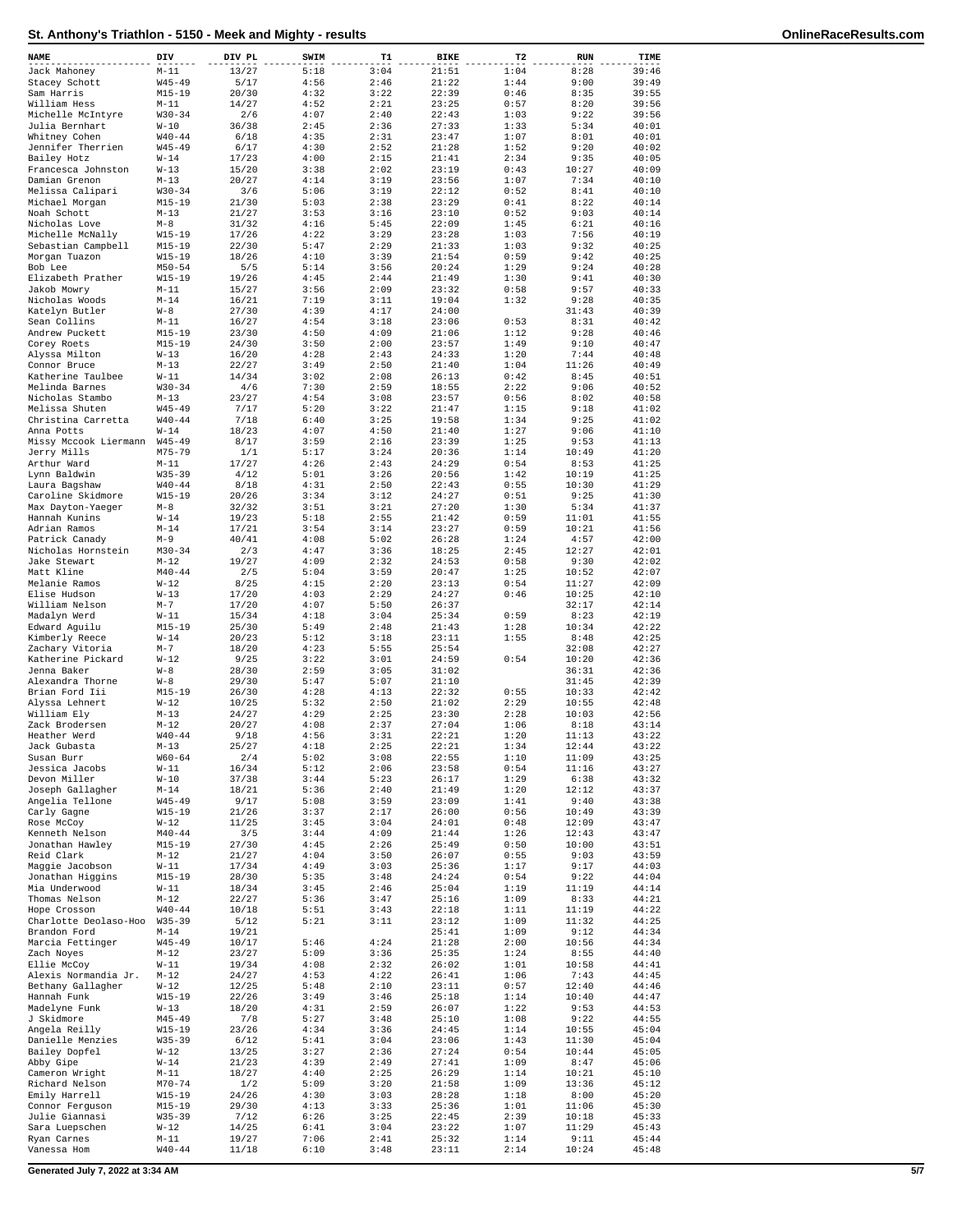| NAME                               | DIV                      | DIV PL         | SWIM         | T1           | <b>BIKE</b>    | T2           | <b>RUN</b>     | TIME               |
|------------------------------------|--------------------------|----------------|--------------|--------------|----------------|--------------|----------------|--------------------|
| Brenna Madden                      | $W - 8$                  | 30/30          | 7:29         | 5:32         | 26:01          |              | 32:52          | 45:54              |
| Will Knox                          | $M-12$                   | 25/27          | 4:27         | 3:47         | 26:08          | 1:07         | 10:26          | 45:56              |
| Janelle Wehmeyer                   | $W30 - 34$               | 5/6            | 6:49         | 3:29         | 24:13          | 1:10         | 10:16          | 45:57              |
| Nicole Stambo                      | $W-11$                   | 21/34          | 5:25         | 3:33         | 26:45          | 0:52         | 9:25           | 46:00              |
| Grant Dobbs                        | $M-11$                   | 20/27          | 5:15         | 2:48         | 26:35          | 1:31         | 9:50           | 46:00              |
| Haiden Burrichter<br>Jenna Bold    | $W-11$<br>$W-11$         | 20/34<br>22/34 | 4:43<br>6:14 | 2:47<br>2:45 | 26:54<br>24:55 | 0:57<br>1:05 | 10:38<br>11:16 | 46:00<br>46:15     |
| Jack Knox                          | $M-11$                   | 21/27          | 4:51         | 4:02         | 27:50          | 1:03         | 8:31           | 46:17              |
| Spencer Landers                    | $M - 13$                 | 26/27          | 5:44         | 3:11         | 25:27          | 1:17         | 10:39          | 46:18              |
| Mariah Sawyer                      | W-11                     | 23/34          | 3:24         | 3:18         | 27:30          | 1:08         | 10:57          | 46:18              |
| Timothy Donegan                    | $M15 - 19$               | 30/30          | 6:22         | 3:36         | 25:47          | 1:11         | 9:24           | 46:20              |
| Allison Milton                     | $W45 - 49$               | 11/17          | 5:24         | 4:22         | 23:42          | 1:28         | 11:30          | 46:26              |
| Susie Lahaye                       | $W65 - 69$               | 1/4            | 6:13         | 3:57         | 23:46          | 1:25         | 11:07          | 46:29              |
| Drew Schott<br>Jaden Starkey       | $M-11$<br>$W-12$         | 22/27<br>15/25 | 5:43<br>4:06 | 3:33<br>4:44 | 27:36<br>27:38 | 0:58<br>0:52 | 8:42<br>9:13   | 46:33<br>46:34     |
| Noah Jones                         | $M-13$                   | 27/27          | 5:20         | 2:54         | 24:34          | 1:45         | 12:05          | 46:38              |
| Rhoda Caldwell                     | $W55 - 59$               | 1/5            | 4:27         | 3:23         | 25:45          | 1:20         | 11:58          | 46:53              |
| Vicki Nelson                       | $W40 - 44$               | 12/18          | 5:18         | 4:04         | 25:27          | 0:57         | 11:11          | 46:57              |
| Ellen Little                       | $W40 - 44$               | 13/18          | 5:16         | 2:32         | 24:43          | 2:18         | 12:09          | 46:58              |
| Terri Crowther                     | $W50 - 54$               | 1/6            | 5:43         | 3:35         | 24:51          | 1:19         | 11:39          | 47:08              |
| Karen Cocker                       | $W45 - 49$               | 12/17          | 5:05         | 4:08         | 23:02          | 1:41         | 13:18          | 47:14              |
| Matthew Cornell<br>Aiden Dickinson | $M-11$<br>$M-7$          | 23/27<br>19/20 | 5:15<br>3:41 | 3:33<br>3:21 | 26:17<br>20:02 | 3:32<br>1:11 | 8:48<br>19:11  | 47:26<br>47:26     |
| Elaine Lee                         | $W55 - 59$               | 2/5            | 5:50         | 5:01         | 24:10          | 1:52         | 10:40          | 47:33              |
| Rhonda Wiles                       | $W50 - 54$               | 2/6            | 5:59         | 4:11         | 22:03          | 2:29         | 12:50          | 47:33              |
| Denise Milne                       | $W60 - 64$               | 3/4            | 5:59         | 2:45         | 24:31          | 1:39         | 12:47          | 47:41              |
| Brooke Young                       | $W-11$                   | 24/34          | 5:51         | 2:35         | 27:31          | 0:49         | 10:55          | 47:42              |
| Kelly Kras                         | $W40 - 44$               | 14/18          | 5:23         | 5:52         | 20:51          | 2:54         | 12:49          | 47:50              |
| Courtney Miller<br>Mallory Box     | $W-13$<br>$W-11$         | 19/20<br>25/34 | 5:45<br>6:08 | 3:12<br>3:56 | 23:56<br>24:38 | 1:56<br>1:36 | 13:03<br>11:45 | 47:52<br>48:04     |
| Brianna League                     | $W-12$                   | 16/25          | 6:58         | 3:28         | 26:15          | 1:09         | 10:29          | 48:20              |
| James J Phillips                   | M65-69                   | 4/4            | 7:41         | 2:30         | 21:24          | 1:50         | 14:57          | 48:23              |
| Denise Halfast                     | $W45 - 49$               | 13/17          | 5:00         | 4:07         | 26:22          | 1:09         | 12:17          | 48:55              |
| Erica Lobel                        | $W15 - 19$               | 25/26          | 5:19         | 3:01         | 26:29          | 1:07         | 13:02          | 48:58              |
| Kelsey Coletti                     | $W-12$                   | 17/25          | 4:33         | 4:10         | 27:43          | 1:30         | 11:10          | 49:07              |
| Omar Capellan                      | $M35 - 39$               | 2/2            | 4:25         | 2:44         | 31:38          | 1:47         | 8:40           | 49:15              |
| Carlos Lamoutte<br>Hank Gabriel    | $M40 - 44$<br>$M45 - 49$ | 4/5<br>8/8     | 5:49<br>6:02 | 4:36<br>4:03 | 26:30<br>21:40 | 1:20<br>3:38 | 11:01<br>14:00 | 49:16<br>49:23     |
| Tyler Kramer                       | $M - 14$                 | 20/21          | 3:34         | 3:36         | 30:15          | 0:55         | 11:12          | 49:33              |
| Meara Corbett-O'connor W-11        |                          | 26/34          | 5:35         | 3:21         | 27:14          | 1:41         | 11:45          | 49:37              |
| Shirley Gabriel                    | $W45 - 49$               | 14/17          | 5:46         | 4:10         | 22:14          | 2:50         | 14:36          | 49:37              |
| Benjamin Thorne                    | $M - 12$                 | 26/27          | 5:11         | 4:13         | 29:10          | 1:49         | 9:16           | 49:39              |
| Sean Sloan                         | $M-11$                   | 24/27          | 6:03         | 4:14         | 27:11          | 1:31         | 10:46          | 49:45              |
| Jennifer Spencer                   | $W-11$                   | 27/34          | 5:03         | 3:07         | 30:15          | 1:17         | 10:13          | 49:56              |
| Lisa Esterhay<br>Austin Espinosa   | $W50 - 54$<br>$M-11$     | 3/6<br>25/27   | 5:31<br>5:26 | 3:10<br>5:18 | 27:12<br>27:48 | 1:03<br>1:06 | 13:01<br>10:24 | 49:58<br>50:02     |
| Chris Reilly                       | $M-11$                   | 26/27          | 5:54         | 3:38         | 29:06          | 1:04         | 10:26          | 50:09              |
| Morgan Mowery                      | $W-12$                   | 18/25          | 5:52         | 2:38         | 29:39          | 0:55         | 11:06          | 50:11              |
| Jeff Grew                          | $M - 7$                  | 20/20          | 4:50         | 3:56         |                | 2:49         | 41:27          | 50:14              |
| Regina Portocarrero                | $W35 - 39$               | 8/12           | 9:00         | 3:52         | 25:34          | 1:25         | 10:29          | 50:21              |
| Noel Lee                           | $W15 - 19$               | 26/26          | 3:19         | 3:01         | 29:44          | 1:23         | 12:55          | 50:23              |
| Amanda Bruce                       | $W-11$                   | 28/34          | 4:16         | 3:15         | 29:42          | 0:48         | 12:30          | 50:32              |
| Thomas Lancer<br>Teresa McCoy      | $M-9$<br>$W35 - 39$      | 41/41<br>9/12  | 2:18<br>5:10 | 3:31<br>2:55 | 37:37<br>31:09 | 1:23         | 44:46<br>9:59  | 50:36<br>50:37     |
| Leah Harrell                       | $W-11$                   | 29/34          | 5:33         | 3:25         | 31:36          | 1:01         | 9:12           | 50:47              |
| Sandy Steer                        | $W70 - 74$               | 1/3            | 4:46         | 4:19         | 25:09          | 1:26         | 15:11          | 50:51              |
| Kieran Mahoney                     | $M - 14$                 | 21/21          | 6:00         | 3:29         | 30:58          | 1:16         | 9:09           | 50:53              |
| Grace Landers                      | $W-13$                   | 20/20          | 6:26         | 2:23         | 26:45          | 1:04         | 14:25          | 51:03              |
| Alex Carter                        | $W-12$                   | 19/25          | 5:21         | 4:22         | 28:23          | 1:40         | 11:21          | 51:07              |
| Janet Skidmore<br>Kaylin Chastain  | $W-12$                   | 20/25<br>21/25 | 4:19<br>4:50 | 3:00<br>4:08 | 29:42<br>25:47 | 1:26<br>3:17 | 12:41<br>13:13 | 51:09<br>51:16     |
| Bradley Courtney                   | $W-12$<br>$M30 - 34$     | 3/3            | 5:40         | 4:17         | 24:26          | 2:09         | 14:44          | 51:16              |
| Cynthia Goodwin                    | $W55 - 59$               | 3/5            | 6:37         | 2:48         | 25:51          | 1:31         | 14:55          | 51:42              |
| Gabrielle Vitoria                  | $W-12$                   | 22/25          | 5:14         | 3:23         | 31:32          | 1:11         | 10:31          | 51:52              |
| Donna Wey                          | $W60 - 64$               | 4/4            | 8:19         | 4:10         | 24:38          | 1:29         | 13:22          | 51:58              |
| Elizabeth Skidmore                 | $W45 - 49$               | 15/17          | 5:21         | 3:50         | 29:31          | 1:06         | 12:13          | 52:01              |
| Ryan Schmidt                       | M-12                     | 27/27          | 6:10         | 3:48         | 28:00          | 1:39         | 12:24          | 52:01              |
| Lottie Collins<br>Chris Russell    | $W40 - 44$<br>$M40 - 44$ | 15/18<br>5/5   | 5:37<br>9:43 | 4:01<br>3:56 | 25:56<br>26:51 | 1:31<br>1:23 | 15:14<br>10:30 | 52:20<br>52:23     |
| Gabriela Riera                     | $W-12$                   | 23/25          | 5:37         | 5:15         | 29:14          | 1:38         | 10:39          | 52:23              |
| Marianne Skarupa                   | $W40 - 44$               | 16/18          | 6:39         | 4:26         | 29:38          | 1:14         | 10:33          | 52:31              |
| Crystal Robinson                   | $W-11$                   | 30/34          | 4:32         | 2:44         | 31:14          | 1:06         | 13:14          | 52:50              |
| Meredith Butler                    | $W-12$                   | 24/25          | 6:00         | 3:47         | 27:18          | 2:06         | 13:43          | 52:54              |
| Nancy Pisecco                      | $W45 - 49$               | 16/17          | 4:58         | 3:17         | 29:25          | 1:07         | 14:12          | 53:00              |
| Ronald Milne<br>Halle Funk         | $M80 - 84$<br>W-11       | 1/2<br>31/34   | 5:04         | 3:29         | 25:16<br>32:03 | 2:12<br>0:59 | 15:07<br>11:27 | 53:01<br>53:03     |
| Toni Schmidt                       | $W35 - 39$               | 10/12          | 6:24         | 4:14         | 28:33          | 1:33         | 12:26          | 53:11              |
| Zuleika Gonzalez                   | $W35 - 39$               | 11/12          | 5:49         | 5:05         | 23:29          | 1:55         | 16:56          | 53:14              |
| Mary Thomas                        | $W75 - 79$               | 1/1            | 5:54         | 3:55         | 27:23          | 1:31         | 14:34          | 53:17              |
| Judith Wheeler                     | $W55 - 59$               | 4/5            | 10:36        | 3:55         | 22:45          | 2:23         | 13:52          | 53:31              |
| Lindsey Ulbricht                   | $W-11$                   | 32/34          | 5:37         | 3:54         | 32:28          | 1:01         | 10:32          | 53:33              |
| Alexa Traviesa<br>Holly Ransom     | W-11<br>$W50 - 54$       | 33/34<br>4/6   | 4:15<br>7:45 | 4:25<br>3:56 | 32:19<br>26:33 | 1:52<br>1:36 | 11:09<br>14:10 | 54:00<br>54:00     |
| Paul Rafferty                      | $M80 - 84$               | 2/2            | 5:23         | 6:42         | 26:54          | 1:21         | 13:53          | 54:13              |
| Greg Wey                           | $M60 - 64$               | 1/1            | 6:45         | 4:10         | 28:25          | 1:43         | 13:29          | 54:33              |
| Tanner Williams                    | M-11                     | 27/27          | 4:38         | 5:09         | 30:51          | 1:42         | 13:35          | 55:55              |
| Davenia Navaroli                   | $W55 - 59$               | 5/5            | 10:01        | 5:07         | 27:13          | 1:42         | 11:58          | 56:01              |
| Amanda Normandia                   | W-14                     | 22/23          | 6:06         | 4:05         | 31:30          | 1:29         | 12:54          | 56:05              |
| Hazel Schroeder<br>Marla Young     | W65-69<br>$W-11$         | 2/4<br>34/34   | 7:08<br>6:30 | 4:21<br>5:56 | 28:25<br>29:33 | 1:41<br>1:58 | 14:41<br>13:42 | 56:17<br>57:40     |
| Sarah Ferguson                     | $W-12$                   | 25/25          | 6:14         | 4:24         | 31:40          | 1:31         | 13:54          | 57:44              |
| Emilie Ulbricht                    | $W-14$                   | 23/23          | 5:21         | 4:40         | 33:55          | 1:10         | 12:49          | 57:55              |
| Linda Simpson                      | $W70 - 74$               | 2/3            | 10:35        | 5:58         | 24:21          | 1:56         | 15:42          | 58:33              |
| Shannon Donegan                    | $W50 - 54$               | 5/6            | 7:55         | 4:58         | 29:06          | 1:38         | 15:14          | 58:52              |
| Dawn Wenzel                        | $W40 - 44$               | 17/18          | 6:38         | 4:22         | 30:51          | 1:45         | 15:51          | 59:27              |
| Christine Bennett                  | $W45 - 49$               | 17/17          | 5:15         | 4:57         | 30:22          | 1:35         | 17:31          | 59:40              |
| Cheryl Silva<br>Connie Wysong      | $W40 - 44$<br>W65-69     | 18/18<br>3/4   | 6:19<br>8:42 | 3:45<br>4:04 | 34:51<br>30:01 | 1:53<br>1:31 | 14:19<br>16:55 | 1:01:07<br>1:01:14 |
| Catherine Hubbard                  | $W50 - 54$               | 6/6            | 6:22         | 4:46         | 33:02          | 2:02         | 15:24          | 1:01:36            |
| Kimberly Souders                   | $W30 - 34$               | 6/6            | 6:45         | 6:17         | 28:26          | 3:21         | 18:47          | 1:03:37            |

**Generated July 7, 2022 at 3:34 AM 6/7**